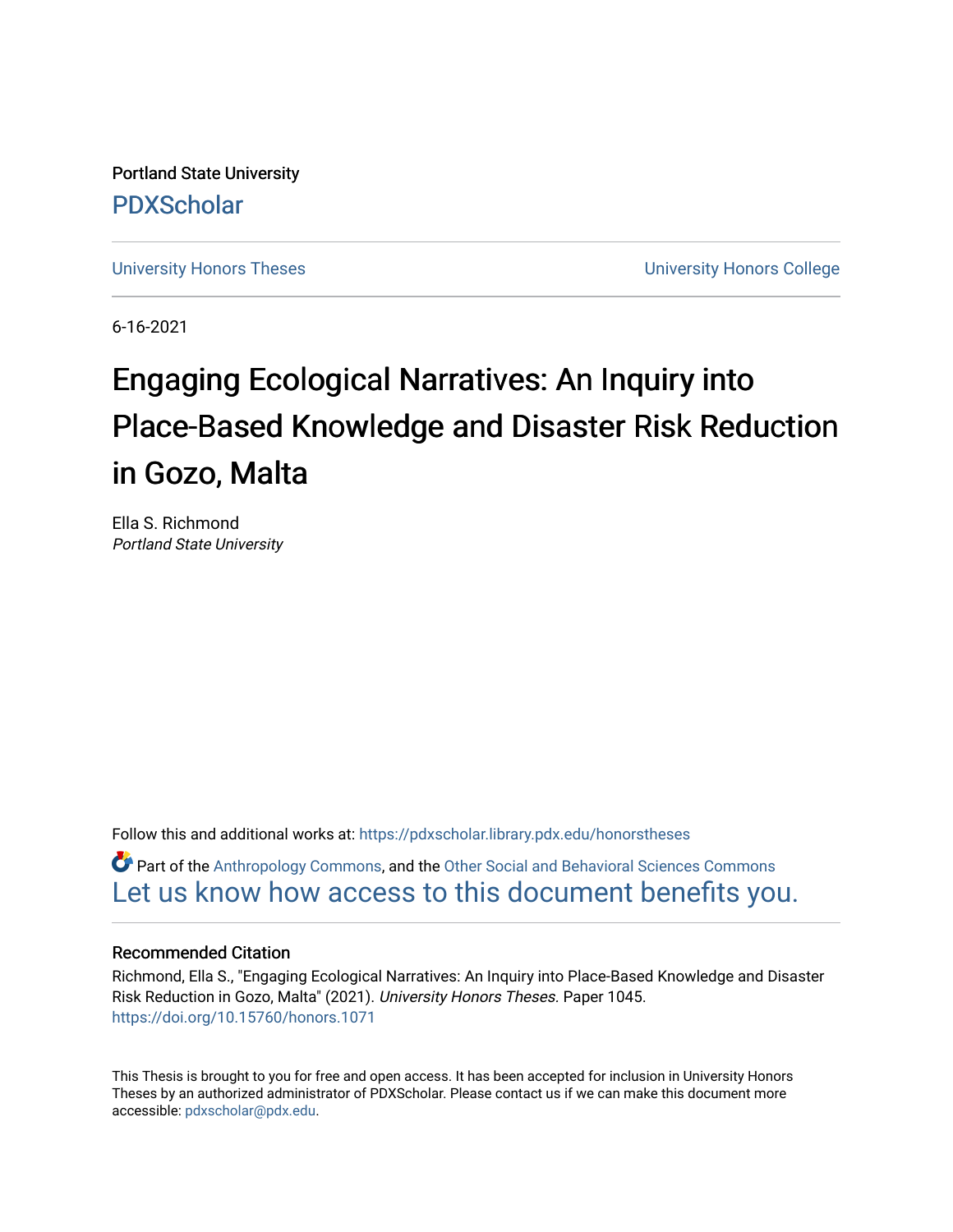# Engaging Ecological Narratives: An Inquiry into Place-Based Knowledge and Disaster Risk Reduction in Gozo, Malta

by

# Ella Richmond

An undergraduate honors thesis submitted in partial fulfillment of the

requirements for the degree of

Bachelor of Arts

in

University Honors

and

Anthropology

Thesis Advisor

Jeremy Spoon, Ph.D.

Portland State University

2021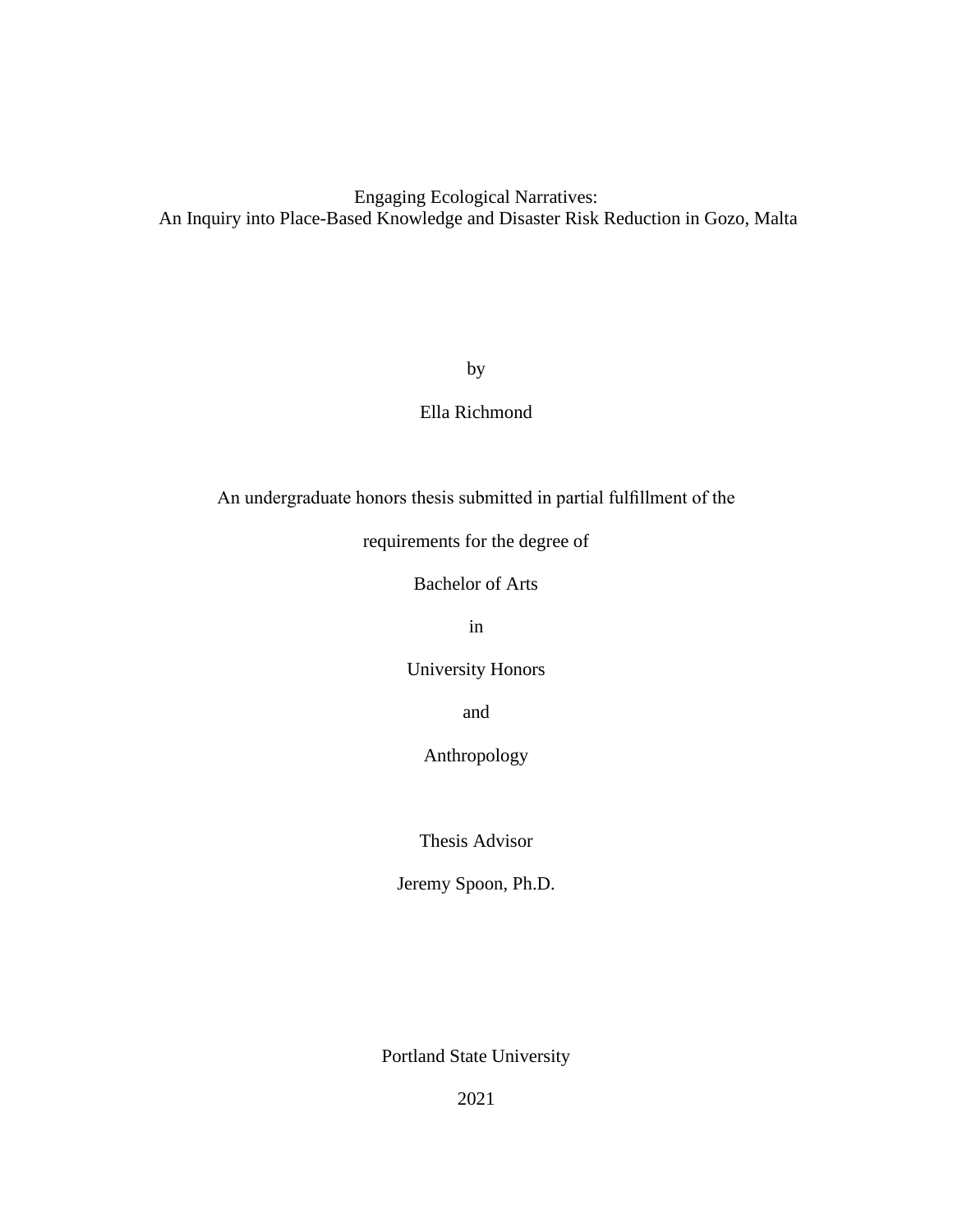# **1. Introduction**

In a globalized world where knowledge production takes place in a wide range of localities, it is difficult to be conscious of dominant narratives and how they impact our perceptions. Like many discourses, those of climate change, risk, and disaster, are primarily framed through a technocratic lens that values scientific knowledge over other ways of knowing and understanding the world (Mercer et al. 2010, 218). The act of controlling such narratives is an intentional arm of western—particularly U.S.—imperialism that functions both internally<sup>1</sup> through propaganda and suppression as well as abroad through mechanisms such as military occupation and ideological hegemony (Forgie 2014, 57-73; Klein 2007; Dupuy 2011; Martin 2015; Pérouse de Montclos 2014). When local perspectives and knowledge are not included or accounted for in global climate and disaster discourse, and outside insight is prioritized, this negligence can result in harm; avoiding such insight can limit possibilities for risk reduction and disaster prevention. We tend to interpret risk and subsequent risk-response by utilizing generalized western-specific paradigms that are not necessarily the most effective in every community—rather than referring to localized knowledge. Then, when peril strikes, institutions and practitioners born of the same technocratic bodies of knowledge are dispatched with the task of 'rescuing' those very communities whose harm they engendered. This results in actors "nurturing long-term risk through short-term remedies" (Torry 1978, 302). If strategies to reduce vulnerability are created at the local level, community goals can begin to be prioritized rather than defaulting to reliance on these larger

<sup>&</sup>lt;sup>1</sup> The term "Internal Colonialism," utilized primarily in Black liberation discourses, refers to the colonial relationship between White and Black America where Black Americans experience domestic colonialism, despite their location within the metropole (Allen 2005, pg.2-3). Recently this term has been adopted by Latin American Scholars and activists to conceptually link the experience of those in the "third world" to the experience of "third world people" within the U.S. In other words, this re-conceptualization of the term serves to highlight the continuation of the colonial relationship despite the absence of a formal colonial administration (Allen 2005, pg.10).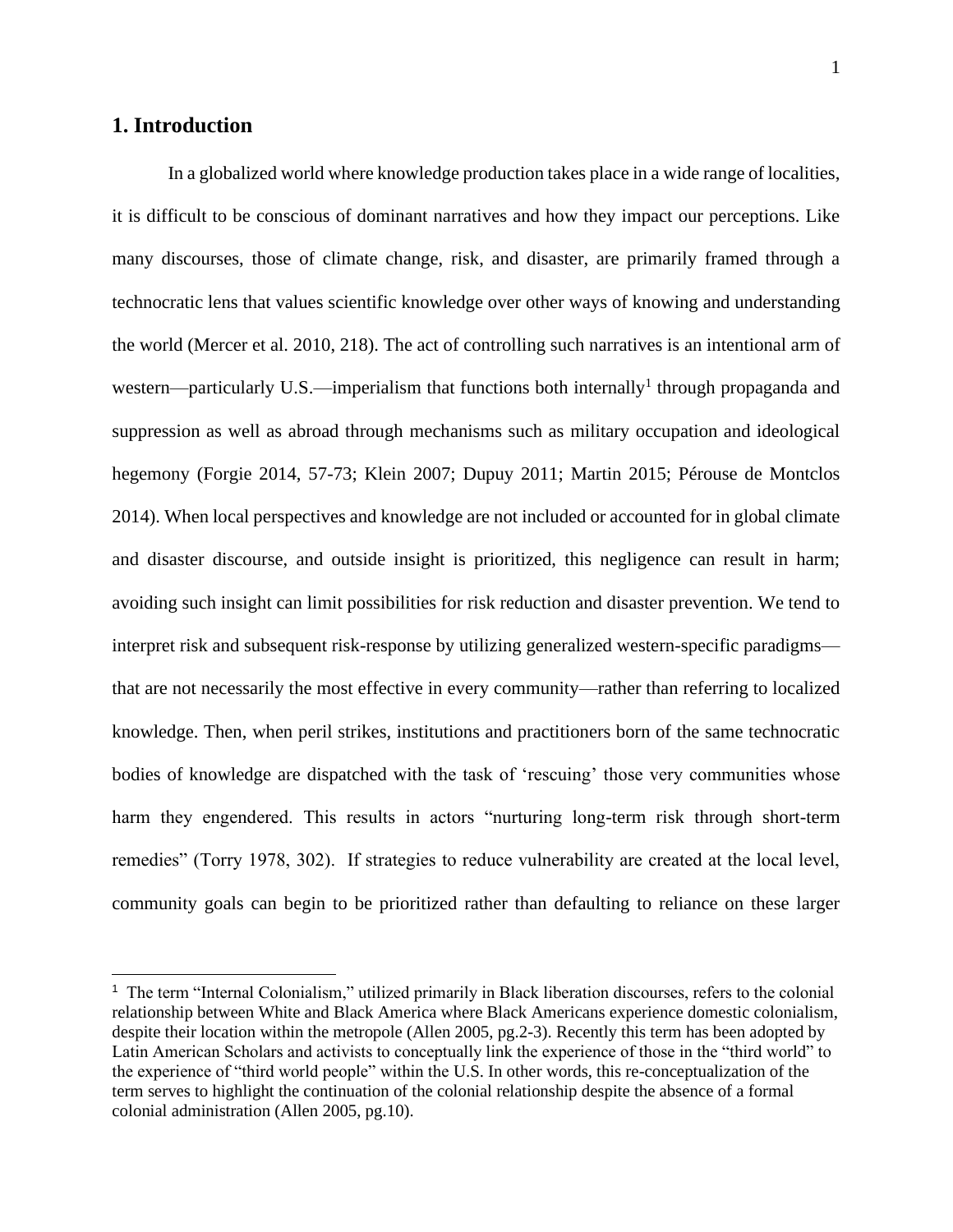entities. In an effort to invigorate capacity for locally framed resilience in communities rather than be forced to adopt the 'support' of outside institutions, corporations, and predatory humanitarian governments, initiative must be taken to seriously assess risk and mitigate hazards prior to the onset of disasters. This task is accomplishable only through first recognizing the inherent value of knowledge rooted in communities and place (Mercer et al. 2010).

In order to explore the dissonance between global and localized knowledge, this effort will utilize a case-study of climate narratives and environmental perceptions in the Mediterranean country of Malta, specifically the island of Gozo. Gozo is one of three main islands in the Mediterranean Sea that makes up the Maltese archipelago. Gozitans have a unique relationship with the environment due to their primarily maritime livelihoods juxtaposed with relatively reduced water access and scarcity (Allen 2014). This relationship is confounded further by Gozitans' 7,000-year history of occupation, invasion, and uprising spanning from prehistoric arrival to modern day Maltese independence and incorporation into the Eurozone (Malta Tourism Authority 2021).

Malta has been continuously listed in the World Risk Index (WRI) as the second safest country in the world, despite recent controversy over the fallibility of this ranking in Maltese media (Leone Ganada 2018; Zammit 2018). Though the WRI utilizes a diversity of indicators, due to the scale of their approach and utilization of aggregate data, their rankings do not necessarily speak to the complexity of environmental interaction in a given community. Globally, the frequency of natural disasters our planet experiences in a given year has increased by over 10 times in the last several decades and is expected to increase substantially in coming years (ETR 2020, 5). Disasters are not isolated events but rather "long-unfolding processes" that *become* catastrophic when natural phenomena meet existing vulnerabilities (Barrios 2020, 23). Despite the overwhelming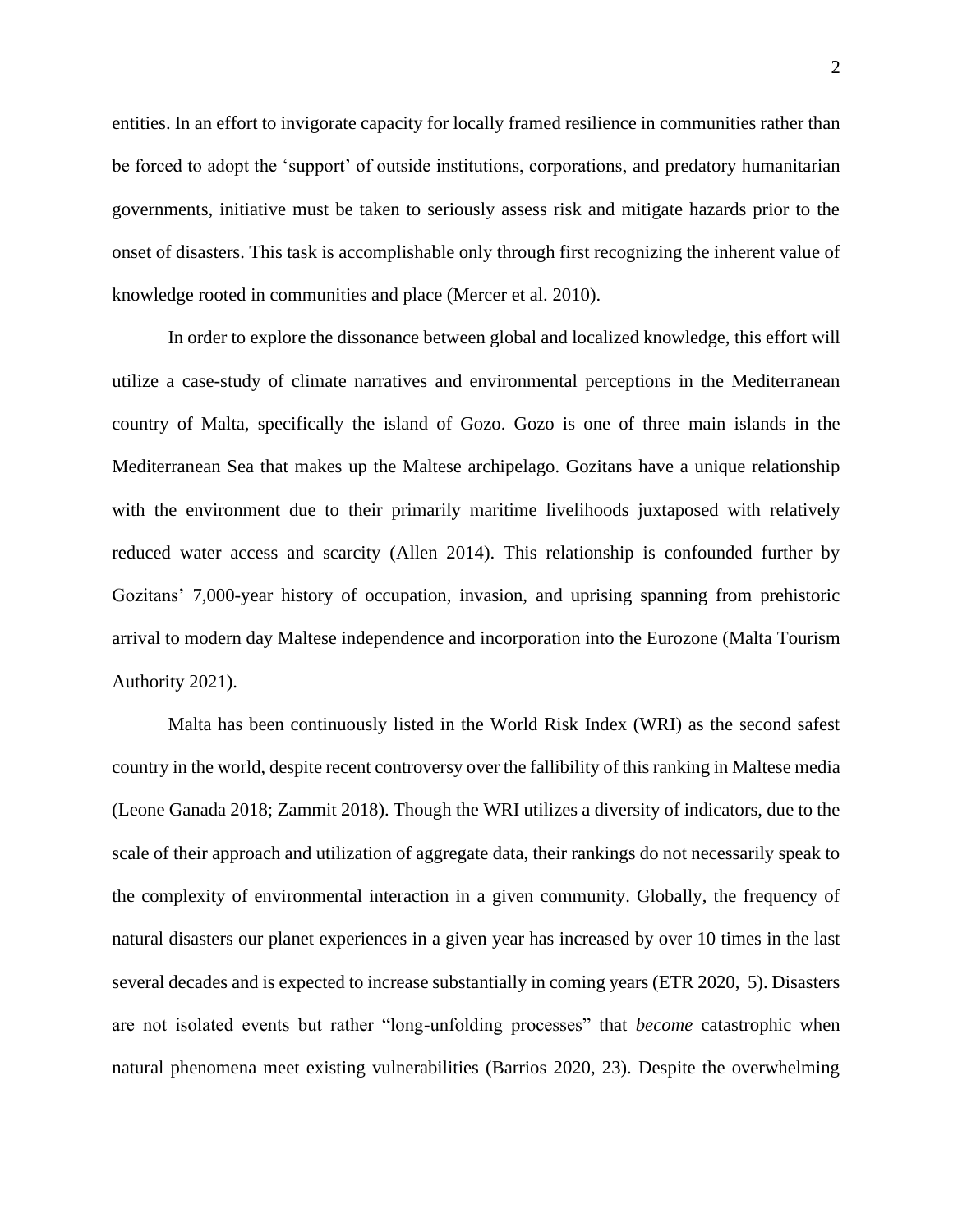evidence suggesting that the majority of hazards are preventable with reduced vulnerability, far more resources are invested in disaster response rather than disaster prevention (Barrios 2020, 23- 24). When disaster response is prioritized over disaster prevention, it reduces the temporal window available for responding in an effective as well as culturally and geographically specific way.

This multi-method ethnographic inquiry utilizes two phases of research to articulate how elements of Gozitan relationships to the environment are culturally and socio-politically unique and place based, differing from national and global climate narratives and impacting perceptions of risk and preventative action on the island. The first phase of research utilized archival and observational data to inform and buttress the second phase of research which employed informal and semi-structured interviewing. The results of ethnographic research inform this thesis, which serves as a case study in understanding culturally specific environmental relationships and placebased knowledge. Literature within the discourses of disaster studies, development, and political ecology provide additional evidence to substantiate the claims put forth in this paper (Robbins 2012; Koons 2020; Oliver-Smith 2020; Robbins and Moore 2013; Purdy 2016; Bergman 2019; Adger 1997; Klein 2007; Berkes 2008; Mercer et al. 2010; Berkes and Turner 2006). *I argue that the acknowledgment of Gozitan localized knowledge regarding climate and hazards—as opposed to conventionally recognized, technocratic knowledge—has the potential to reduce community vulnerability to hazards that prefigure calamity.* These findings indicate the necessity of a paradigm shift in the way disaster scenarios are conceptualized and prevented in regard to Gozo, and represents the potential of ethnographic research relating to place-based knowledge at large.

Within the literature on the topic of disaster and perceptions of risk in Gozo, there is information available in terms of seismic monitoring and scientific data on incremental climate changes on the island (Cilia 2019; Portelli 2010). This literature suggests that national responses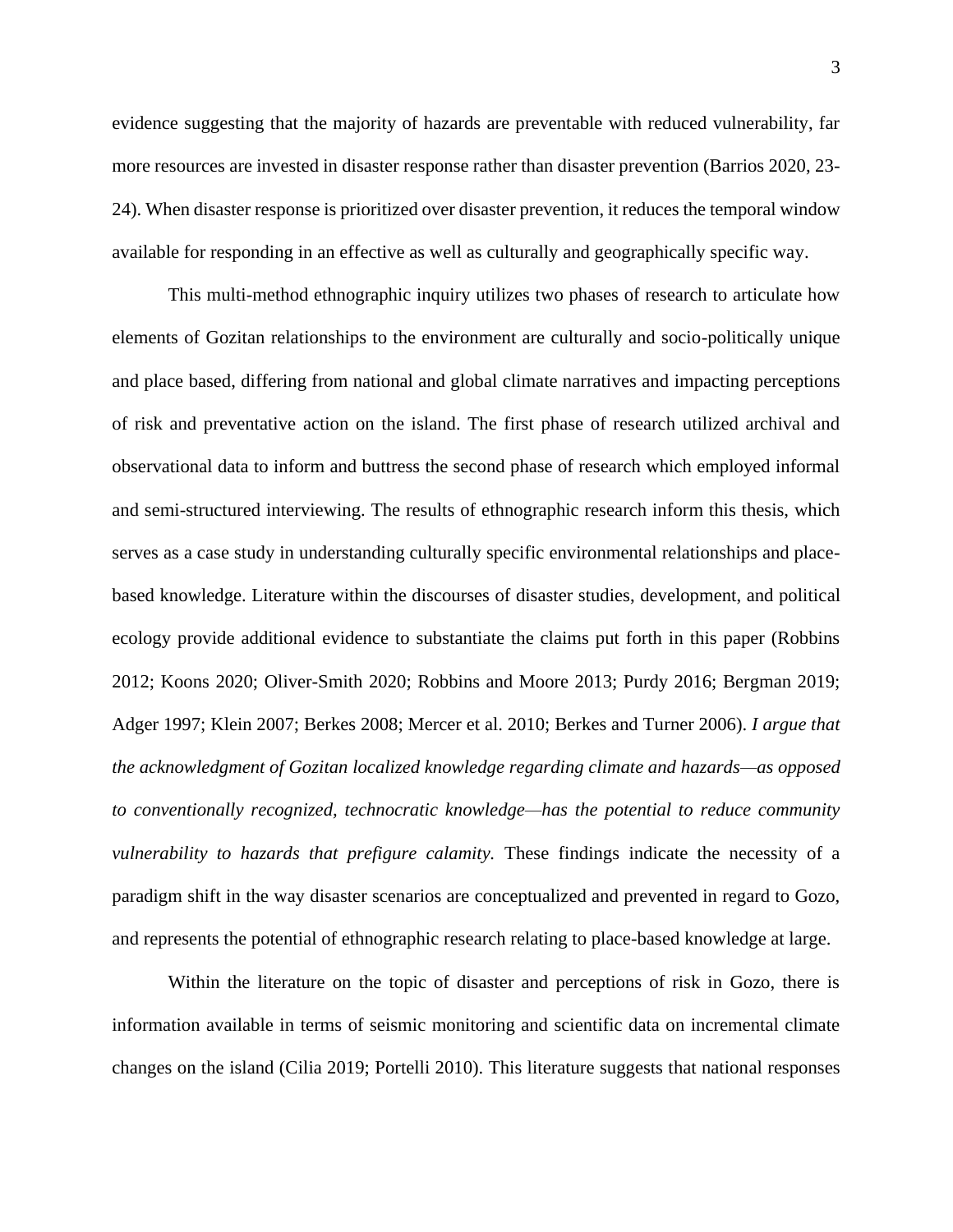and action towards hazard reduction in events such as tsunamis and other seismic disasters, is not commensurable to the critical threat that they pose (Cilia 2019). Accordingly, these scholars affirm that coastal vulnerability in Gozo is significant and warrants the attention and action of the public and relevant stakeholders, warning that without prioritizing risk reduction, the possibility of adverse consequences is ever-increasing (Portelli 2010, 106). Other studies suggest climate change concerns relating to the tourism industry, heritage sites, and conservation—many focusing on insights at the national level (Dodds and Kelman 2008; Satariano and Ritienne 2019; Mifsud and Sultana 2019; Jones 2017; Galdies 2016; Conrad et al. 2019). Alternatively, sparse literature exists that takes into account local perspectives, knowledge, and ways of relating to and interacting with the climate—a category of information that is rich, complex, and deserving of expansion (Galdies 2016; Heinze 2016, Allen, 2014). The results of the data collected in this project emphasize the complexity of local relationships to the environment, and the significance of understanding and accounting for the multifaceted factors at play in a given cultural context *prior* to the onset of potentially catastrophic events. Valuing and handling local knowledge with as much vigilance and urgency as we do scientific predictive models is of utmost importance if calamity is to be prevented in locales such as Gozo.

## **2. Theoretical Framework and Key Terms**

Prior to discussing the way in which Gozitan relationships to the environment are culturally distinct and have tangible impacts on climate change narratives, perceptions of risk, and sociopolitical action, it is necessary to discuss human-environment relationships more broadly. This is fundamental to this research because how we perceive the world influences our interactions with it (Galdies and Galdies 2016; Johnson-Laird and Miller; ARGOS 2016). Considering possibly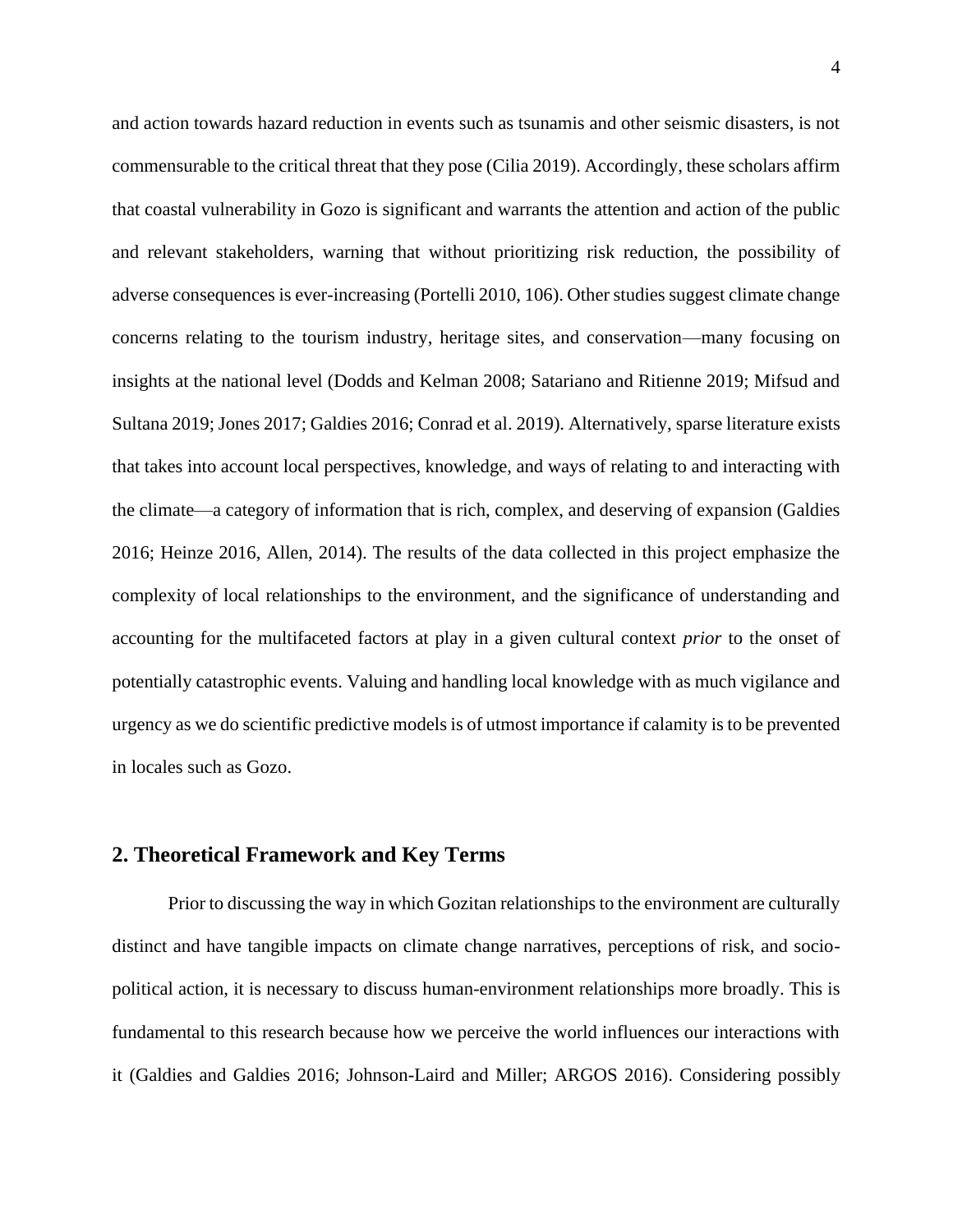unfamiliar conceptual orientations to the environment can help us to understand topics relating to the climate and place-based knowledge in generative ways; this can assist us in breaking out of derivative perspectives that hinder potentially inventive solutions and approaches to issues (Mercer et al. 2010; Lejano et al. 2013; Cronon et al. 2004; Berkes 2008). Theories that give context to the significance and relevance of these human-environment relationships shape how I conduct and analyze this research. Therefore, I will be analyzing and discussing this research through the lenses of political ecology as well as the fallacy of the nature-culture dichotomy. Additionally, I will discuss the term 'resilience' as it relates to this research and will draw on discourses of 'Traditional Ecological Knowledge' (TEK) to help explain the function of place-based knowledge in this context.

## **2.1 Theory: Political Ecology and the Fallacy of the Nature-Culture Dichotomy**

Political ecology posits that there is a crucial intersection between ecological phenomena and political, economic, social, and cultural forces. This is significant in that these political factors—being geographically and culturally distinct—indicate a plurality of possible climatic relationships, making it unreasonable to employ any single, uniform approach to topics of ecology and crisis. Robbins (2012, 3), a scholar of environmental studies, utilizes a political ecology approach to argue that ecological matters are innately political and that political matters are innately ecological. For example, a Gozitan consultant sharing that their sense of safety is increased by recent Maltese incorporation into the EU, and their subsequent action/inaction related to this imagined security, is undeniably ecological; similarly, if a climatic event occurred in Gozo, whether or not it were to cause harm, it would be intimately tied to the political context of that given moment. In this research and in the case of Gozo, there is an opportunity to analyze the political context *prior* to any ecological catastrophe; informing preventative action that is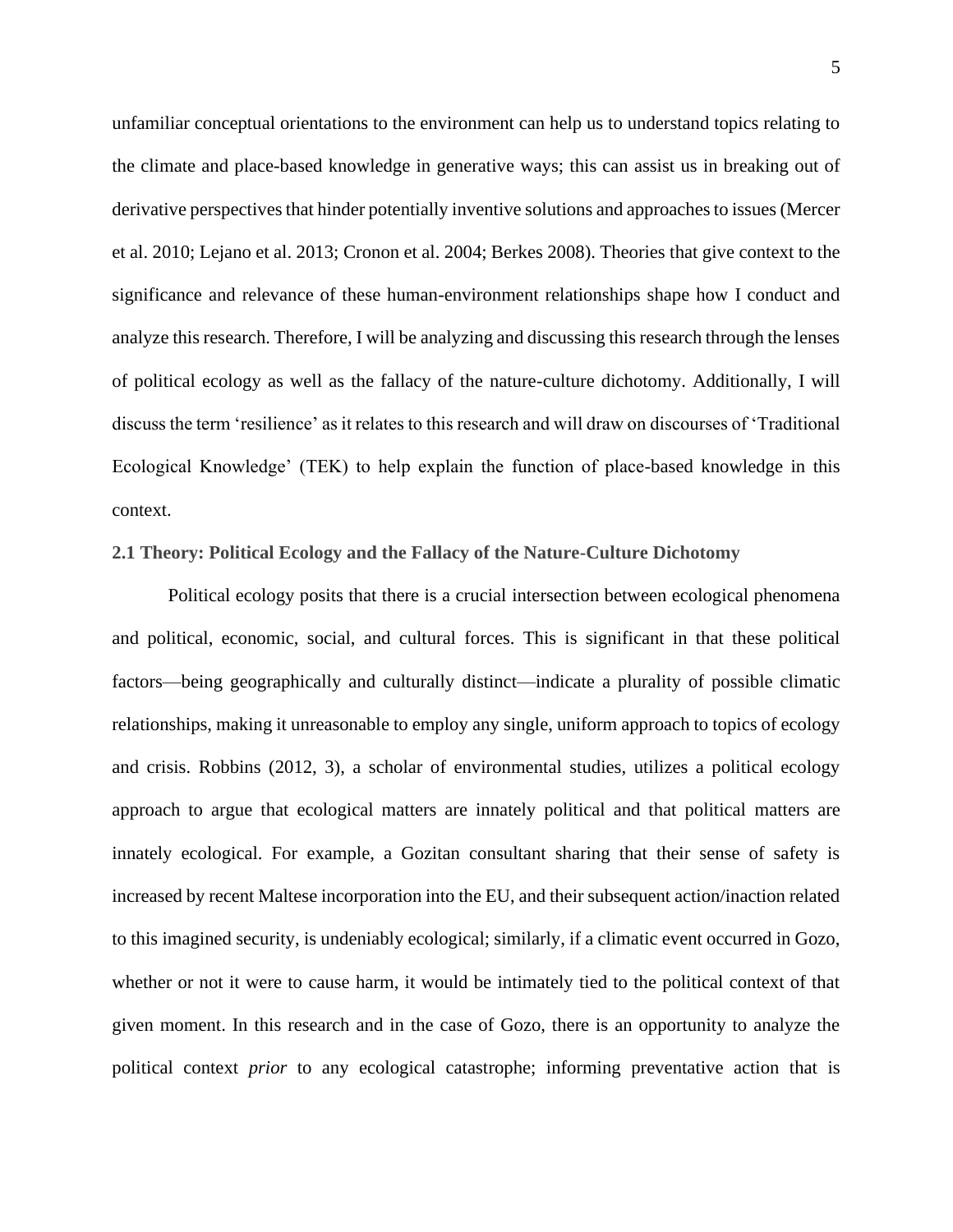culturally specific rather than disaster response that relies on generalized understandings of ecological relationships. Koons (2020, 95-98), a disaster management practitioner, acknowledges that in rapid disaster response, there will always be gaps in applying "generalizable principles and standards" of action as disasters are "locally specific and unique." An example of this can be seen in Oliver-Smith's (2020, 205-211) case studies mapping post-disaster initiatives, where the resettlement of communities takes place as a method of response. These case studies speak to the fallibility that can exist in broad approaches to disaster recovery and the myriad of cascading effects, such as enduring trauma due to displacement, that 'solutions' like resettlement can have. With the privilege of time, it is possible and ideal to critically understand Gozitan-environment relationships and perceptions of risk through the lens of political ecology and therefore take the preventative measures necessary to mitigate potential hazards with less need for external support.

Humans and nonhumans are not separate, nor do they function in separate spheres of interaction (Purdy 2015, 2016; Robbins 2012). This notion exists in opposition to the idea of the 'nature-culture dichotomy' (or divide) which is the theorized distinction and tension between these two components. Though, in the words of Purdy (2016), "nature no longer exists independent of human activity" and remains alive only in the conceptualization of "nature" that we have articulated and the meaning we have ascribed to it. Therefore, in the Anthropocene, the epoch referring to human impact on the world, we are unable to engage the nonhuman world without also engaging the human (Purdy 2015, 2016; Robbins and Moore 2013). Humanity is typically portrayed as adjacent to the natural world or—especially in the context of the climate crisis—in opposition to it. Anthropocene scientific discourses (including environmentalism, restoration ecology, etc.) are often predicated on the notion of humanity as a destructive force that has transformed the earth to a point of irreversibility, an approach that while rooted in some rightful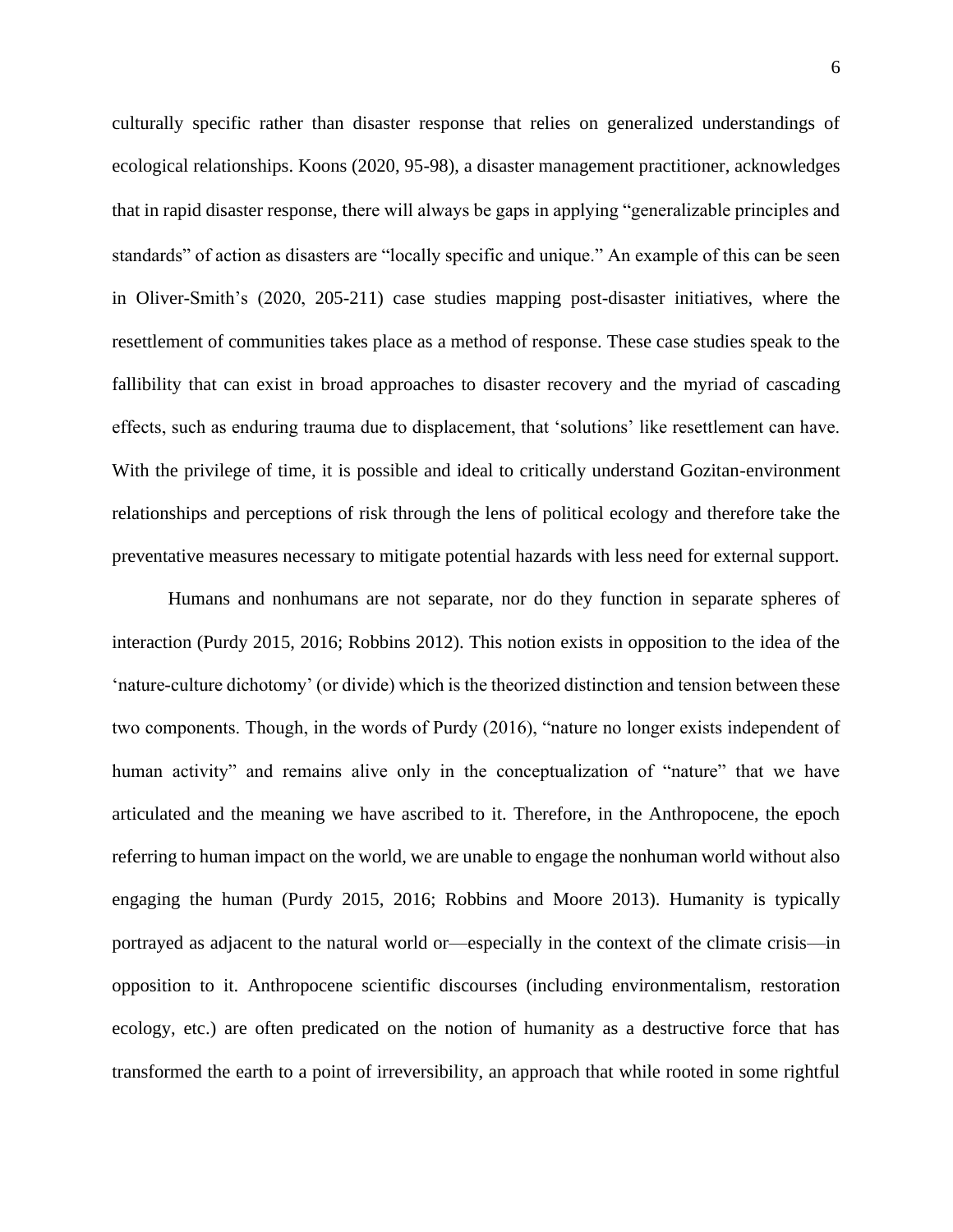sense of tragedy, seeks to return to a sort of 'naturalized' state, essentializing or making static in time the idea of a lost past (Robbins and Moore 2013, 8-9). Rather, in addition to being an unsubstantiated approach to general climate health as no clear boundaries can be drawn to separate humanity from the nonhuman, recent scholarship suggests that "if there ever was a 'rightful' natural condition to which to return, it is inaccessible to us in a world of global environmental change"—noting the unproductive nature of theorizing any sort of climatic future where human and nonhuman life are rigidly apportioned (Robbins and Moore 2013, 5). What we deem to be the natural world is neither an isolated nor separate entity from us as humans but a co-creation of our collective actions and interactions (Purdy 2015, 2016, Robbins and Moore 2013). Robbins goes to such lengths as to suggest that the very act of recognizing what we deem to be 'nature' as "explicitly political", or a human-nonhuman collective process, would allow active strides in revolutionizing our response to environmental crisis (Robbins 2012, 4). This discourse helps us to develop a praxis rooted not in the false dichotomy between 'us' and 'nature', but in the understanding that we are simply a constituent part of the complex process we identify as the 'environment'. This perspective is relevant to this research in that it allows us to consider the larger sphere of interaction relating to environmental relationships and perceptions of risk in Gozo.

Political ecology and the fallacy of the nature-culture dichotomy—while distinct—are deeply complimentary. Political ecology is made increasingly applicable by the notion that the 'human' is inseparable from the so-called 'environment' which is crucial in understanding how it is inherently political. A prominent aspect of these frameworks, especially in disaster and development discourses, is the acknowledgement of the vulnerabilities and social conditions that precede catastrophic events, allowing them to rapidly evolve from mere hazards (Oliver-Smith 2009, 13). In other words, it is often not a storm that is disastrous in and of itself, but a storm in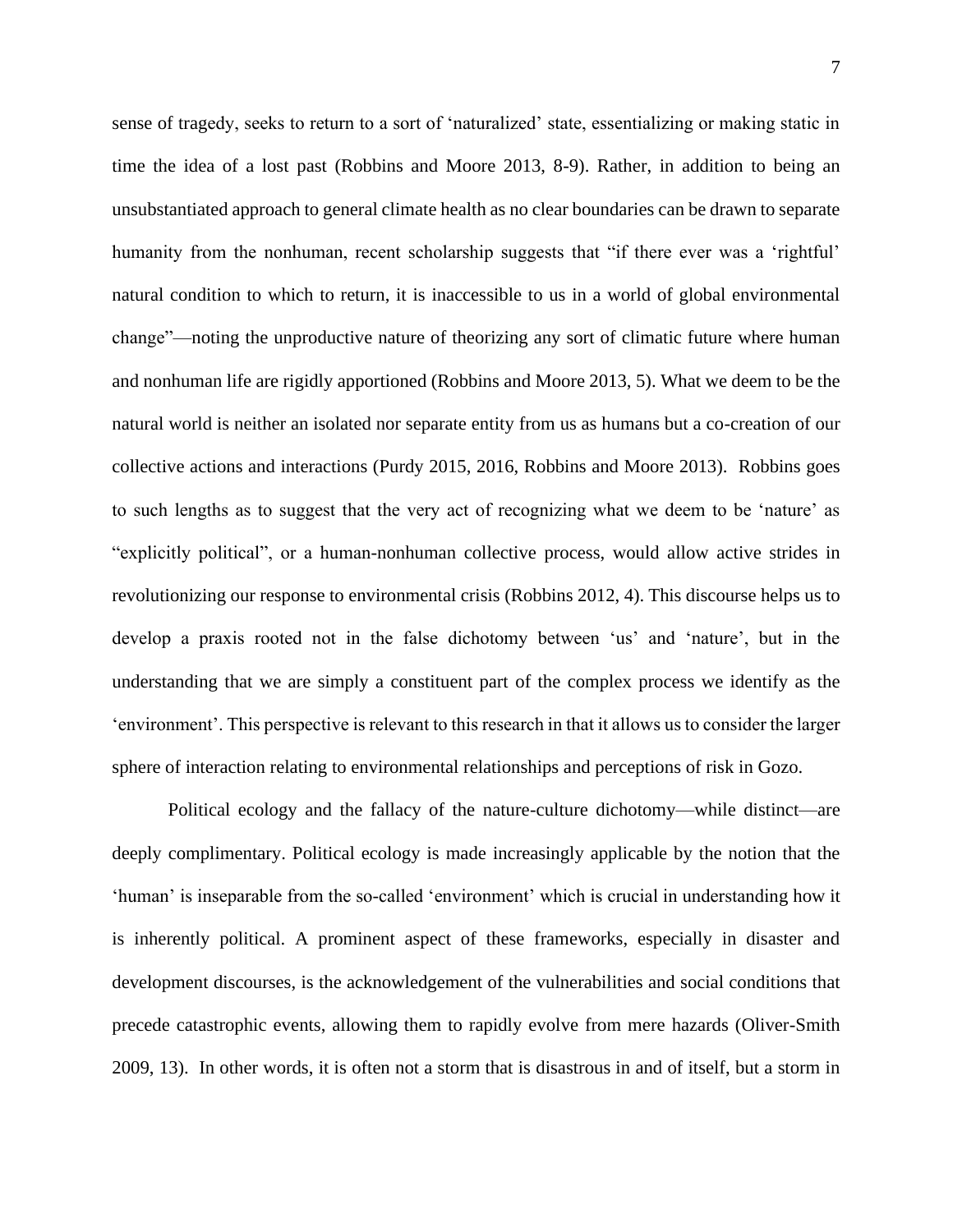combination with precarious housing situations, unstable resources, and other human-made circumstances that compound the impacts of a climatic event and cause harm. As such, in anticipation of or in response to an ecological crisis or phenomena, *we cannot divorce our understanding of an event from its political context*.

Ways of relating to and being a part of the environment differ globally and culturally. As I find in my ethnographic research in Gozo, socio-political relationships with the non-human world have a consequential impact on perceptions of risk and subsequently on disaster preparedness. In this way, the generic risk assessment models and preventative action plans of technocratic knowledge production are less likely to be effective, because they apply a generalized solution to issues that are very place-based and contextual. As such, this type of approach reinforces a classic gap that exists between theory and practice (Oliver-Smith 2020, 198-214).

#### **2.2 Key Terms: Resilience and Traditional Ecological Knowledge**

The term 'resilience' is useful to define and complementary to the aforementioned theoretical frameworks. Resilience, according to Portelli (2010, 26), a scholar of sustainable environmental resource management in Gozo, is "the amount of change the system can undergo and still remain within the same domain of attraction; it is also the degree to which the system is capable of self-organization and finally resilience is the degree to which the system can build the capacity to learn and adapt." The term can also be defined by the ability of a community or population to absorb change and disturbance and return to an equilibrium state (Adger 1997, pg. 5-6). Resilience is arguably among the most contested terms in discourses relating to disaster and recovery, as it is frequently seen as something to strive for in post-disaster contexts but is quite subjective. Disaster and resource management scholar Bergman (2019) calls into question resilience as a desirable goal because it insists on the returning to existing conditions; conditions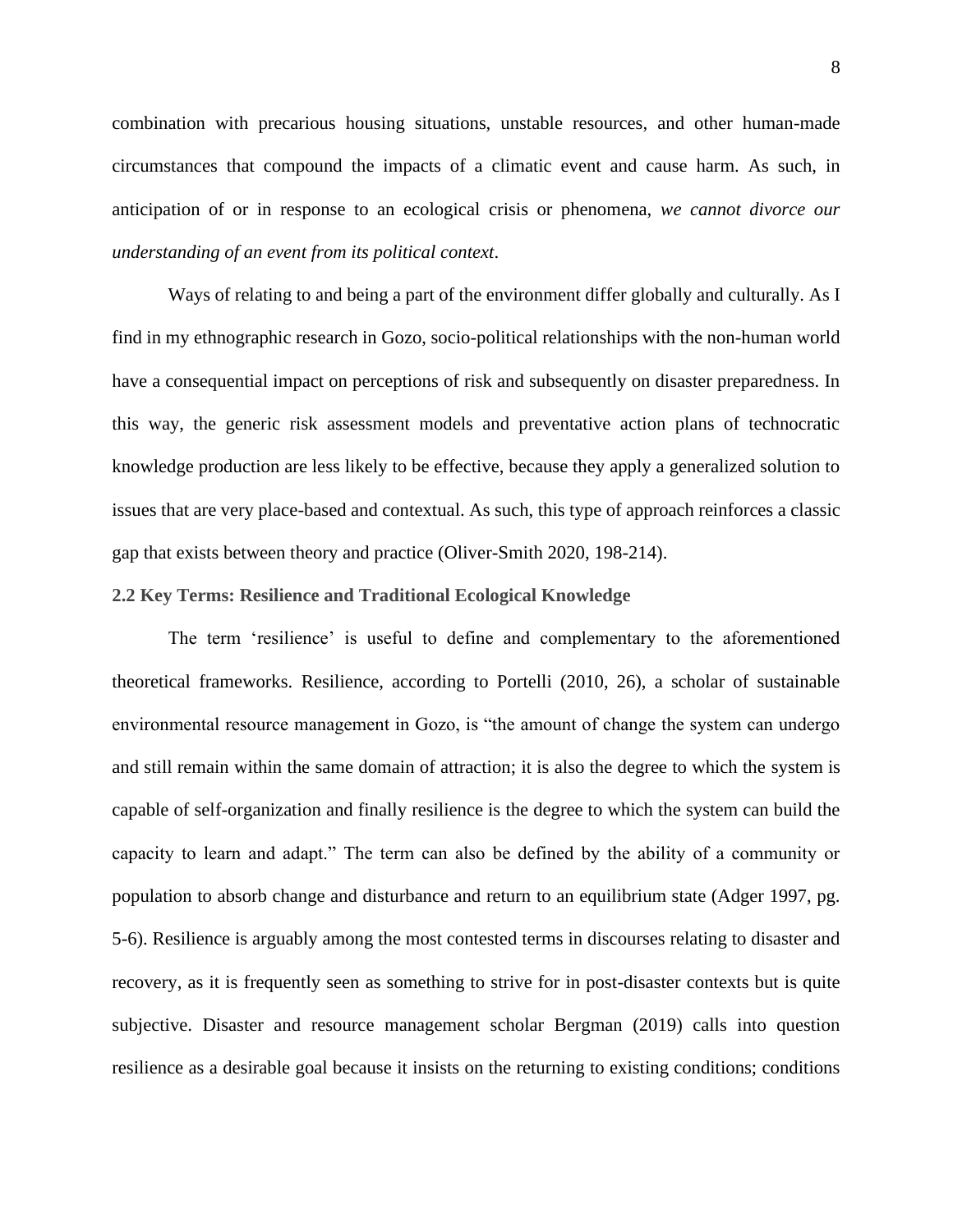which may have been far from ideal and even perpetuated the vulnerabilities that welcomed calamity. Centering local perspectives and knowledge in the pre-disaster milieu can help support communities in achieving a level of resilience that serves their needs and livelihoods if ever a disaster occurs, rather than succumbing to the idealized development agendas of larger 'philanthropic' entities (Klein 2007).

The term 'Traditional Ecological Knowledge' (TEK) refers to the wealth of information and expertise that informs Indigenous ways of knowing and being. TEK encompasses the "social attitudes, beliefs, principles, and conventions of behavior and practice" which are derived from individual and collective histories (Berkes 2008, 5). While scientific knowledge generally functions at the global level, Indigenous knowledge is localized and acquired by people over time through experiences, relationships, and practices (Mercer et al. 2010, 217). Despite Gozitans having a differing history and relationship to the non-human world than Indigenous people whom this term primarily serves, TEK can function as a tool for understanding how Gozitan linguistic predispositions, lore, and socio-political contexts are useful, and can provide insight into disaster circumstances that technocratic knowledge cannot. A significant aspect of TEK is its inherent adaptivity as it is bound to social and cultural life, which is constantly undergoing change. This adaptivity is recognized and accounted for in two distinct models: the ecological understanding model and the crisis depletion model (Berkes and Turner 2006). The ecological understanding model describes incremental collective learning, whereas the crisis depletion model denotes the new practices and knowledge that can emerge from approaching new situations in a disaster scenario (Berkes and Turner 2006). These aspects of TEK take into account shifting social and ecological systems that western science models often neglect. In a research study in Cat Hai, Vietnam that aimed to better understand the role of TEK in disaster risk management, results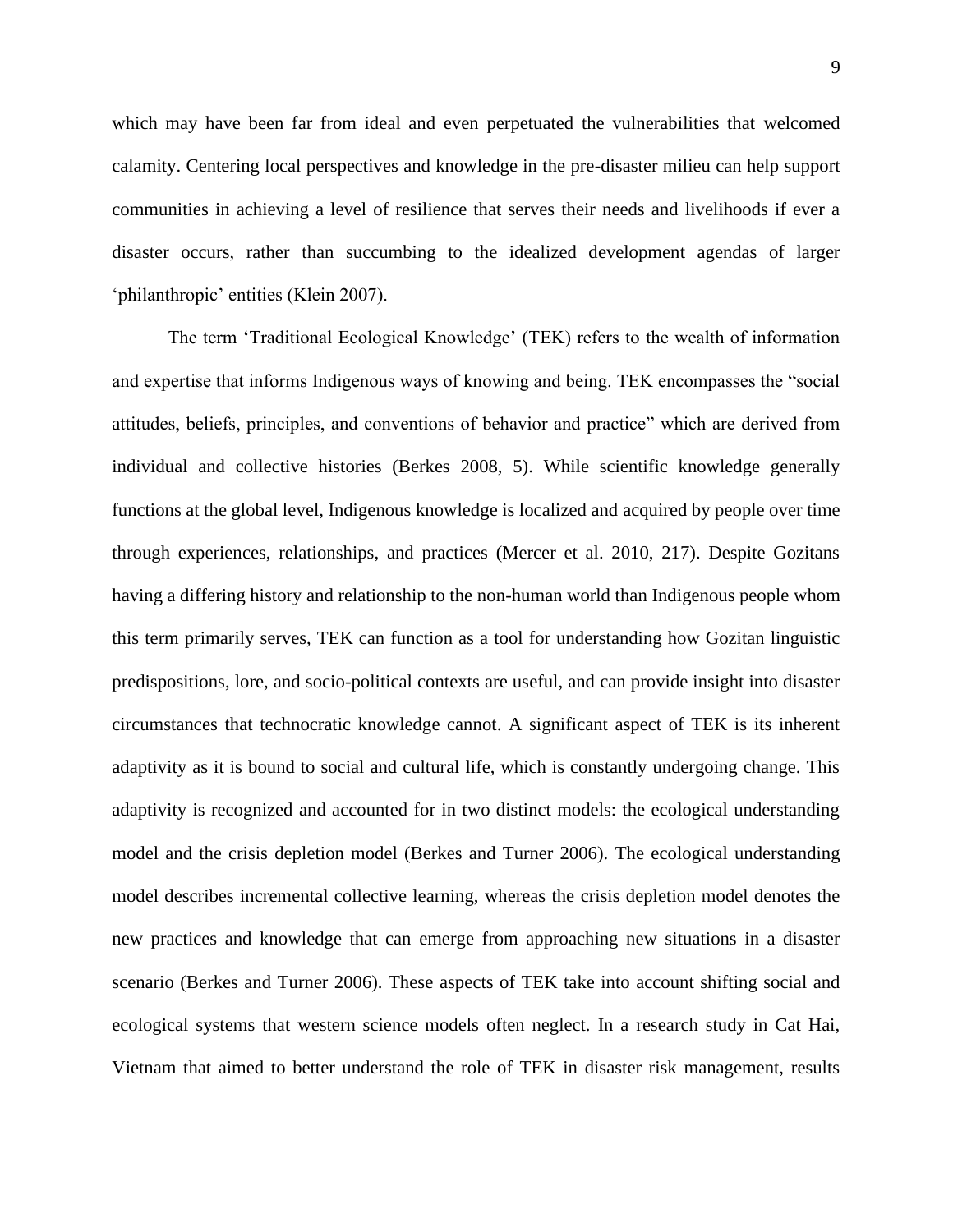showed that despite the valuing of modern technology over TEK, TEK served as a major predictive and prevention measure in the community (Thi Bich Hop et al. 2017, 27). The community developed TEK through "detailed observation of the environment including the behavior of animals, changes in morphology and physiology of plants, cloud patterns, and the appearance of the moon and other celestial bodies" (Thi Bich Hop et al. 2017, 26). Individuals in the community explained that belief in these practices were embedded in their livelihoods as their ancestors had used these prediction strategies and knowledge for centuries (Thi Bich Hop et al. 2017, 27). Though this article is specific to a particular community, it speaks to the relevance of place-based knowledge and perspectives on disaster prevention and mitigation—an approach that is useful when interacting with the Gozitan climate narratives presented in this paper.

## **3. Context**

Gozo, Malta is situated in the Mediterranean Sea within the Maltese Archipelago. Malta gained its independence as a republic in 1974 and became part of the European Union in 2004. Gozo is largely economically dependent upon its tourism industry and its few natural resources such as farming, fishing, and beekeeping, as well as wine, lace, limestone and salt production. Gozo has a deep history of immigration and colonization beginning in 5000 BC when Sicilian farmers settled there. Gozo's desirability as a tourism destination is due in part to the presence of historically and geologically significant sites, including some of the oldest structures in the world, such as Homer's famous Calypso's Cave and the recently collapsed Azure Window. Gozo's deep history and culture has produced a rich oral and written record of mythology and folklore, much of which connects to the natural environment and the sea (Attard 2010; Cassar-Pullicinco 1992).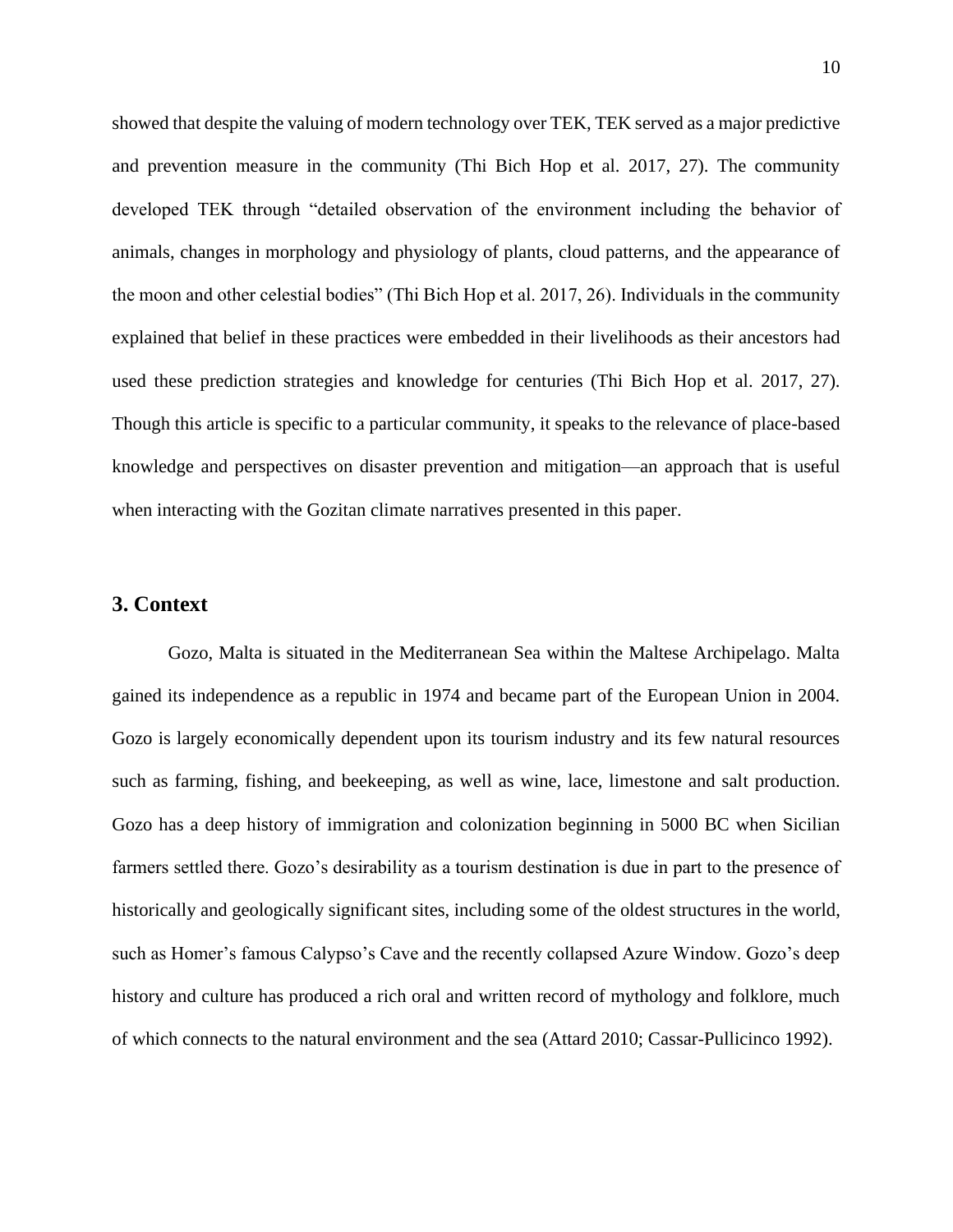

Fig. 1. Map of Malta, Gozo, and Comino, including study areas. Map by Salvatore Brullo et al.

Malta has been listed as the second safest country in the world according to the World Risk Index (WRI) as early as 2012 and has maintained that title since. This is significant as Gozo is a small island that is relatively resource dependent with aging infrastructure that would seemingly be vulnerable to climate disasters. Given that small islands are historically vulnerable to environmental calamity, Gozo is unique in its supposed lack of notable climatic events and highranking place on the WRI for several consecutive years. In a 2010 case study assessing vulnerability to coastal hazards in Gozo, Portelli (2010, 45-48) notes five distinct types of natural events that have taken place in Gozo that were identified as coastal hazards, including tsunamis, storm surges, coastal flooding, sea level rise, and landslides. Though these events are part of Gozo's history, many occurred prior to the living memories of those inhabiting Gozo today. Others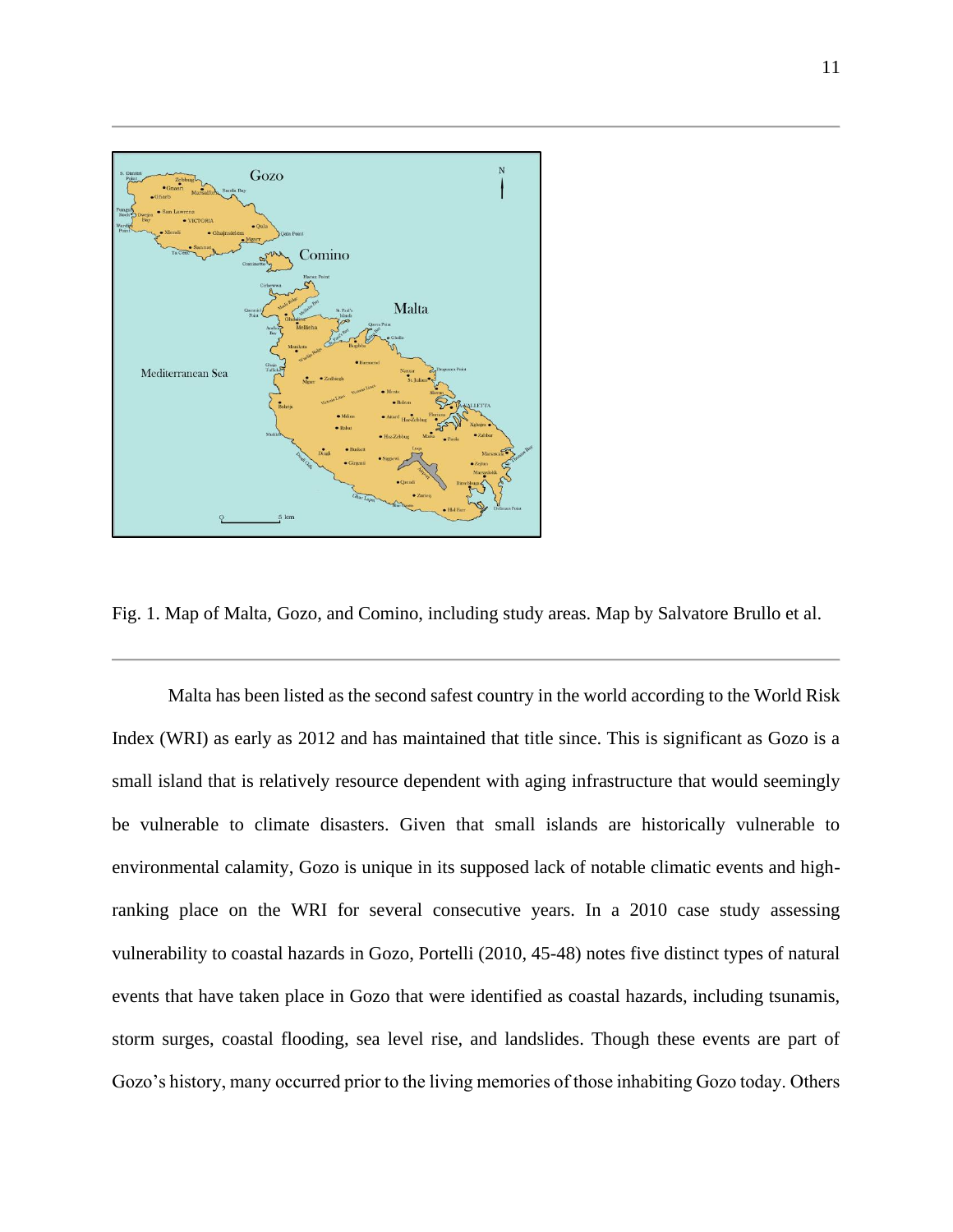such as sea level rise can be considered a "latent hazard" as they are incremental and not always noted in public discourse as the source of negative impacts (Portelli 2010, 47). In this study, Portelli (2010, 19-24) also identifies some of the key vulnerabilities of the island, including its topography, overpopulation, and the intensive development of coastal areas. Another study shows that while tourism has been impacted by climate change, 'Malta's Sustainable Tourism Policies' have failed to address it outside of heritage sights or for the sake of marketing (Dodds and Kelman 2008, 64). In Malta, and especially Gozo, increasing pressure falls on the tourism sector to simultaneously maintain economic success and avoid further environmental degradation.

Environmental politics in Malta are evident at the local, national, and EU level. Examples of this include (but are not limited to) collective action through the Catholic church, labor unions, radical community organizing (Moviment Graffitti and Żminijietna Voice of the Left), ENGO's (environmental non-governmental organizations), and the Green Party (Alternattiva Demokratika) (Briguglio 2015, 7-15). Since Malta's EU accession, some environmentalist groups have found increased success lobbying at the EU rather than the national level and have implemented some environmental legislation relating to pollution, ecological information access, and conservation (Briguglio 2015, 9). However, despite recent changes in land management and the sustainability discourse, public concern has increased relating to the country's ability to adapt as the effects of climate change continue to advance. Several sources outside the academy, such as local newspapers and blogs, voice desire for increased preventative measures and disaster risk reduction. In a 2018 interview with the Times of Malta, climatologist James Ciarlo warns of potential harms, such as coastal flooding, water scarcity, extreme weather events, and industry affecting marine biodiversity changes, increases in invasive species, and temperature changes affecting fisheries and aquaculture, arguing, "we're talking of shifts that we're not necessarily equipped for: our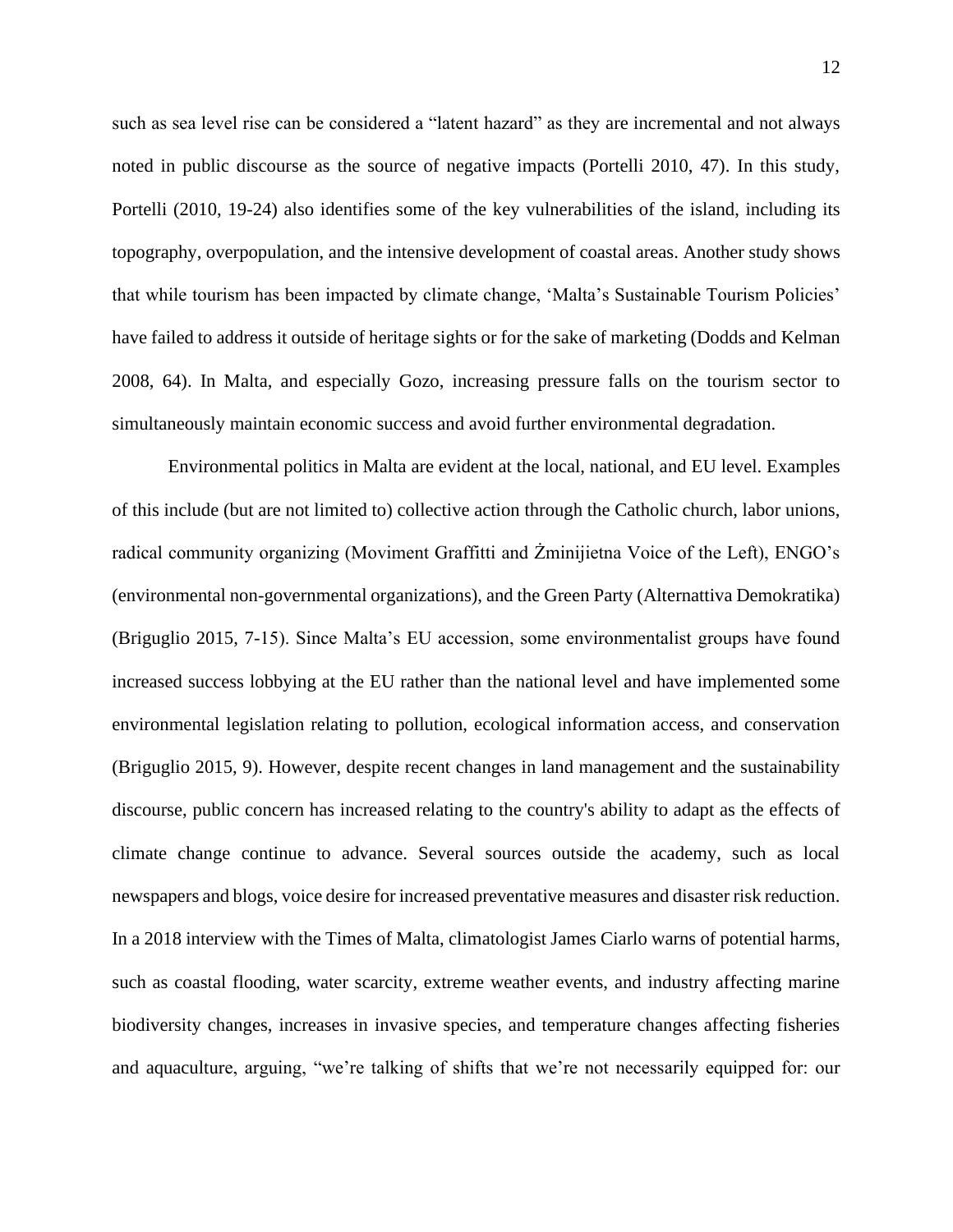infrastructure is set up for a climate we're used to" (Ganado 2018). In a 2019 survey, Malta Independent published that 92% of Maltese people see climate change as a serious threat (Malta Independent 2019). In another piece Dr. Geoff Main (in Zammit 2018) critiques the WRI itself and its calculation of risk, suggesting that Malta's ranking is preoccupied with land mass, its evergrowing tourist population, and historical records that are largely incomplete. Additionally, articles espousing the safety of Malta given its WRI rating have been met with much contestation by locals, who argue that much of the archipelago is high risk and very little preventative action has been taken.

Much of the available academic literature and public discourse relating to Maltese climate narratives and risk refer to Malta at the national level and rarely discuss Gozo explicitly. This is significant because Gozo is implicated in the legislation and governance relating to environment management, sustainability measures, and disaster risk reduction of Malta. However, I am not claiming that Maltese discourses on these topics express sentiments shared by all Maltese, or even all Gozitans, but hope to instead illustrate the complexity of this issue and frame where my research is located within this larger conversation. With this being said, perceptions of risk of and relating to Gozo are manifold and worth interrogating further.

# **4. Methods**

My research therefore seeks to illuminate where Gozo fits into the national climate narrative and highlight Gozitan perspectives on this topic in order to inform locally applicable disaster risk reduction. My research questions include: 1) How do Gozitans situate themselves in relation to the environment; 2) How do Gozitan relationships to the environment shape perceptions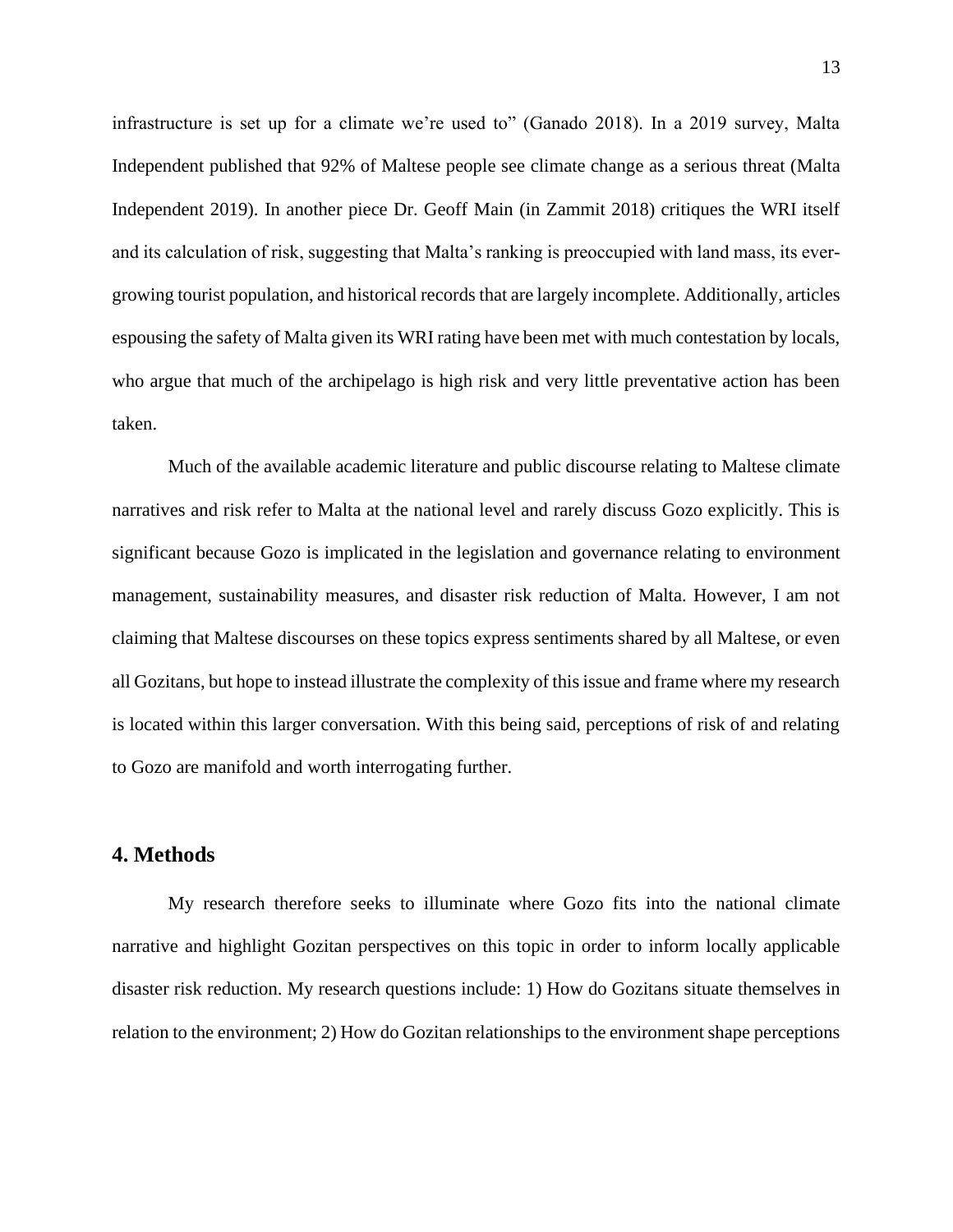of risk and socio-political action; and 3) How do Gozitan goals for hazard and disaster risk reduction differ from those at the national and global level?

#### **4.1 Positionality**

As an undergraduate student of anthropology, interested in a substantial topic on an island I only briefly encountered, my ethnography, like all ethnographies, will be incomplete, biased, and a reflection of my perspective on the world and my relationship to this topic. Anthropology, and all of its disciplines, provide ways in which we can see the world in new and interesting ways (Okely 2012). Through an anthropological lens, the world around one can be reshaped; by critically observing the world through such a lens, the individual can also be reshaped. This is the push and pull of anthropology and why bias is inherent in the work (Okely 2012). It is important to be reflexive about what preconceived notions I bring to this research, just as it is crucial that consumers of academic material understand the inability of any such research containing outside perspectives on a situation to be purely objective. The objective-subjective binary is deeply rooted in our conceptions of science and language and is a dichotomy that serves technocratic knowledge systems, giving it power to discern 'what is worth knowing,' a question that is not answerable by any one institution (Aikenhead 2008, 584).

I acknowledge that as a female-coded, neurodivergent person of white settler-colonial descent, I am both afforded distinct privileges through the way I am perceived and able to navigate the world, as well as confronted by unique challenges specific to my own experience. Politically, I am an abolitionist and therefore tend to be skeptical of corporate and institutional agendas, often approaching them critically or oppositionally, as I have witnessed and experienced direct harm by these forces and believe that many systems that perpetuate violence are not corrupted but functioning precisely how they were intended to. Though I am not in a position of wealth, there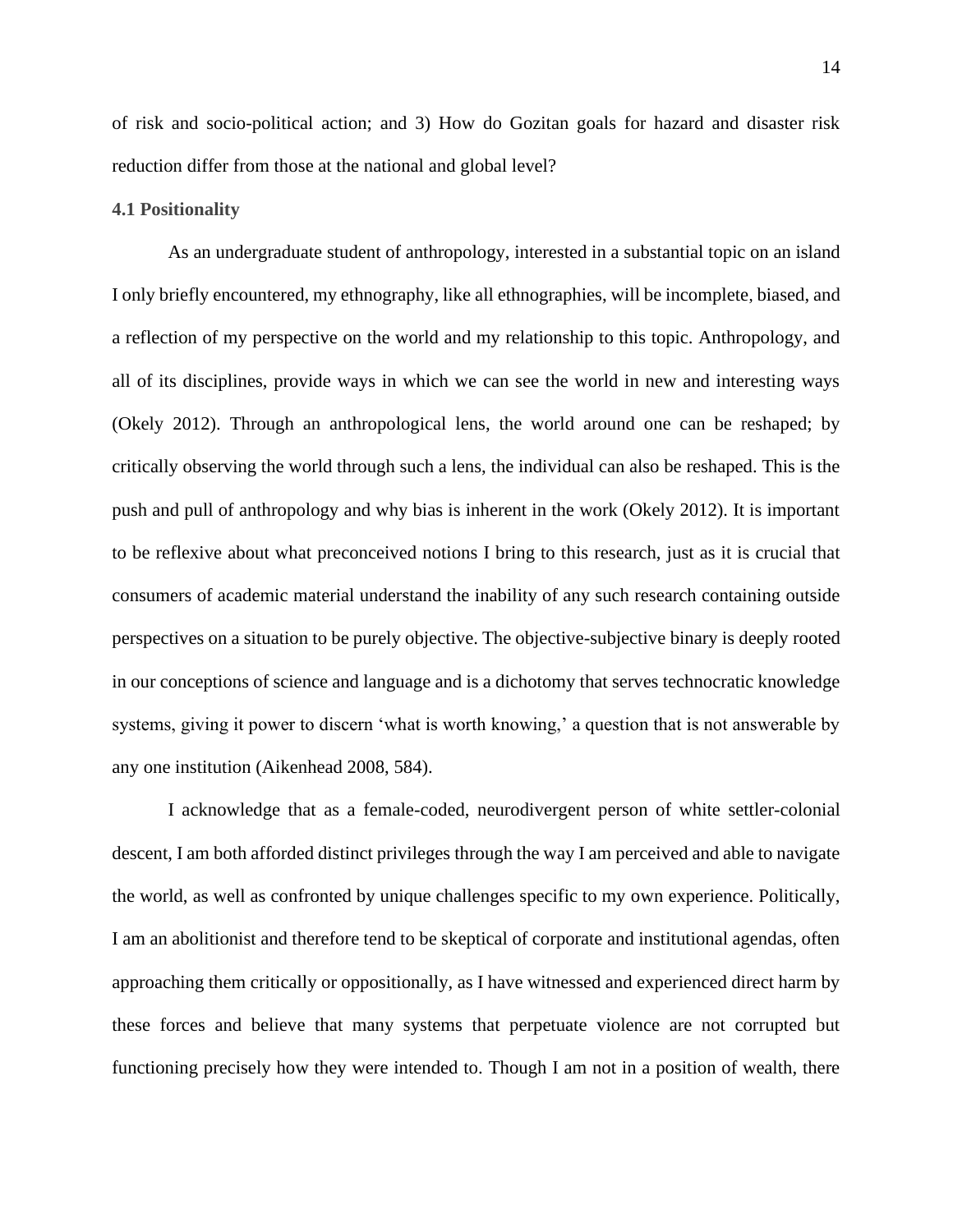are certain financial hardships I have never known and there are undoubtedly class privileges I experience that I am actively working to be more conscious of. Each given aspect of my identity holds a certain amount of power and can provide access to and exclusion from spaces as well as directly and indirectly influence those that I inhabit. My positionality in conducting research is important in allowing readers to better contextualize my work. However, acknowledging my biases does not prevent any power differentials they may cause nor does it ensure that they will arise, just as naming certain aspects of my positionality does not make my lived experience reducible to those qualities (Robertson 2002, 789). Given the colonial history of anthropological practice this sort of reflexivity is useful but should not be construed as the setting up of a false asymmetry between researchers and consultants (suggesting that each are defined respectively by the theorized 'colonial encounter'), who are fully capable of collaboration and mutual exchange (Robertson 2002).

I believe it is important to note the intent behind research, in this case what led me to pursue this topic. My adolescent years were in-part shaped by existing in settings of volunteerism and aid distribution which allowed me to experience first-hand the ego-assuaging practices of disaster response by the same structures and institutions that have created contexts of harm. I came to learn that modern humanitarianism and disaster response can function as another faction of imperialism that perpetuates and profits off of the same violence it claims to alleviate, oppressing and harming its supposed beneficiaries. The 'Humanitarian Industrial Complex' finds itself deeply embedded in the national and global consciousness and is not something that I can begin to extract within the scope of this paper (Dadusc and Mudu 2020; Klein 2007). However, working towards understanding the conditions that prefigure catastrophe as well as the narratives and perspectives that make up local relationships to the environment and perceptions of risk, informs the process of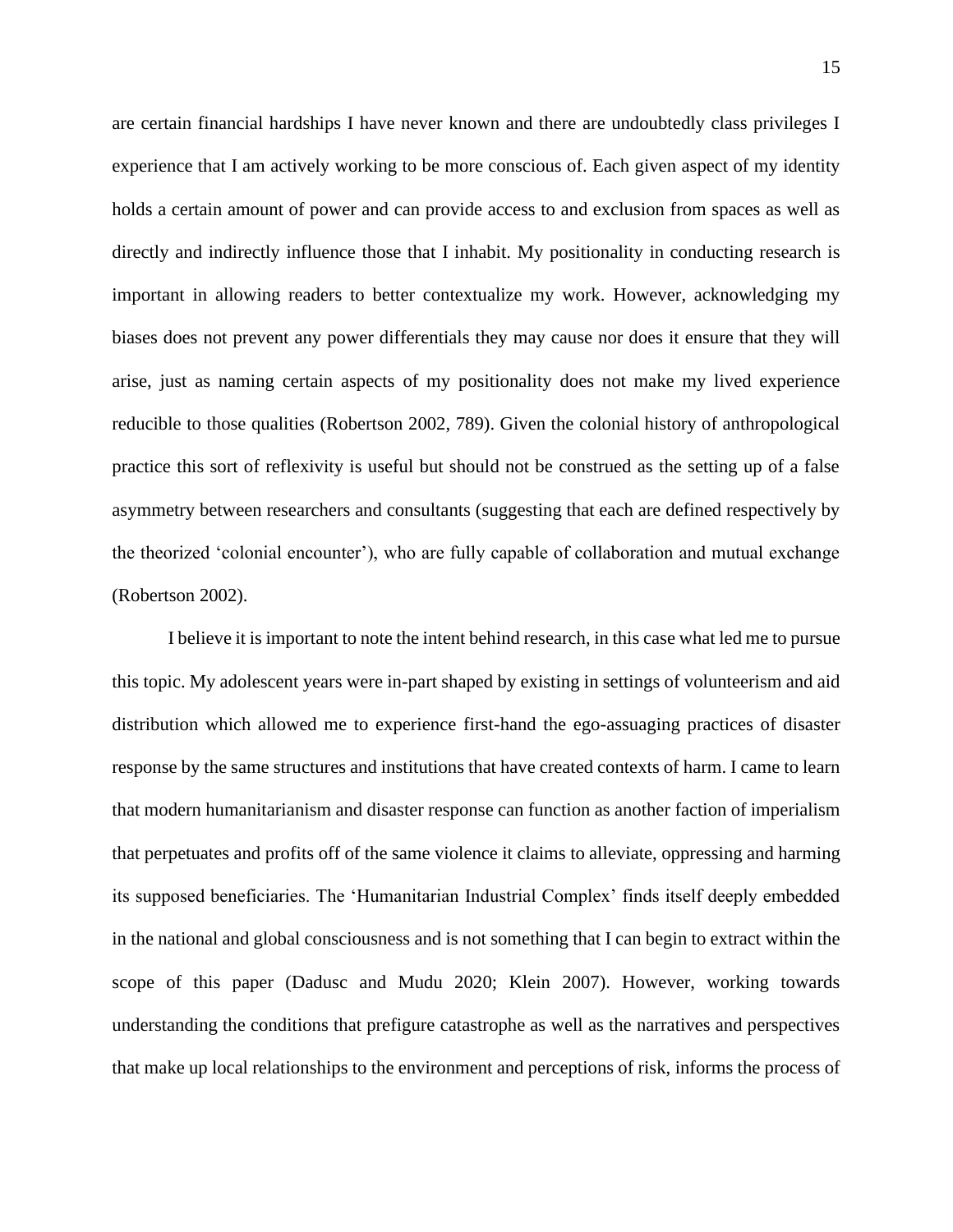fostering agency and resilience locally over the long-term rather than invoking dependency and outside involvement in situations of urgency and crisis.

Historically, anthropologists and professionals in a variety of fields abused the power granted by the lens of academia and caused undue harm in the name of research (Alcadipani and Hodgson 2009; 128, 131-132). I have taken steps to avoid such harms by participating in IRB certification and ethics training as well as practicing informed consent. My research was compiled through the gracious information sharing of consenting adult individuals whom I greatly respect and have gained immeasurable insight from. This is the position from which I am speaking.

## **4.2 Research Design**

In this research, I utilized a mixed method ethnographic approach to examine the implications of Gozitan-environment relationships on perceptions of risk and preventive action from a variety of angles. Utilizing multiple research methods in conducting ethnographic research contributes to ensuring validity in results and reduced researcher bias (Hawkes and Rowe 2008, 631-632).

I conducted this research in July of 2019 in Gozo, Malta with guidance and support from Portland State University faculty and advisors of the Off The Beaten Track Applied Anthropology Field School. Throughout the course of this research, I utilized an initial phase of archival research, and observation as well as a second phase of informal and semi-structured interviewing. A primary bias that exists in my data collection across each of my methods that must be addressed, is the near absence of women and non-gender conforming consultants. My intention was not to highlight the perspectives of specifically male consultants; however, I found that Gozitan women tend to spend more time in private (as opposed to public) spaces and therefore were more inaccessible to engage. Additionally, when I did interact with women it was typically while they were with children or at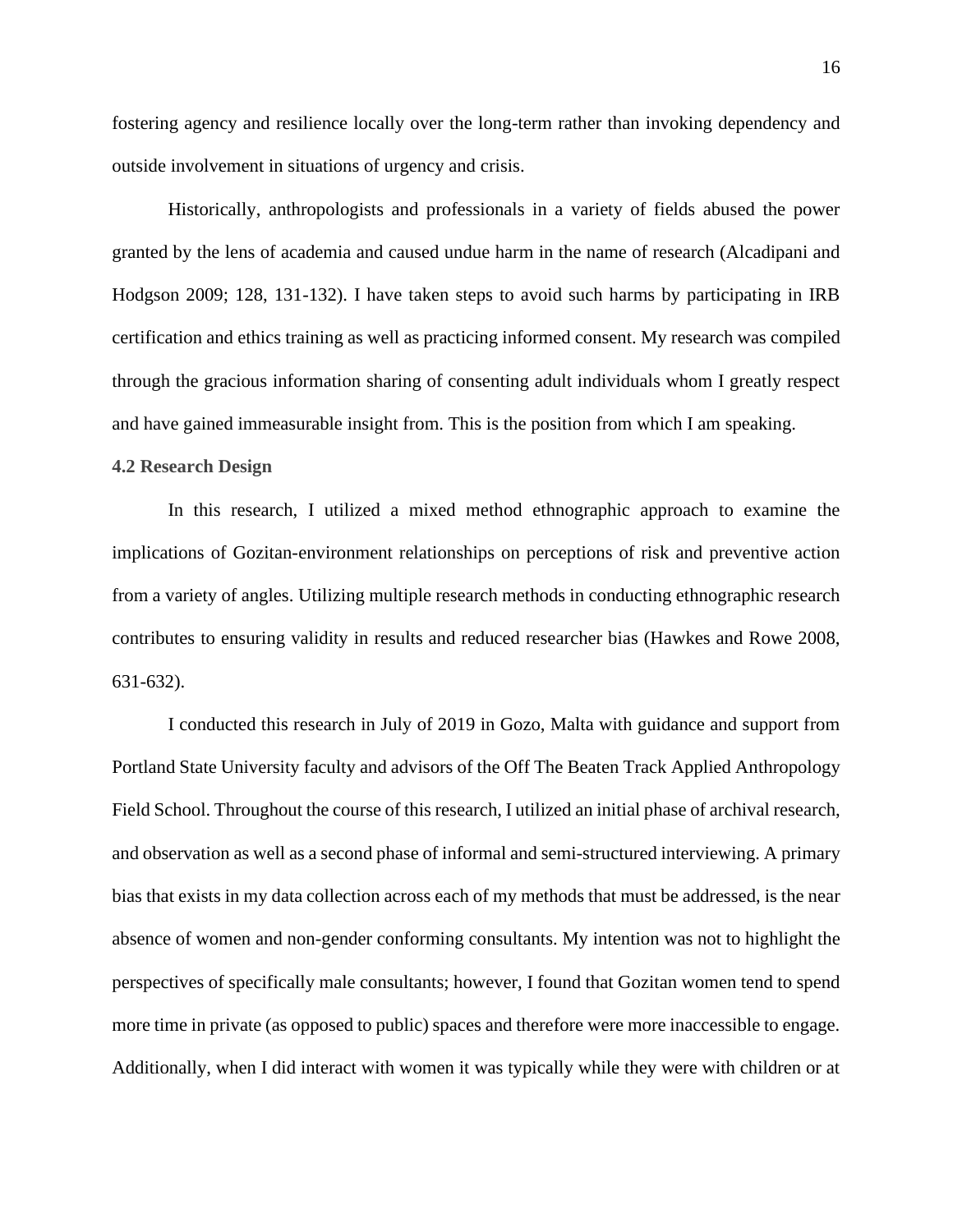their place of work, rarely in places of leisure such as cafes, bars, or bays. This research is also limited both by my positionality as a non-Gozitan person and my inability to collect a larger sample of interviews due to the scale and timeline of the project. Given the temporal restrictions of my research project, the scope of claims that can be made from my results are limited.

To contextualize my choice of methods for this research, I entered the field with preliminary research on Gozo through academic literature as well as through the online publications 'Times of Malta,' and 'Malta Independent,' which provided much insight into Maltese sentiments towards climate, risk, and safety, which became the basis of my initial interview questions. The comments left below these articles in both Maltese and English illustrated a range of opinions and critiques regarding the national government, the EU, and whether enough was being done to prepare for and mitigate the impacts of climatic events. Though this information was rich and equipped me with a substantial basis of the types of issues that were at the forefront of Gozitan interest that went on to inform my data collection, it remained a flawed ethnographic method, as there is no distinct way of ensuring whether all commenters were indeed Maltese. Additionally, there is much division between local Gozitan perspectives and those of mainland Maltese and for the purpose of this project I focused on Gozitan perspectives specifically. Lastly, it was infeasible to gain informed consent to refer to or analyze this unpublished, though public, data.

#### **4.3 Data Collection and Analysis**

There are two primary components of my data collection: phase 1) informal observation and archival research; and phase 2) informal and semi-structured interviewing. Phase 1 of the data collection process served to inform, supplement, and corroborate Phase 2 of my data collection, which was systematic and regimented.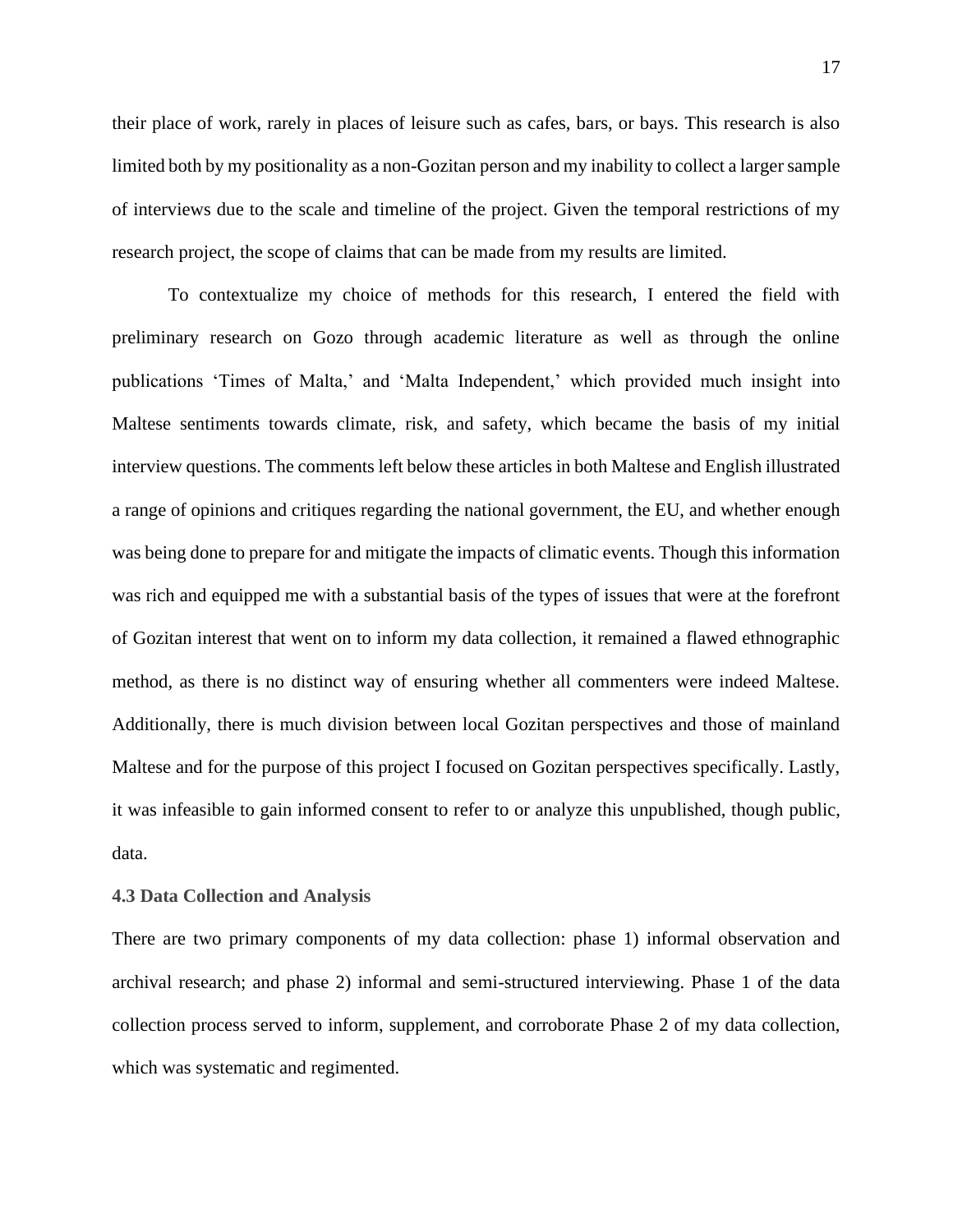

## Fig. 2. Visualization of Research Design

## **4.3.1 Phase 1: Contextualization**

## *Archival Research*

Archival research took place throughout the data collection process at The Archives of Gozo, with the unit of analysis being mentions of relevant thematic elements. In order to inform and confirm questions and emerging themes, I scoured linguistic, folkloric, historic, and environmental archives. This method served to provide additional context to the informal and semi-structured interviews conducted. Additionally, I conducted a literature review utilizing online databases in an effort to better understand where Gozo fits into climate and disaster narratives at the national and global level. I also searched for studies and literature pertaining to local perspectives and knowledge.

These data contributed to my understanding and analysis of the observational and interview data. Both archival and online databases served to substantiate or problematize themes brought up by consultants through a comparative analysis, where relevant thematic elements were understood in relation to observational and consultant interview data.

#### *Informal observation*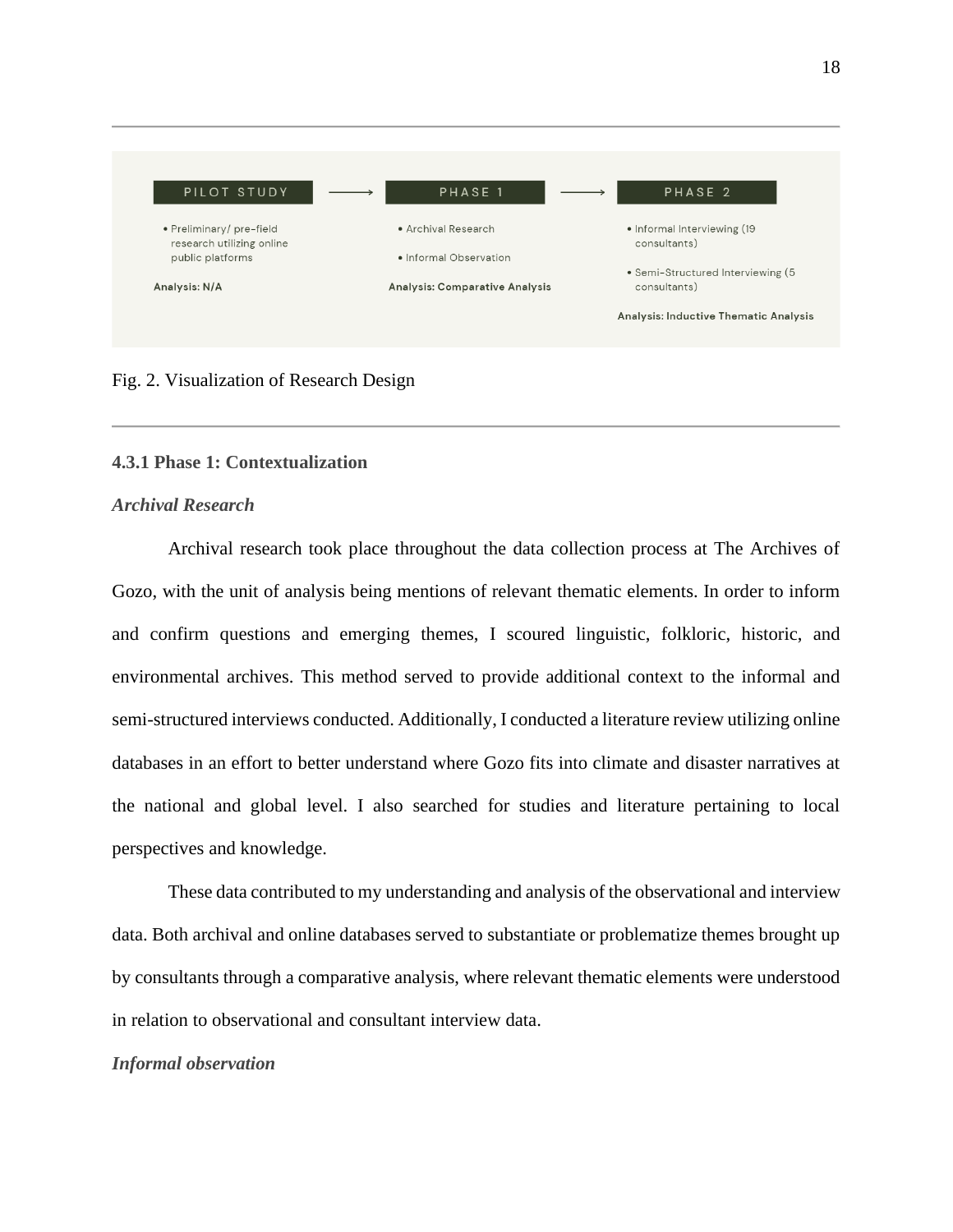Informal observation was ongoing throughout the research process and served as a comparative tool, as well as a way to process and tangibly situate what was being articulated through interviews in the real world; the unit of analysis consisted of observations which directly affirmed or complicated consultant perspectives. This method did not include engagement with people or conversation but simply involved the acknowledgement of infrastructure, events, and occurrences that provided insight into emerging questions and themes. This included walking through Xlendi Bay during an evening storm as well as walking through the next morning and observing the visible effect that the storm had on individuals, infrastructure, and livelihoods. It also included noting signage, symbols, or landmarks that were indicative of risk prevention or safety, as well as aspects of the physical world that either validated or contradicted interview data.

These data served to buttress the themes revealed in my archival research and interview data. For this method, I conducted a comparative analysis, interrogating the similarities and differences evident between these observational data and that provided by consultants in phase 2 where informal and semi-structured interviews were conducted.

#### **4.3.2 Phase 2: Interviewing**

## *Informal Interviews*

Upon arriving in Gozo, my ethnographic data collection began with informal interviewing, the unit of analysis being the individual. During this phase of the research, I approached 20 individuals, 14 of which had interest in participating in an informal interview. Additionally, one interview evolved into a group discussion with five consenting participants. The consultants in my informal interviews were Gozitan and all except for one considered Gozo to be their primary home (this individual was raised in Gozo and now spends summers there and other seasons elsewhere). Consultants ranged between the ages of 26 and 79. Only two of the consultants identified as female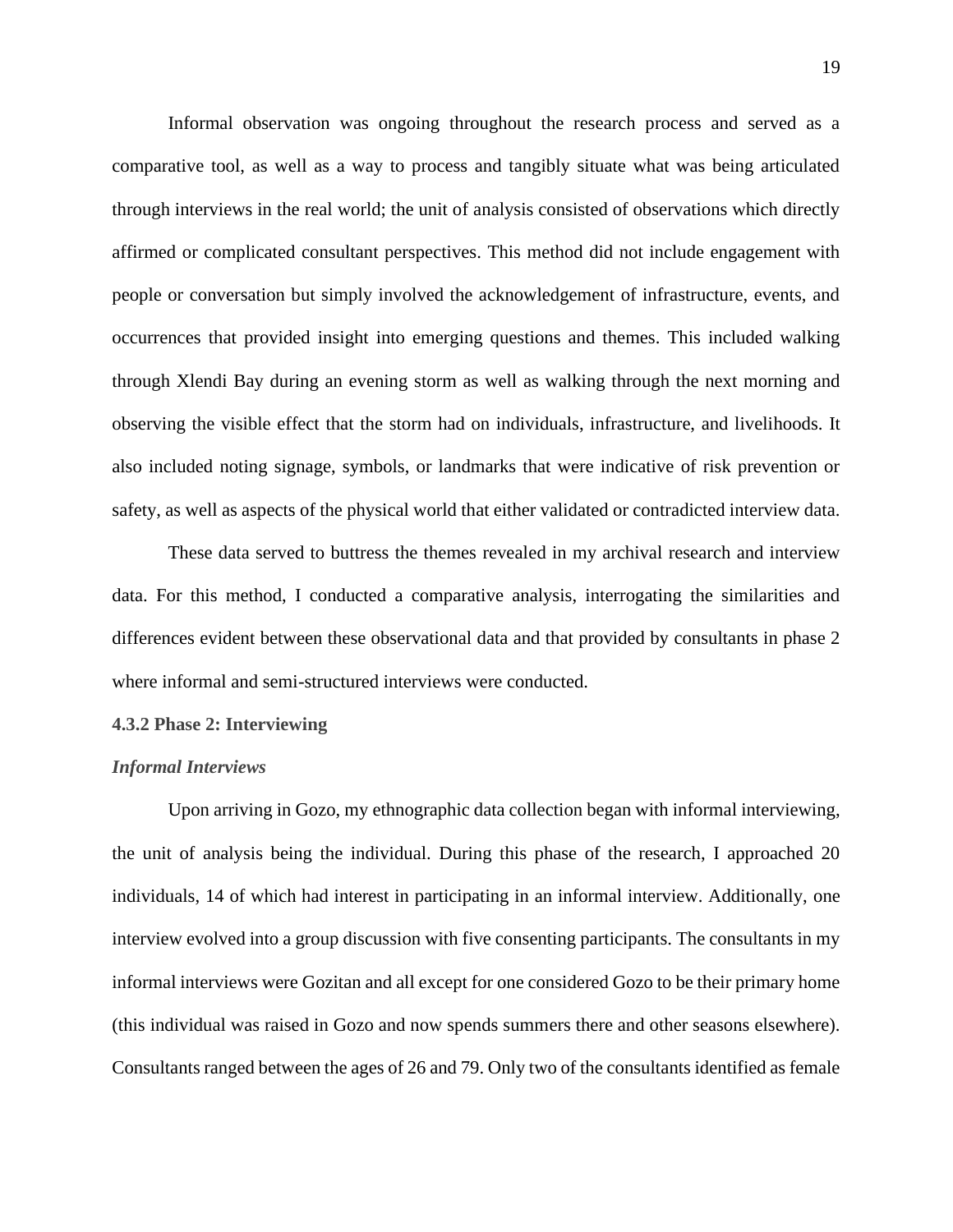with the remaining 17 consultants identifying as male. It was important to begin with this method as it allowed me to efficiently gather a wide range of responses and reactions to questions regarding climate, risk, and safety. I chose two distinct site types for this initial phase of research collection: 1) public centers of Gozitan life such as the bus/bus stop, pastizzeria, local outdoor dining, and other prominent spots within the city center; and 2) waterfront locations and known historic areas such as the site of the Azure Window, the Megalithic Temples of Malta, and bay-side touristic shops or eateries. The intent of conducting informal interviews at these different locations was to gauge how proximity to the sea and sea-based livelihoods impacted perceptions of climate-related risk. This research method was intended to gain an initial understanding of how terms such as 'emergency,' 'climate change,' 'risk,' 'safety,' and 'disaster' are perceived in Gozo and what types of themes conversations around these words evoked.

I transcribed these interviews for analysis. Interviews were thematically analyzed by indicating the frequency of key words and phrases as well as indicating sentiments that directly affirmed or negated the perspective of another consultant. I utilized an inductive thematic approach in which the data is not confined by pre-existing expectations nor dictated by a given conceptual structure (Bernard 2017, 7). Rather, the data itself guided the structure of my analysis, characterizing the themes that emerged.

#### *Semi Structured Interviews*

Following the informal interviewing phase, I conducted semi-structured interviews with five consultants, once again, the unit of analysis being the individual. The first interview took place with an 85-year-old male Gozitan Salt Pan worker in Marsalforn who I encountered within my first week in Gozo. My second interview took place with a Gozitan man who I believe to be in his 50's-60's who I was introduced to as an excellent resource to those who have questions about the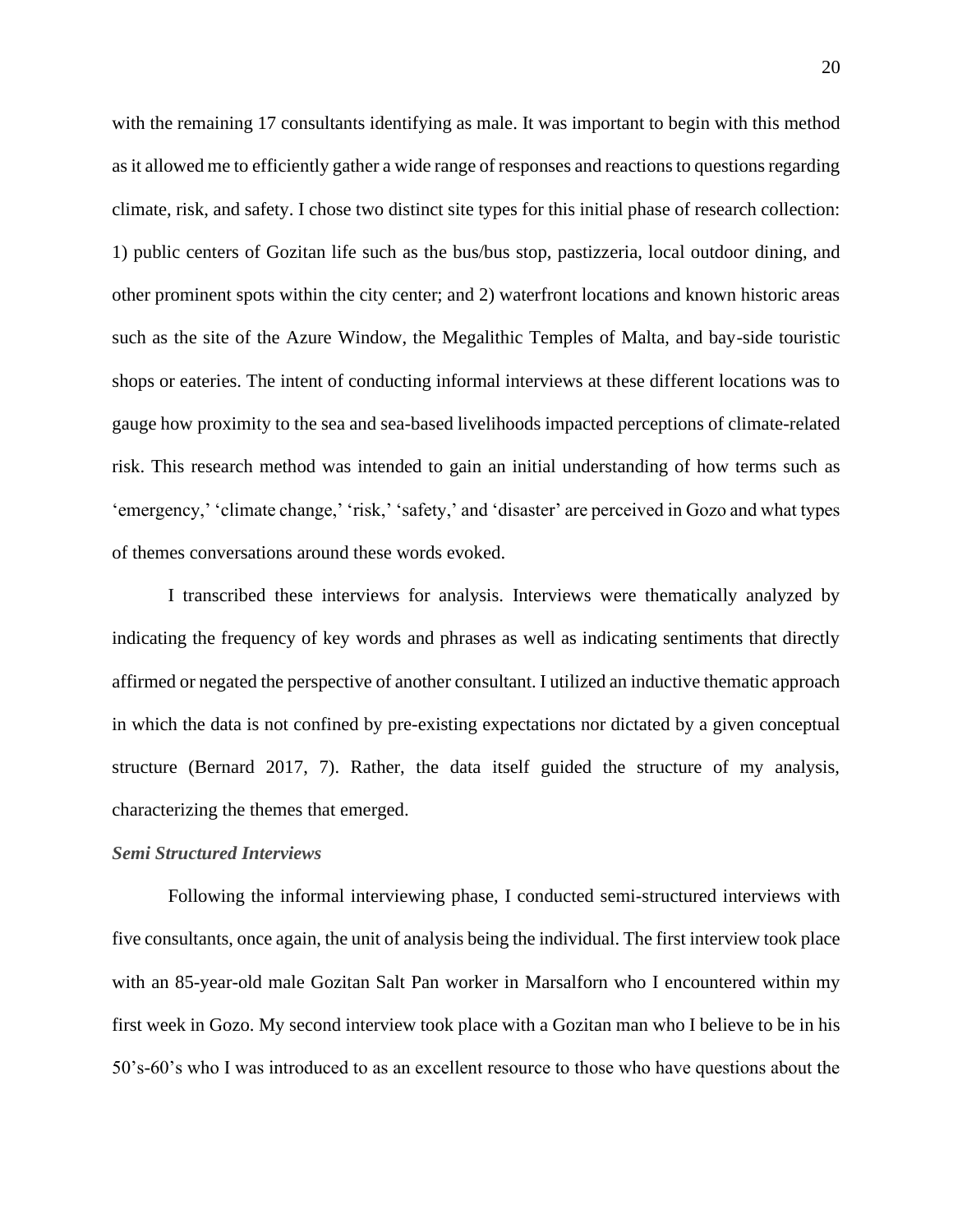island. My third interview took place with a 35-year-old Gozitan woman who lives and works at the site of the Azure Window. My fourth interview was with a 24-year-old Danish woman who volunteers at the Emergency Response and Rescue Corps (ERRC) headquarters in Gozo. My fifth interview took place with a 27-year-old Gozitan student who goes to school in Malta and lives in Gozo. Each of the consultants were consenting adults who were willing to meet for about an hour to an hour and a half and have a conversation regarding a series of open-ended questions that I formed in response to the data that had been collected from the informal interviews. However, aware that the themes uncovered in the initial interviews were fairly surface level and that there was much I had yet to learn on the topic of climate and risk perception, I encouraged consultants to share whatever they felt significant about the topic and to only use my questions as guides.

I transcribed each of these interviews, and thematically organized them based on the themes that emerged in the informal interview data. At this stage, the analysis process became both inductive and deductive as the process remained inclusive of potentially new insights but was guided by the themes illuminated in the informal interview stage (Bernard 2017, 7).

## **5. Results**

The results of this research reveal that Gozitans hold a variety of sentiments and perceptions towards risk and disaster that are in contradiction to statements of national safety and reduced hazards; these perceptions were notably impacted by language, lore, infrastructure, and political disposition. By and large, the average person "perceive(s) risk in a more complex, multidimensional way than do risk assessors," and available information on how one may respond to a crisis rather than simply perceive it is incomplete (Hawkes and Rowe 2008, 617). The results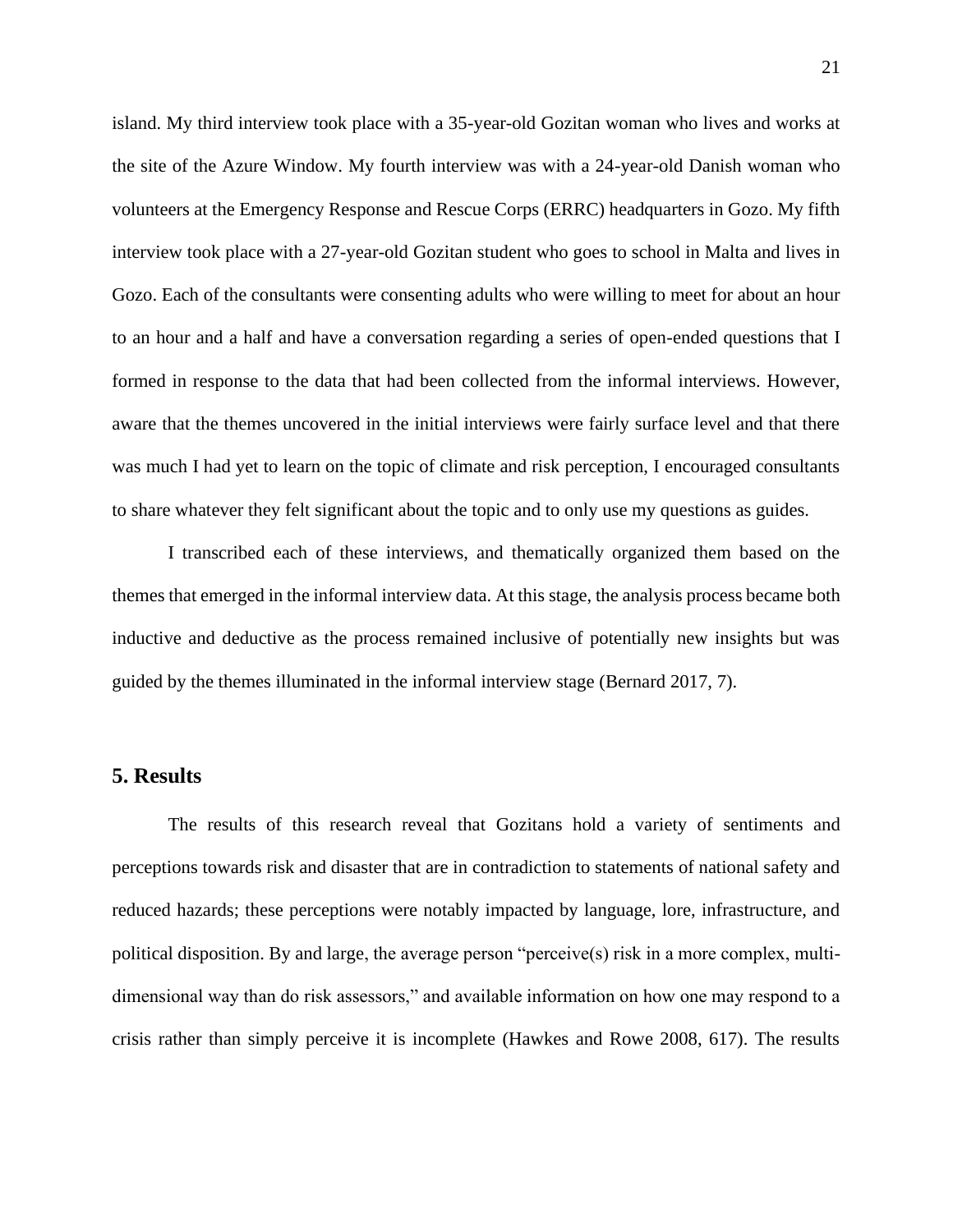22

presented here indicate that Gozitans relate to the non-human world, and therefore perceive it, in ways that are not accounted for in scientific hazard and disaster mitigation discourses.

The pilot study I conducted—utilizing online publications such as the Times of Malta and Malta Independent as well as their respective public comments in order to provide insight into the nature of Maltese sentiments towards climate risk safety—provided a variety of insights. I found that though the national narrative aligned with the WRI rating of safety and low risk on the island, many perceivably Maltese commenters expressed several concerns related to infrastructural preparedness, coastal erosion and flooding, as well as lack of preemptive hazard mitigation. Others directly disagreed with the WRI and national narrative, arguing that climate change and recent environmental shifts pose a major risk to the island that they are unprepared to face and voiced support for increased research and attention to environmental hazards on the island. These sentiments were helpful in framing and affirming the presence of a significant conflicting narrative.

#### **5.1 Phase 1 Results**

Archival and database research conducted revealed that though much information exists in relation to conservation and environmental concerns relating to tourism, very little research has been published regarding hazard risk on the island. Only one research study related to environmental risk in Gozo was accessible. The archival, as opposed to the online, literature was difficult to analyze in that the relevant archives I came across were sparse and for many topics such as 'climate change' or 'the environment,' there was very little available information. The limited Gozitan literature I was able to find related to the climate was a book on weather and weather patterns. However, I found that the folklore and mythology archives were incredibly rich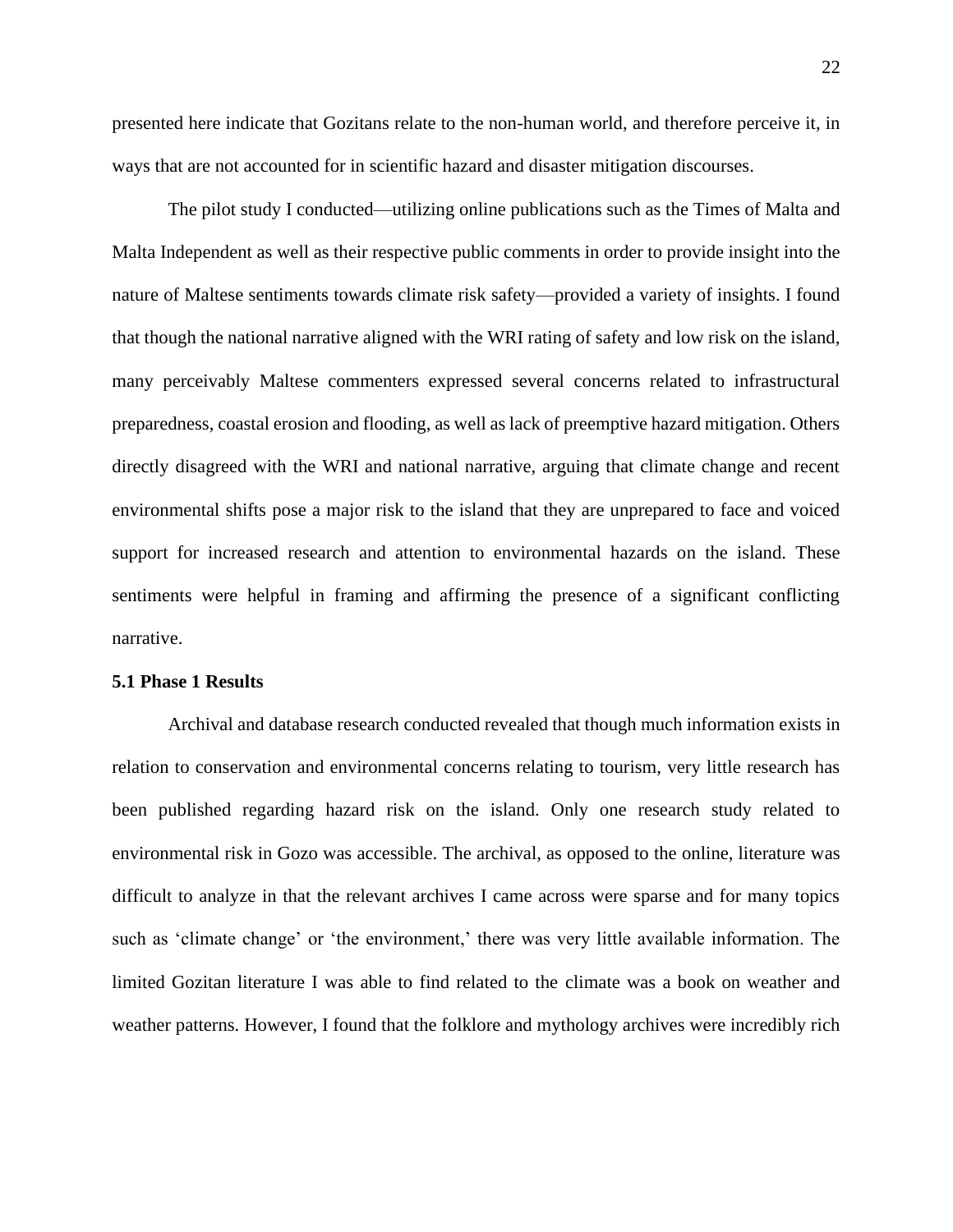and detailed many of the environmental-based stories that had only been alluded to in my interviews.

Analysis of my observational research divulged a few notable contradictions between the built environment and Gozitan *discussion* of the built environment. How one perceives their environment cannot be 'inaccurate' as it is their own subjective experience. However, it is significant that as the outsider in this scenario, there were inconsistencies which indicated that I as the researcher perceived the environment differently than my consultants. Additionally, the observational research conducted showed that there are indeed a variety of features of the island that in combination with extreme weather or natural conditions could prove hazardous. I observed severe erosion and occasional loss of historic sites (ie. The Azure Window). I also observed heavy storms and strong winds that resulted in damaged storefronts, telephone lines, and water vessels. Additionally, "blackspots" or signage indicating a space where someone was killed or injured were observable along some streets and near some waterfronts. Construction projects and sites were visible across Gozo, particularly at Xlendi bay, Marsalforn, and Victoria. 'Luzzu', Maltese fishing boats, commonly sport an eye decal at its bow that was referred to by consultants as "the oculus", "the eye of osiris", or "the evil eye".

#### **5.2 Phase 2 Results**

In analyzing the conversations transcribed following my informal interviews, four key themes were identified utilizing a thematic analysis: 1) distinct language associated with disaster; 2) aetiology (the study of causation), oral histories, and lore as impacting risk perception; 3) tension between modernity and tradition; and 4) competing climate narratives.

Analysis of the conversations transcribed following my semi-structured interviews illuminated several sub-themes. I found that these interviews provided much deeper insight and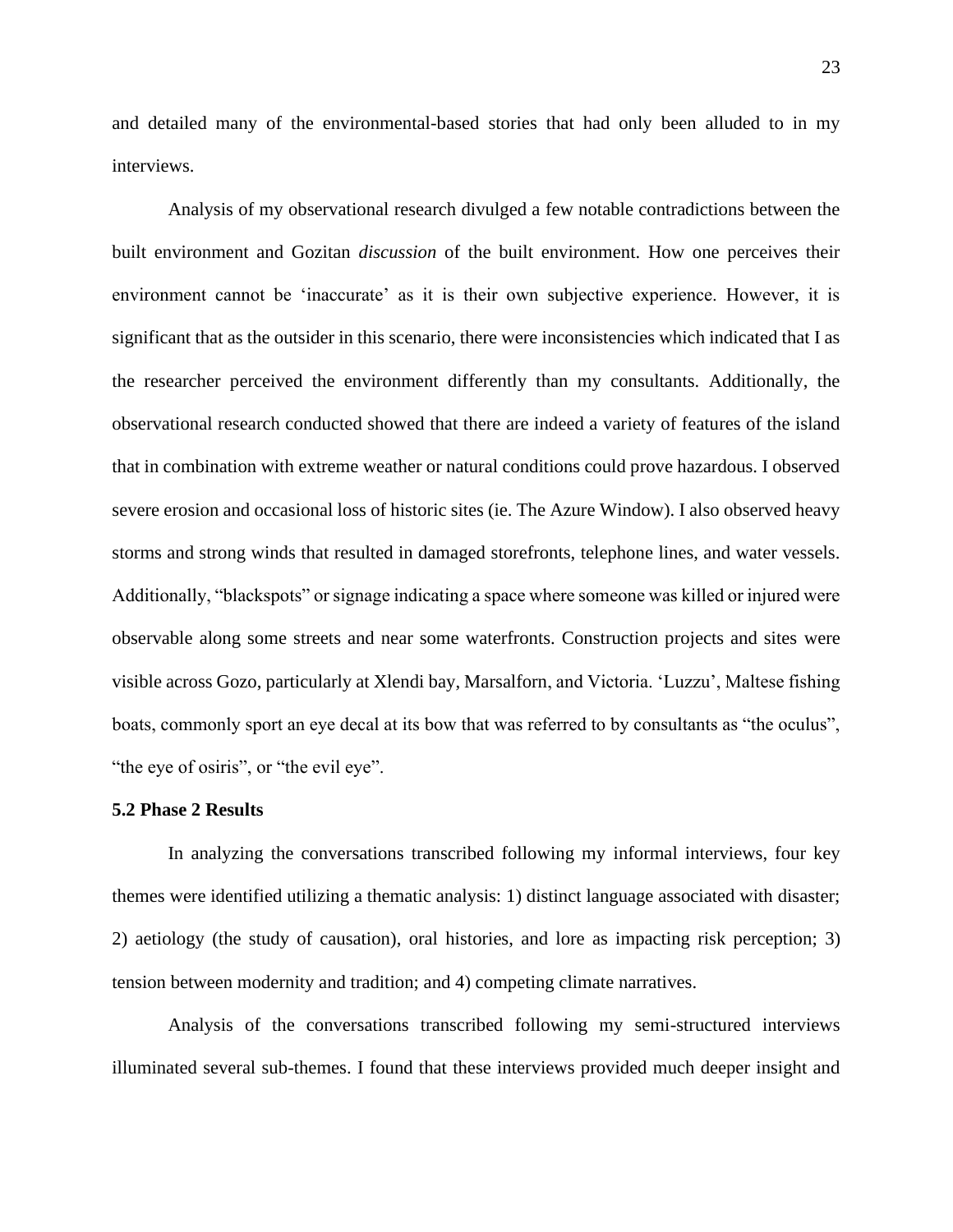context to many of the themes that surfaced in initial interviews. Each of the sub-themes included in this analysis were referenced by at least two consultants in the semi-structured interview phase and were often affirmed by more than two consultants. Within theme 1, the following sub-themes were present: 1.1 linguistic differences between Maltese and English; 1.2 personification of climate and sea through pronoun usage; and 1.3 human vs. climate induced risk. Within theme 2, the following sub-themes were present: 2.1 The Sunken Village; 2.2 Tromba and Dragunara; and 2.3 Protective eyes. Within theme 3, the following sub-themes were present: 3.1 controversy around construction; 3.2 place naming and place attachment; and 3.3 uncertainty related to change. Within theme 4, the following sub-themes were present: 4.1 national/global vs. local narratives; 4.2 security in EU incorporation; and 4.3 risk management and the Emergency Response and Rescue Corps (ERRC).

| Data Collection Method       | <b>Themes</b>                                                |
|------------------------------|--------------------------------------------------------------|
| Informal Interviewing        | 1. Language Shaping Climate Discourse                        |
| Semi Structured Interviewing | 1.1 Linguistic Differences Between Maltese and English       |
| Semi Structured Interviewing | 1.2 Personfication of Climate/ Prounoun Usage                |
| Semi Structured Interviewing | 1.3 Human vs. climate induced risk                           |
| Informal Interviewing        | 2. Place-Based Histories / Lore as Impacting Risk Perception |
| Semi Structured Interviewing | 2.1 The Sunken Village                                       |
| Semi Structured Interviewing | 2.2 Tromba and Dragunara                                     |
| Semi Structured Interviewing | 2.3 Protective Eyes                                          |
| Informal Interviewing        | 3. Tension Between Tradition and Modernity in Risk Reduction |
| Semi Structured Interviewing | 3.1 Controversy around Construction                          |
| Semi Structured Interviewing | 3.2 Place Naming and Place Attachment                        |
| Semi Structured Interviewing | 3.3 Uncertainty Related to Change                            |
| Informal Interviewing        | 4. Conflicting Climate Narratives Impact Preventative Action |
| Semi Structured Interviewing | 4.1 National/Global vs. Local Narratives                     |
| Semi Structured Interviewing | 4.2 Security in EU Incorporation                             |
| Semi Structured Interviewing | 4.3 Risk Management and the ERRC                             |

Fig. 3. Data Collection Methods and Themes.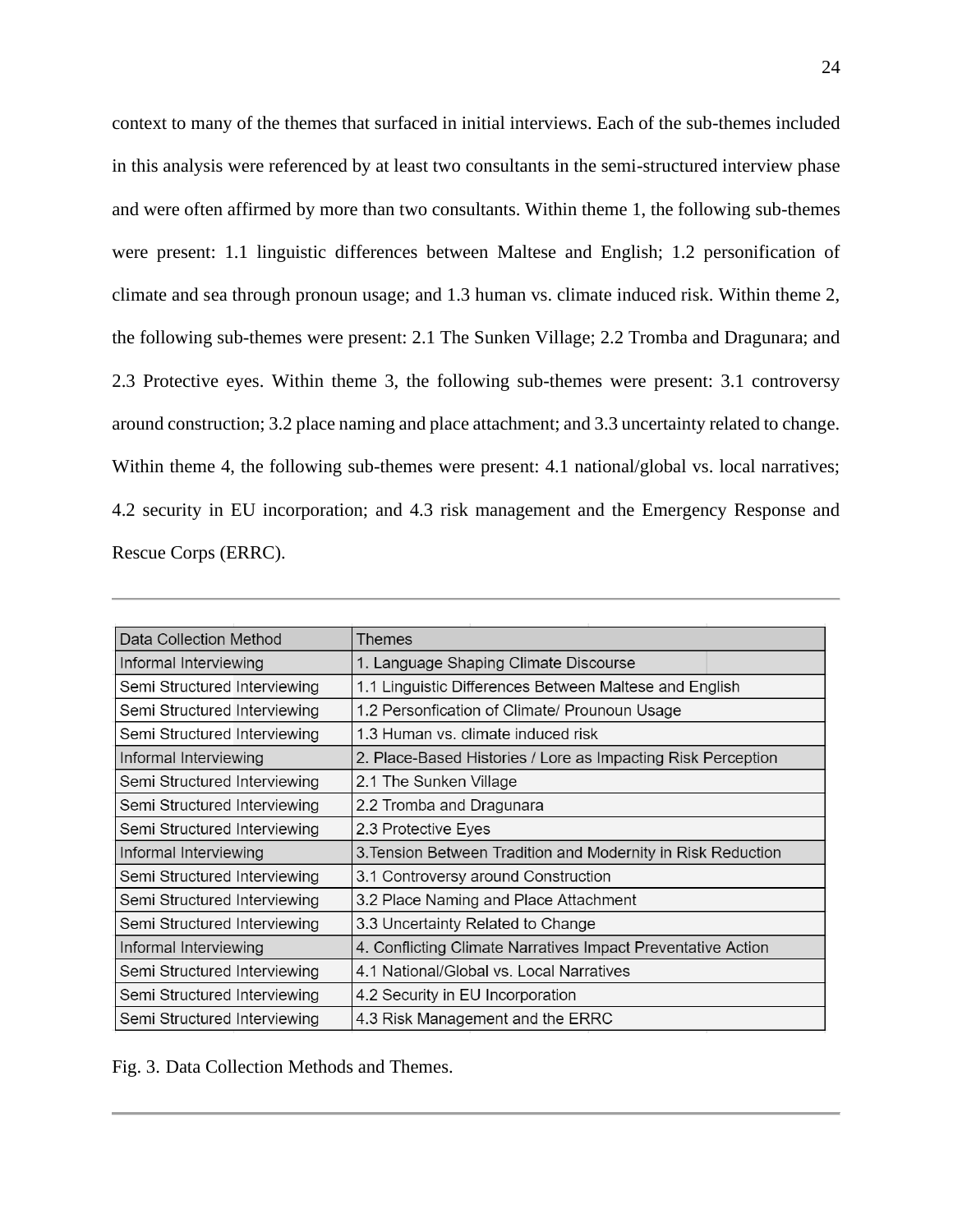# **6. Discussion**

## **6.1 Language of Climate, Language of Crisis**

Scholars argue that linguistic disposition can impact perception, a concept that has major implications on the study of crisis (Johnson-Laird and Miller 2013). Upon arriving in Gozo, it immediately became clear that I was not using the correct language to discuss environmental calamity on the island. I found right away that when terms such as 'emergency', 'disaster', or 'risk' were used in relation to the environment, conversation would be directed towards traffic incidents, construction accidents, or crime. In each interview, concern relating to natural or environmental hazards was never the first form of calamity to be mentioned. One consultant stated: "What you call disasters, here, don't kill people—they are inconveniences, yes, not really disasters." They then went on to describe the human role in disasters, and again drew a comparison between the U.S. and Malta, stating that we place blame on the conditions of the weather rather than on the condition's humans create that cause harm. Another consultant when provoked regarding this sentiment responded in reference to the sea, "she does not live to please us." This theme of personifying and prescribing pronouns (most often she/her) to the weather and particularly the sea was consistent as well as the endowing of agency to 'her.' A linguistic study revealed that the assigning of feminine or masculine articles to subjects in German and Spanish language impacted the way individuals discussed and described them (ARGOS 2016). This reinforces the role that language and particularly the personification of subjects can have on perception and speaks to the issue of ensuring the accessibility of climate and disaster discourses cross-culturally. However, as the aforementioned quote highlights, despite the intentionality that Gozitans afford the climate in these dialogues as a sort of living entity, they still do not pin the climate with responsibility for the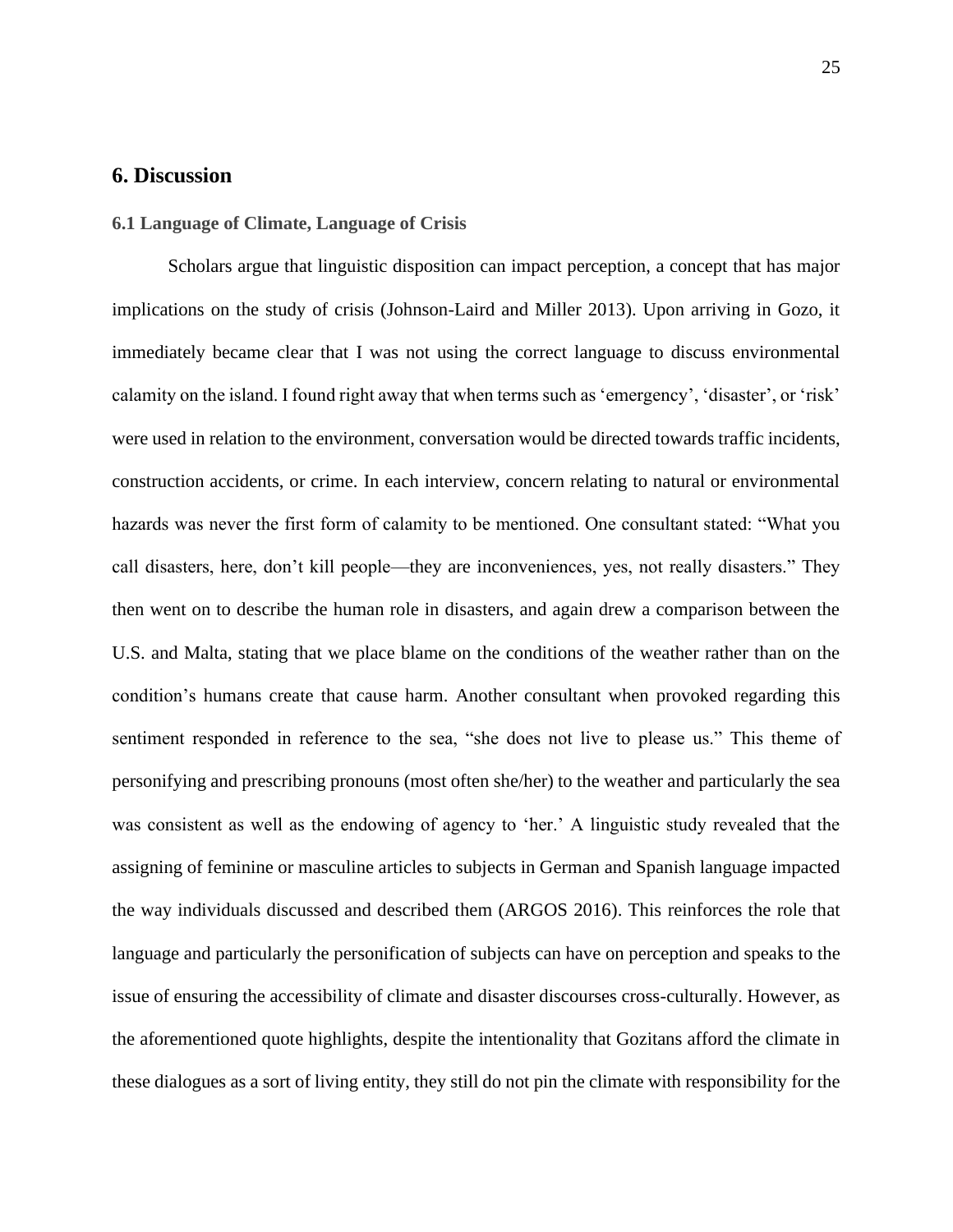calamity that *human* hazards create. Another consultant affirmed this by sharing that: "Human actions are what I consider disastrous." This is significant in revealing how some Gozitan perspectives relate to disaster and speaks to why the consultants referred to 'natural' or 'environmental' events far less than human caused harm in relation to disaster. This way of relating to the non-human world invokes the discussion of the fallacy of the nature-culture dichotomy, which exists counter to the dominant narrative of nature as distinctly separate from humanity, seen as operating chaotically and unpredictably (Purdy 2016; Purdy 2015, 2-3). In development and disaster discourses, the way that 'nature' is defined and interpreted, "becomes embedded in management and administration regimes of state agencies, non-governmental organizations, and development projects" (Scoones 1999, 489). Therefore, Gozitan perspectives on humannonhuman interaction are not typically represented in the technocratic climate discourses, policies, and institutions that are in place to serve them if ever a disaster scenario occurs.

Both phases of research showed that there are several suffixes that exist in Gozitan language used to describe the temperament of the weather (7 suffixes indicated in interviews) and the sea (4 suffixes indicated in interviews). In most interviews this linguistic function served alongside personification of the sea and climate to indicate temperaments or 'moods' associated with what would generally be considered 'good' or 'bad' weather. When climate change was mentioned, consultants did not discuss it as something that poses a direct risk or is urgent but referenced it to indicate the inherent fluctuations of the weather and sea. An example of this, in reference to the impacts of climate change and increasing storms on salt production, one consultant shared:

There's always the storm. Sometimes she's good to us, sometimes we test her. There are good seasons, bad seasons, sometimes a break. The sun and the salt work together you know?—and sometimes the sea cooperates.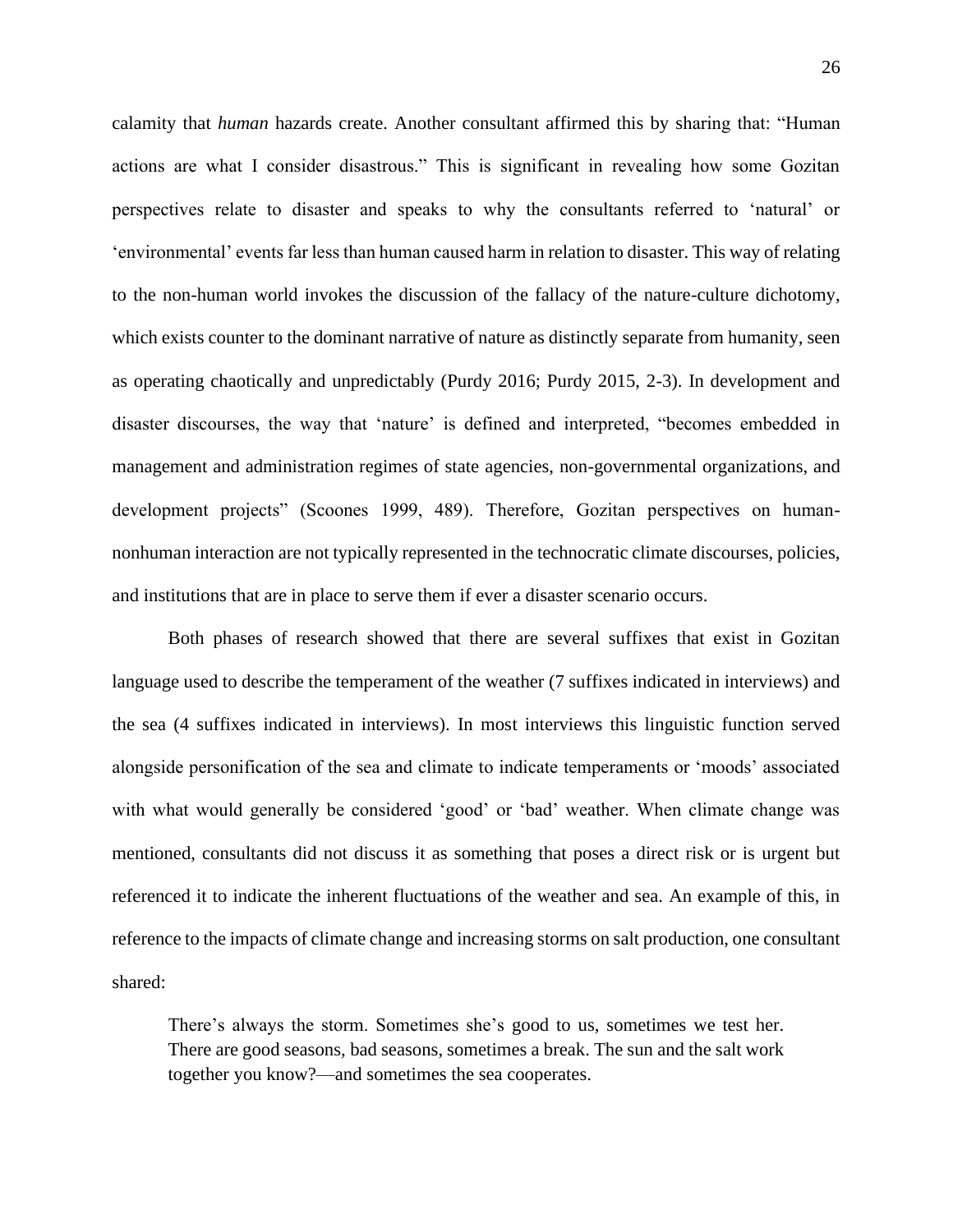A fisherman when posed with the question of how climate changes and extreme weather impact fishing, shared:

The weather is… well, can be bad I guess… for anyone really, but for me, yes. There are songs about her even… about the sea I mean.

These two quotes hint at a belief that seems to be twofold: 1) that the climate and sea have agency and function as beings; and 2) that fluctuations in the temperament of these being(s) is tied to human action and interaction. These consultant excerpts reinforce a recent case study that suggests that "hazard risk management on the island of Gozo is of crucial importance" yet, public awareness and preparedness related to coastal hazards has been minimal (Portelli 2010, 101; 103- 104). Given the deep relationship to the environment that Gozitan consultants expressed, it is unlikely that they are simply oblivious to the hazards that exist. It is more likely that the language and approaches being utilized to enact widespread community awareness have not yet been accessible or compatible with Gozitan perspectives. Clearly, these excerpts speak to local awareness of climate and sea fluctuations or 'temperaments,' though Gozitans remain largely excluded from the larger climate change and risk reduction discourses. In failing to speak to local Gozitan perspectives, external practitioners and institutions have yet to succeed in creating the desired sense of urgency. Given the 'slow-onset' nature of climate change, instilling a sense of urgency in communities and the general public has been a widespread issue as its graduality "in effect, regularizes expectations of more frequent catastrophes'' allowing 'slow-onset disasters' to continue to be defined as 'non-disasters' (Fiske and Marino 2020, 141-143). Further, despite the local environmental knowledge that coastal communities often hold relating to the frequency and intensity of climatic events (such as hurricanes, storm surges, flooding, and erosion), there is a notable trend of perceiving such events as "normal" as they have been "seen before, planned for, and seen earlier generations survive them" (Fiske and Marino 2020, 147). In this way, there is no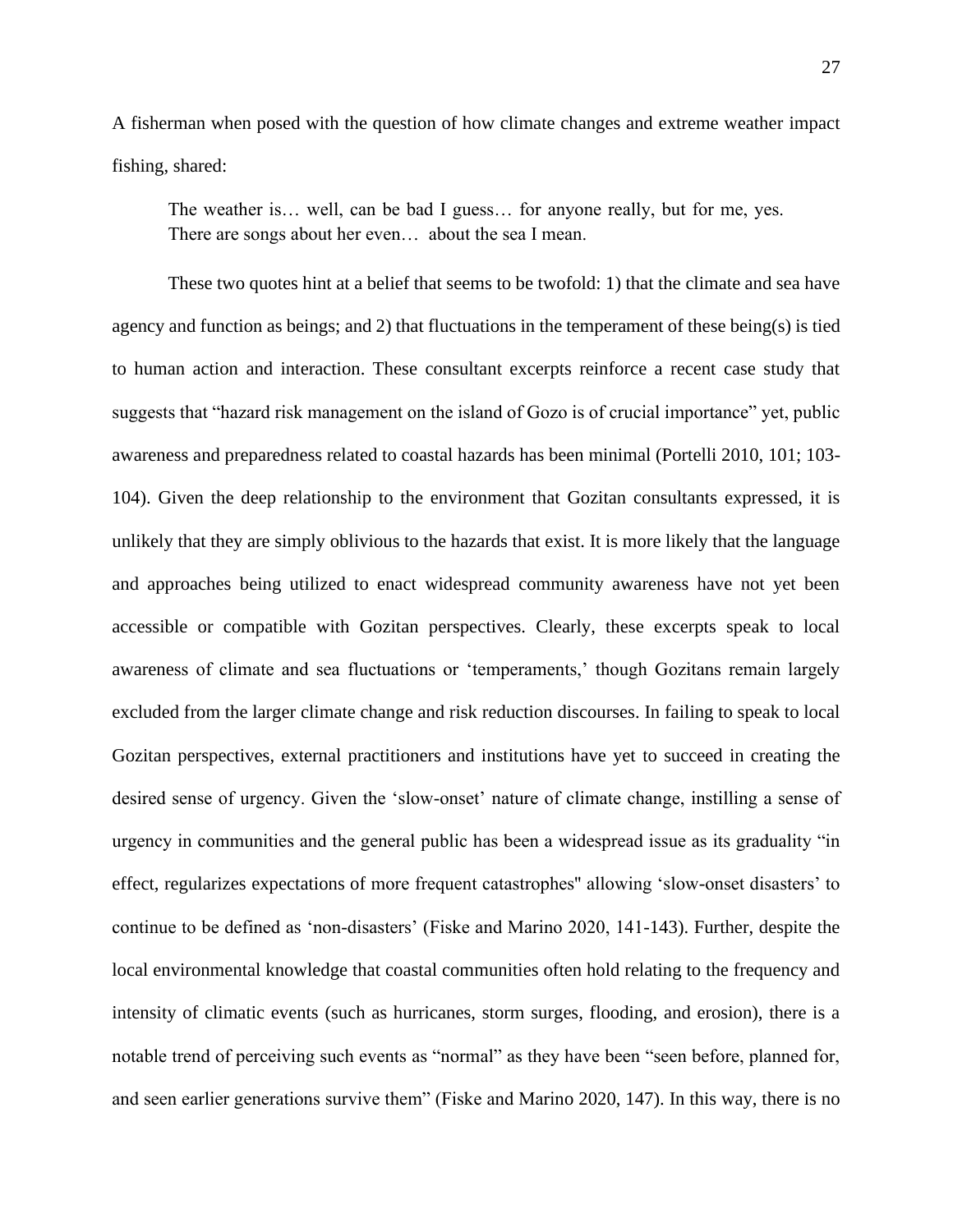lack of community and institutional knowledge, yet a gap exists between risk perception and the implementation of climate adaptation policies and action for slow-onset environmental shifts—inpart attributable to the lack of conversation and collaboration between place-based and technocratic knowledge systems.

#### **6.2 Climate as Being**

In recent years, climate scholars have proposed the role of narrative in environmental studies and the idea that "there are no clear distinctions between science and culture, society and nature, fact and narrative" (Lejano 2013, 2). Various folkloric and religious stories and histories yielded from interviews with consultants substantiated the notion that such lore is a prominent way in which people describe, discuss, and account for climatic events in Gozo. Accordingly, much of the built and physical environment in Gozo—including churches, homes, fields, valleys, cliffs, caves, wells, shops, and even entire towns—are imbued with lore (Attard, 42-45). Consultants shared several oral histories which serve to illustrate the complexity of Gozitan climate relations and narratives. However, the narrative lore coded within the conducted interviews are not comprehensive, and the beliefs shared do not represent the perspectives or experiences of all Gozitans.

The story that surfaced most in interviews with consultants was that of "the sunken village", an event that took place in Kerċem, Gozo. As the story goes, people were acting "immoral" or "wicked" at the site of a church, which caused an earthquake to engulf the entire village. This was referred to by one consultant as "the only earthquake in Gozo". Another consultant shared: "Earthquakes in Gozo are quite uncommon and they can be predicted". When asked to elaborate, they said that a priest from Zebbug was able to foretell events such as this. Both earthquake related narratives were noted in literature contained in the archives of Gozo (Attard,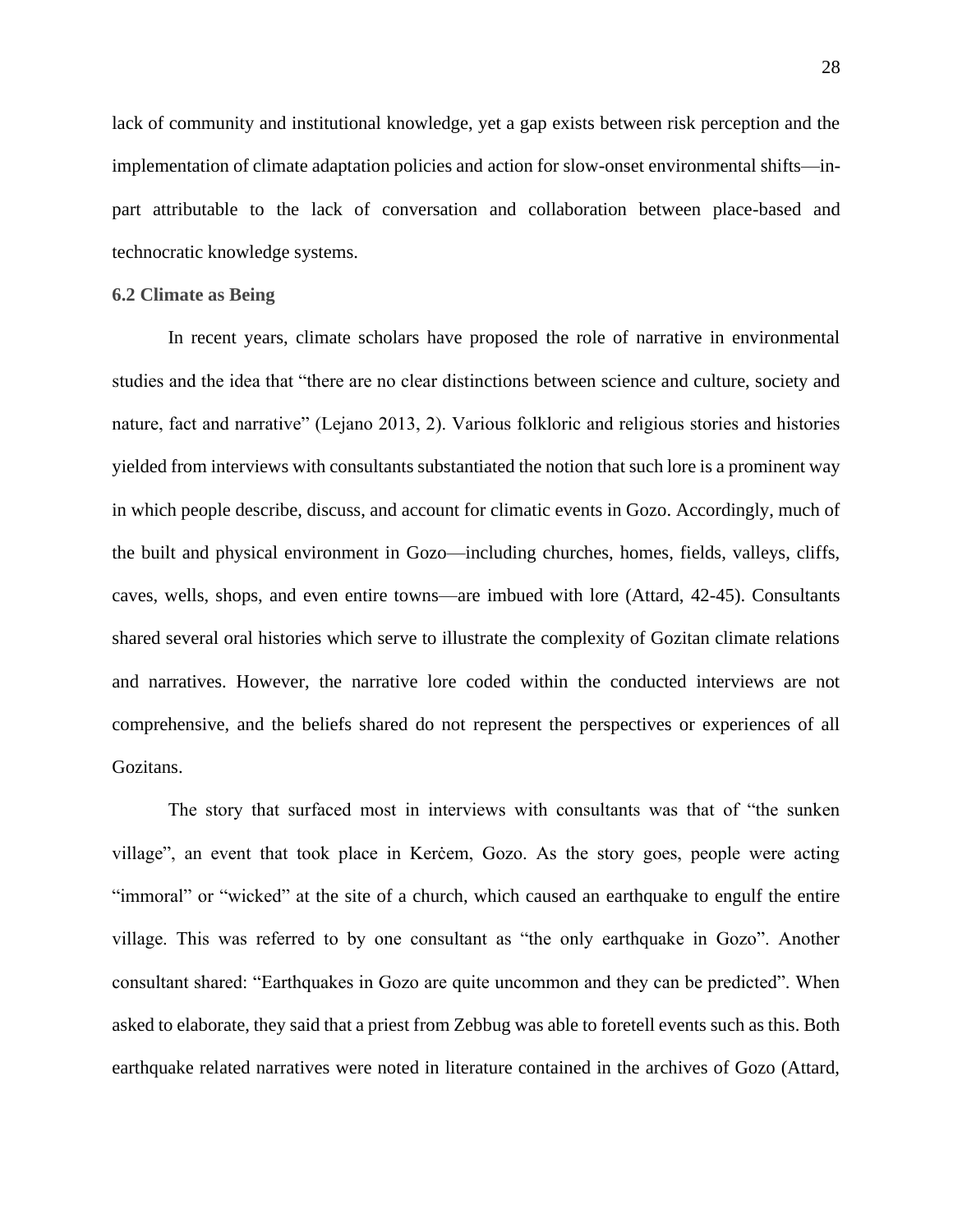46-47). The literature refers to such stories as "aetiological legends" or "legends which tell a story to explain some natural phenomenon" (Attard, 50). Another example of this is a Maltese recounting of a quarrel between the land and sea which ultimately serves to explain why the sea is occasionally "rough" or "angry" (Attard, 50).

A form of TEK, aetiological oral histories and lore related to climate and disaster can be found in non-scientific knowledge paradigms globally (Thi Bich Hop et al. 2017). One consultant shared that Malta now has a seismic monitoring group that helps predict both earth and sea quakes but that "they're all science-based" and that "stories aren't something they really think about". Through these excerpts this consultant acknowledged that different ways of knowing exist while expressing gratitude that Malta now has access to these technologies, showing no animosity towards the group or scientific knowledge. This brings up the notable point that local and scientific knowledge do not need to be mutually exclusive but, as explained by Mercer et al. can coexist and operate valuably alongside one another (Mercer et al. 2010, 214-234). However, given the power and prioritization science is granted as the dominant knowledge system, it is well documented that this process requires collaboration and the "recognition by associated stakeholders that Indigenous [in this case local] knowledge is a crucial component of a potential strategy in reducing vulnerability to environmental hazards" (Mercer et al. 2010, 234). Only through this acknowledgment, mutual respect, and communication between all parties, will such a partnership be conducive to effective collaboration and risk reduction (Cronon et al. 2004).

Oral histories and beliefs relating to the sea make up a large portion of Gozitan lore. Two terms that appeared in interviews were "tromba" and "dragunara", words that were not contextualized or defined by consultants but were discussed in relation to storms and incidents that disrupt fishing and salt production. In one instance I asked for clarification and was told: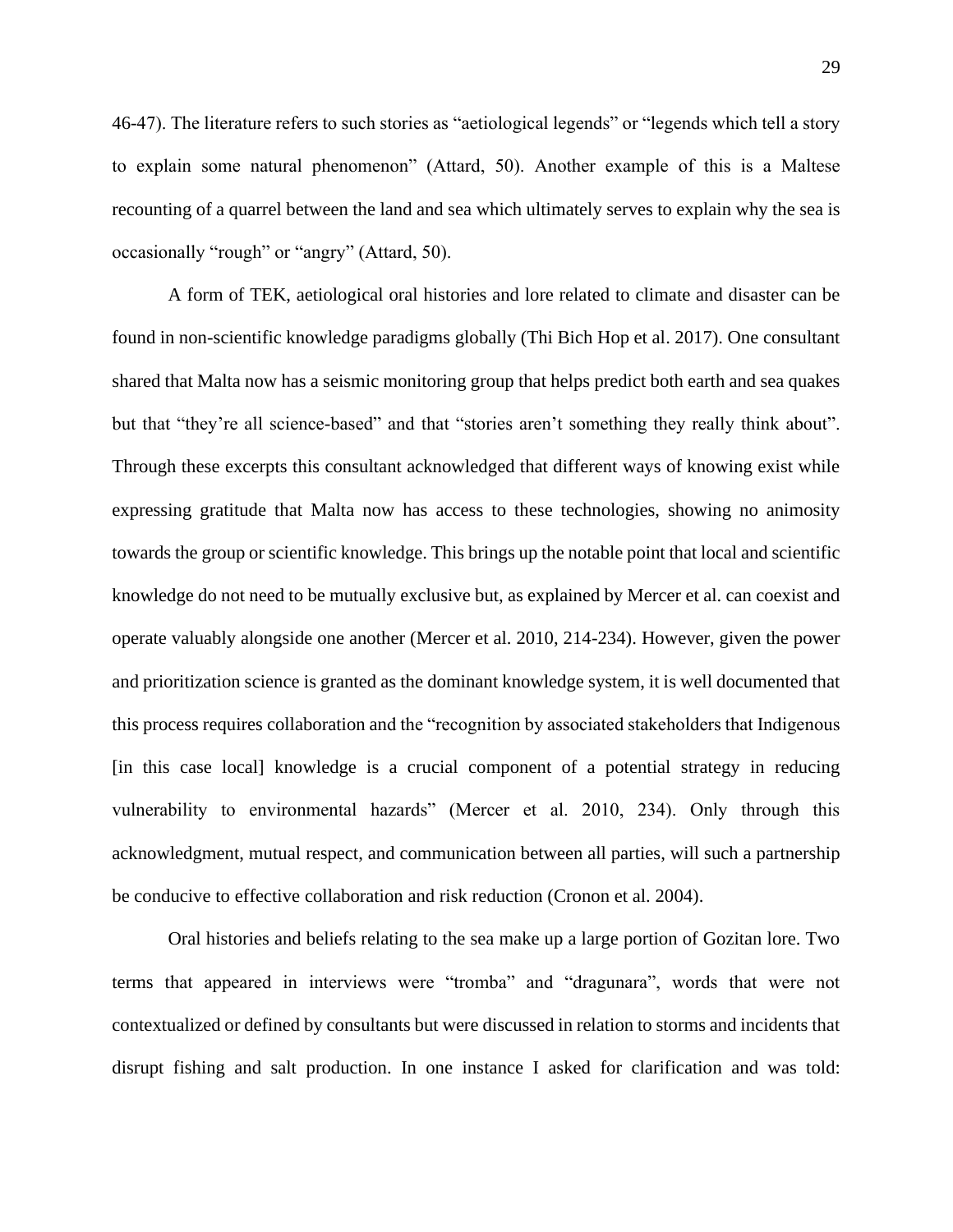"Dragunara—yes the sea, Dragunara is of Malta". When asked about Tromba, I was told by one consultant that it is a "dangerous sea wind" and by another that "fisherman have always feared her." I consulted archival records to better understand the significance of these words and found Dragunara described as the place-name of a cavernous water-reservoir where 'noises' are heard. Though some believe the origin of the noise to be eels that breed within it, others believe the sound to come from a sea monster, "La Dragunara", a tempest personified as a woman or witch (Pullicino 1992, 163). In one story, when asked where she (Dragunara) is going, she replies that she is "out to uproot trees and to destroy all sorts of animals" (Pullicino 1992, 163). This particular text, in reference to Dragunara, explains that "formulas" or "exorcisms" can be practiced in order to "counteract the effects of the tromba". In another excerpt, the author defines tromba (t-tromba) as:

phenomena in which a whirling cloud forms a funnel-shaped pendant, which descends towards the sea and draws up a corresponding volume of whirling water, the whole forming a pillar and uniting sea and cloud (Cassar-Pullicino 1992, 162).

From what I can gather, tromba is a sea-storm like phenomena that is caused by La Dragunara, but which people can prevent or mitigate through prayers, verse recitation, exorcism, and other interaction with 'her'. The modern acceptance of belief in such a being is not accounted for in this research but it remains significant in that it surfaced in discussion as a way to reference and talk about disaster and climatic occurrences. Wenger and Weller, disaster studies scholars, share that within subcultures or localities, beliefs about the nature of a particular climatic event as well as "legends of the exploits of others in past disasters and myths about various aspects of the disaster experience are likely to develop" (Wenger and Weller 1973, 1). This observation speaks to the functional quality of oral histories and lore in creating a sense of urgency and 'blueprints' for behavior prior to, during, and following a disaster scenario (Wenger and Weller 1973, 1). This was evidenced in consultant interviews in that past encounters with 'La Dragunara' and subsequently,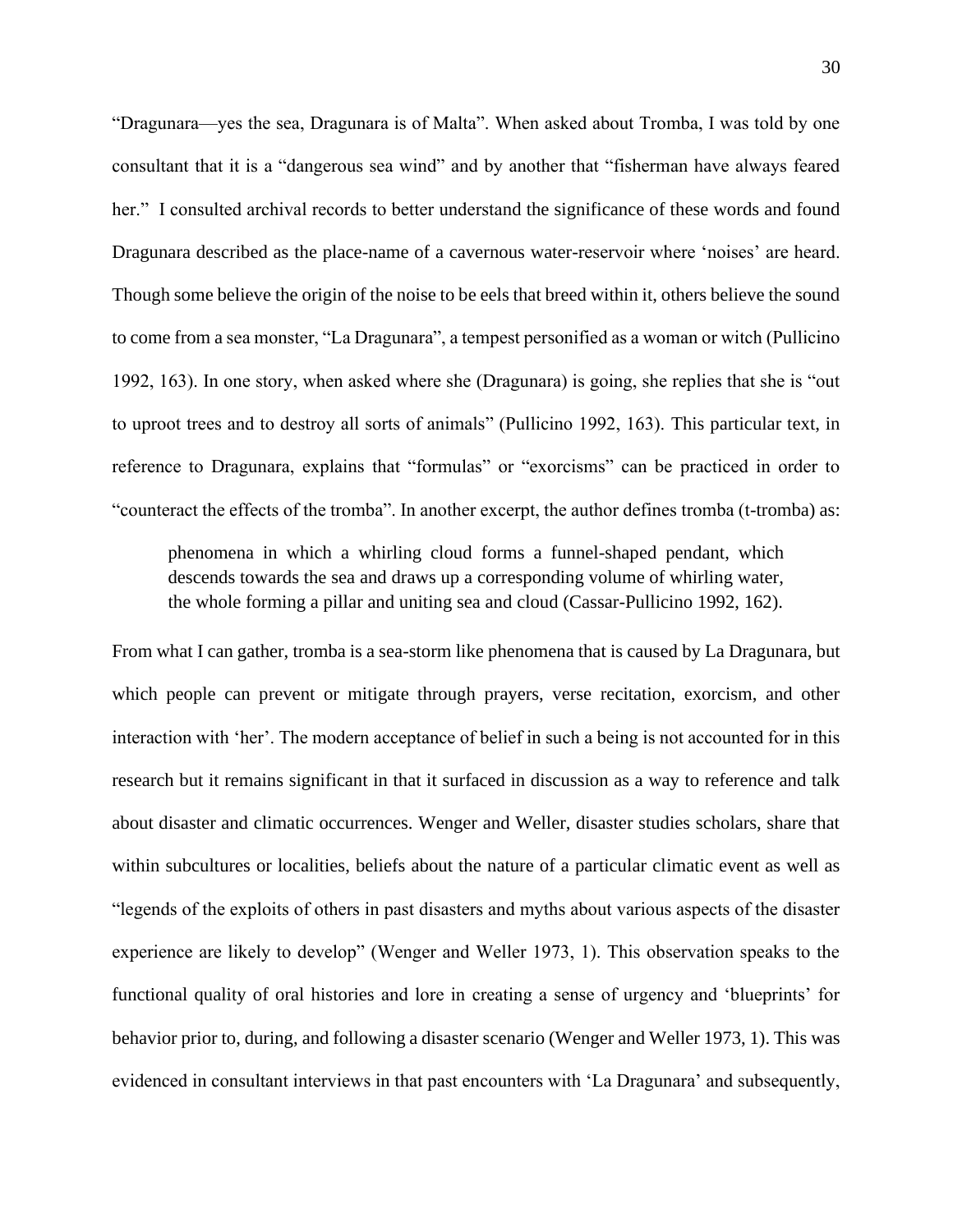'tromba' inform future action relating to the preparation for, mitigation of, or response to such encounters. One consultant referred to 'tromba' as the reason they were pulling all of their patio furniture into their building one evening. Upon asking for clarification, they shared:

They'll [the patio furniture] be taken away, washed away in the night, oh definitely. It would take you too! [laughter] You can't leave things out on nights like tonight, she's all stirred up and it's bad luck to think you'll have luck—I think so anyway.

The following morning, walking down to the bay, I observed them scraping jellyfish off the side of their building and tossing them into a bucket to be thrown back into the sea and moving their patio furniture back outside. They had successfully evaded, at the least an inconvenience and at the most a potentially dangerous scenario—one that was mitigated by their adherence to the warnings coded in place-based experiences and oral histories specific to the island.

Another occurrence that is related to the "perils of the sea" and is much more widely commented on and observable in Gozo, is the aforementioned "Evil Eye" (Pullicino, 161). Some records say the "Evil Eye" originated through the story of a man who would inflict bad luck on anything he set eyes upon, once admiring a stone and causing it to split in two (Attard, pg. 50). Others relate this to fear that people can curse others with a mere glance to cause hardship at sea. No matter its origin, the placing of "protective eyes" on boats are a longstanding Gozitan custom. Such eyes can be seen on some fishing boats along the island's shores and are noted as either protection from these ancient curses or seen as the ever-guiding "eye of god" (Pullicino, 161). In this instance, whether or not either of these stories are believed separately or in conjunction, the "protective eyes" are a tradition that honors the intent to avoid "maleficent influence" that plagues seaman and maritime people (Pullicino, 161). When asked about the significance of these decals, a myriad of responses surfaces ranging from playful to serious: "I don't know why we still have them to be honest with you but, I'd never take it off"; "I think it's meant to freak tourists out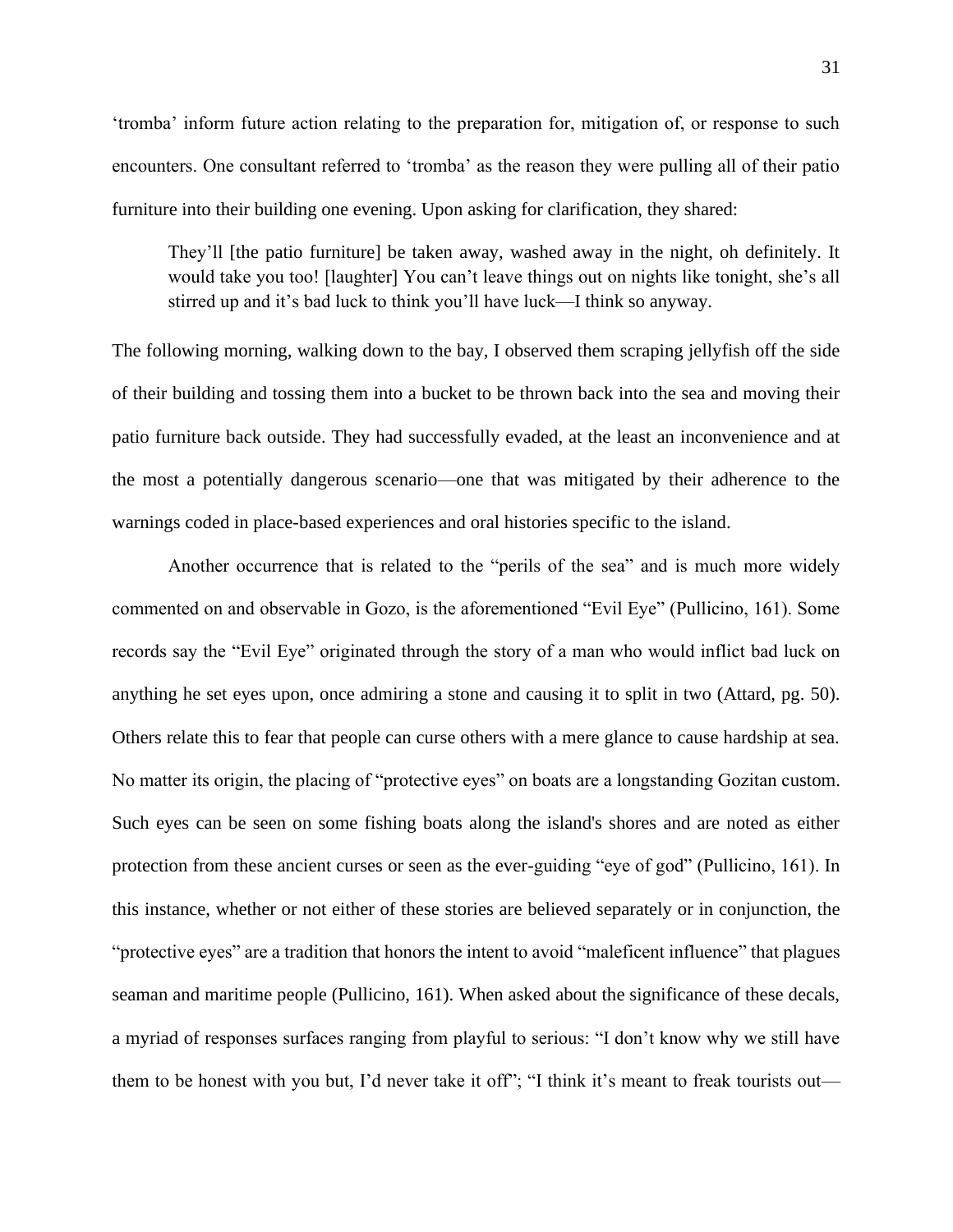well not originally—it's all mystical to them, you know? Like *ooo* an evil eye! [laughter] But I'm not a seaman so don't ask me."; "for me, well, I don't know what I believe it's protecting me from but as a fisherman you gotta be careful, see [gestures to the sea], and I think it helps me remember that, think about it when I set out." This speaks to the adaptive quality of local knowledge. It is common for traditional and localized knowledge to be perceived as static when in reality it is processual and therefore can even more saliently understand and lend insight to the impacts of unfolding events such as climate change (Lejano et al. 2013, 4). These experiences of consultants make clear the contemporary relevance of place-based knowledge, even when held in the form of stories and personal histories.

## **6.3 Stability in Tradition, Uncertainty in Modernity**

There exists a tension between traditional Gozitan conceptions of 'stability' and the encroachment of modern practices intended to promote 'safety.' Modernity is often viewed as a particularly "occidental process" which, in order to be embraced, requires the abandonment of tradition (Galland and Lamel 2008, 153). Though tradition and modernity are not binaries, and can both exist as contemporary and even complementary systems, modernity is often met with hesitancy as it is characteristically and historically undergirded by western rationality that tends to erase and invalidate traditional systems (Lejano et al. 2013, 1-3). Lejano et al. describes this distinction quite explicitly: "Modern knowledge is an expert driven discourse, in which a knowledge gap exists between speaker and listener" (Lejano et al. 2013, 2). Scholars have acknowledged that the push of modernity, especially when driven by technocracy, can create tension and come into conflict with existing social formations (Avila, 18-19). In this way, risk reduction and disaster mitigation strategies were commonly seen by consultants as opposing tradition and imposing disruptive infrastructural measures.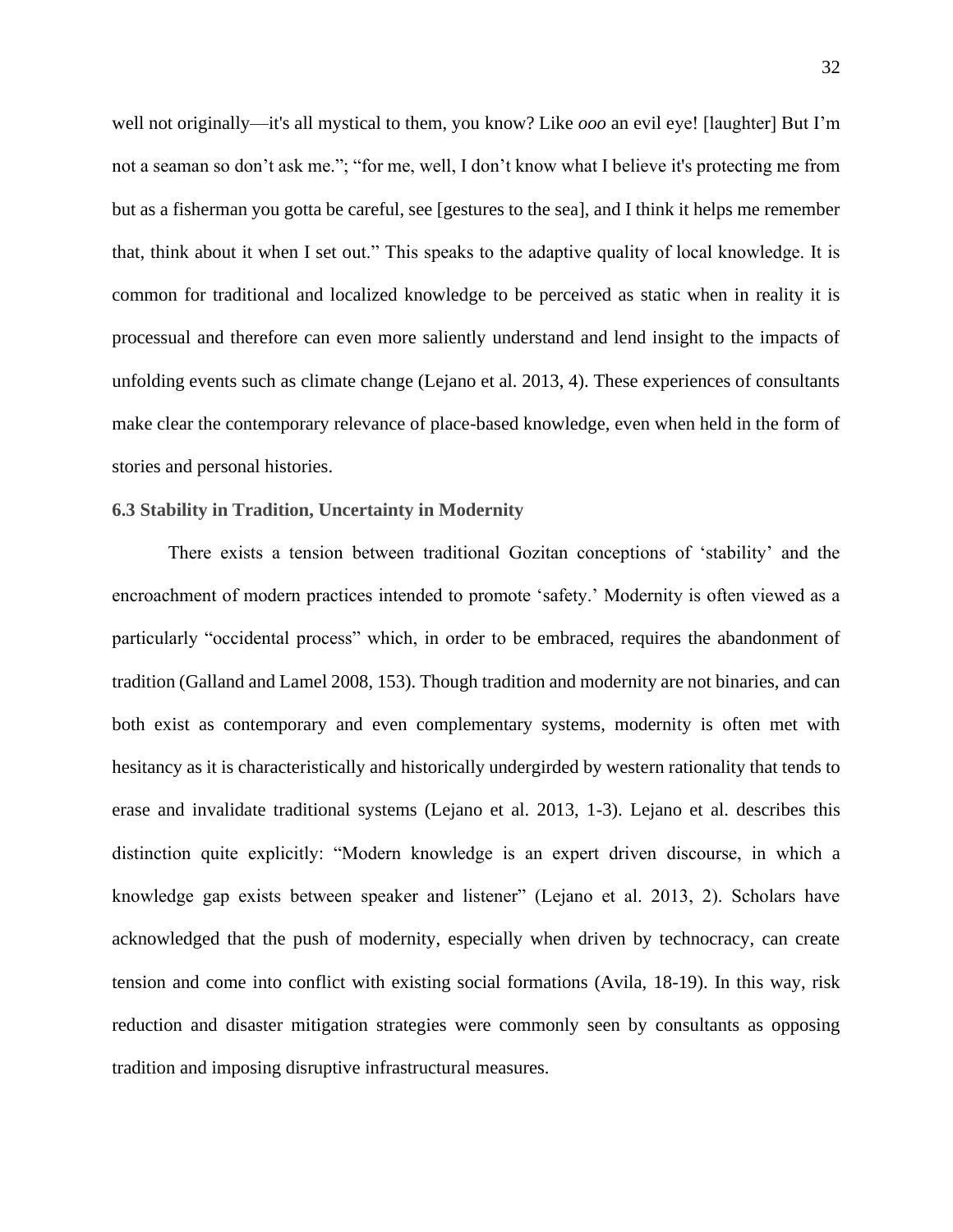Uncertainty is an inevitable feature of climate change and plays a prominent role in shaping pre- and post- disaster circumstances (Afifi et al. 2012, 330). Many consultants expressed a conflict between the current stability they feel in their environment and the uncertainty that risk presents as well as the threat it may pose to that very stability. One consultant acknowledged that they are somewhat resistant to change, despite the possibility that rebuilding infrastructure could reduce hazards. They argue that "even if something collapses every so often" they would rather take that chance than rebuild everything; "I was born here, I am happy like this." To Gozitan consultants, both action and inaction held measurable risk. One way consultants expressed this conflict was through disdain for encroaching infrastructural changes that, while built according to current safety policies, threaten their traditional environment. In one interview, a consultant gestured to Xlendi Bay and said: "See these tall buildings here? They make them nine stories now- nine stories! It's becoming like Malta now, or maybe the U.K.- Ugly." It was common for consultants to make distinctions between themselves and the Maltese, expressing concern that Gozo was becoming more like the mainland. Another consultant shared that they felt traditional Gozitan homes were rather resilient to the climate because they are typically only one or two stories tall and are made of stone, unlike newer buildings that are built high, made of concrete, and are more likely to suffer damage in a disaster, even if they are built to code. When asked about their perspective on newer real estate on the island they shared:

Of course, no-one likes it, right? I mean, I don't. But, these buildings, they aren't for me, they're for tourists, for visitors. There is no planning ahead, if people want to build, they build. They don't consider the consequences. There are building codes, but someone makes a building just slightly higher than the code, and the next person makes the next one slightly higher than that. We can't win, ya know? All the money is in tourism, we have to compromise. The time of year when the seas are angry, the skies are angry, they're all gone, so to tourists it is a pretty safe place to be, yeah.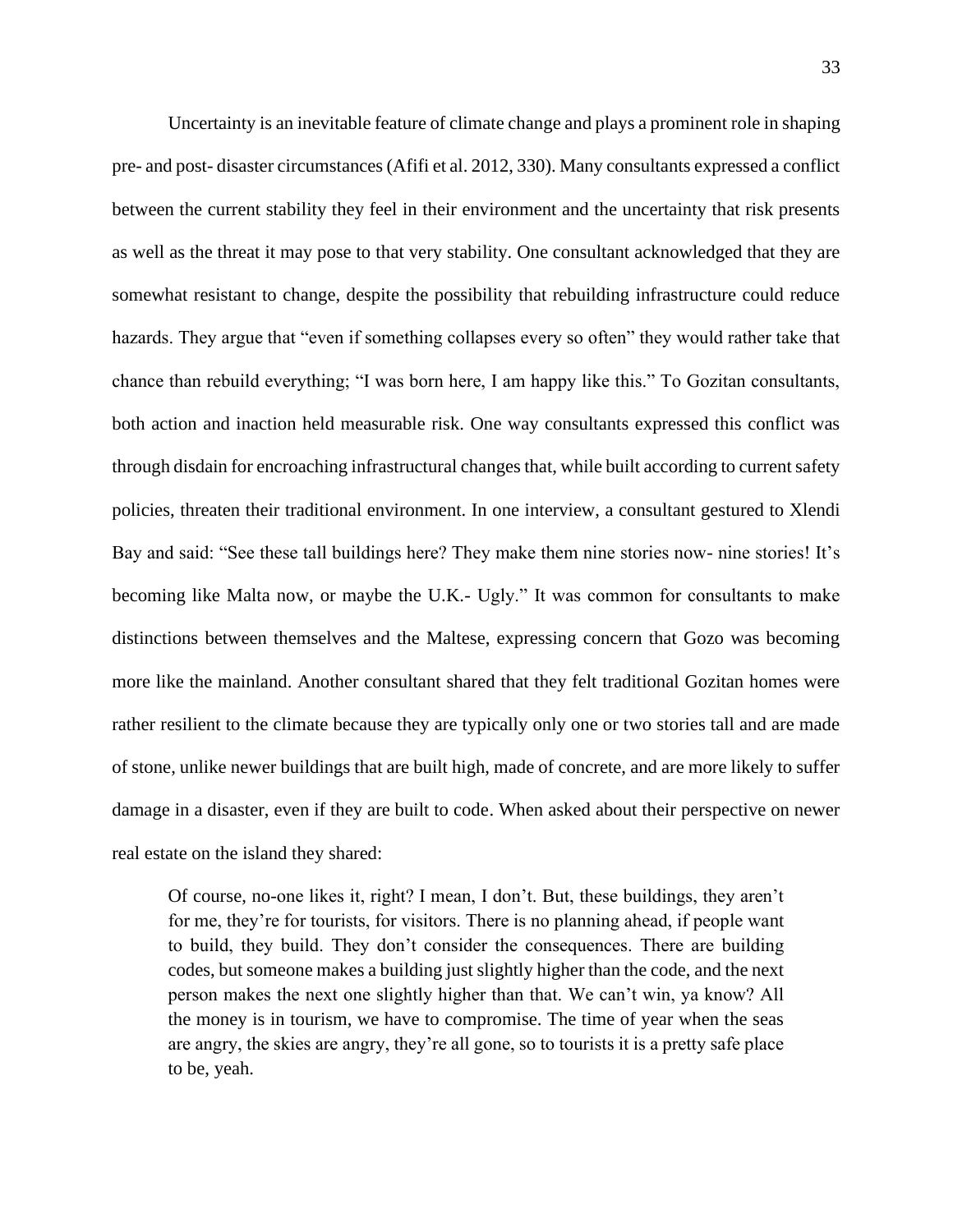This anecdote demonstrates a tension between tourism and tradition that was expressed in several interviews. Additionally, it sheds light on decisions made in the short term for economic stability and stimulation that create hazards in the long term by ignoring infrastructural concerns. Therefore, factors including "local culture, economics, politics, ecology, and infrastructure" all converge to create the conditions of the pre- and post- disaster milieu (Koons 2020, 91). In this way, the political ecology of a community plays a major role in shaping risk.

Place attachment is a well-documented phenomenon that is considered "central to the human experience" (Scannell 2016, 158). Attachment to place in Gozo, goes deeper than simply housing style and safety. Gozo has a notable house naming tradition, where homes are given a title that relates to the family that lives there. The name could be anything from a descriptor of the family's heritage or pastimes to a nickname that suits them. Villages are named after patron saints and have celebrations hosted by each village to honor them. Additionally, as previously mentioned, much of the island's natural features and human-made structures alike, are imbued with lore (Attard, 42-45). Scholars suggest that place attachment can "inhibit pre-disaster resilience, such as when the adaptive changes that are required to bolster community resilience threaten existing place meanings or place identity" (Scannell 2016, 162). In this way, especially given the heightened significance attributed to place in Gozo, it is unsurprising that consultants expressed resistance to changes in their built environment.

In relation to gradual loss and environmental degradation on the island, as opposed to infrastructural changes, I observed several instances where these "natural processes" were seen as "part of life", "to be expected", and something that simply must be adapted to. This cultural disposition towards such shifts is affirmed in an ethnographic account that speaks to notions of fate in Gozo and the tendency for Gozitans to not "try to feign control over that which they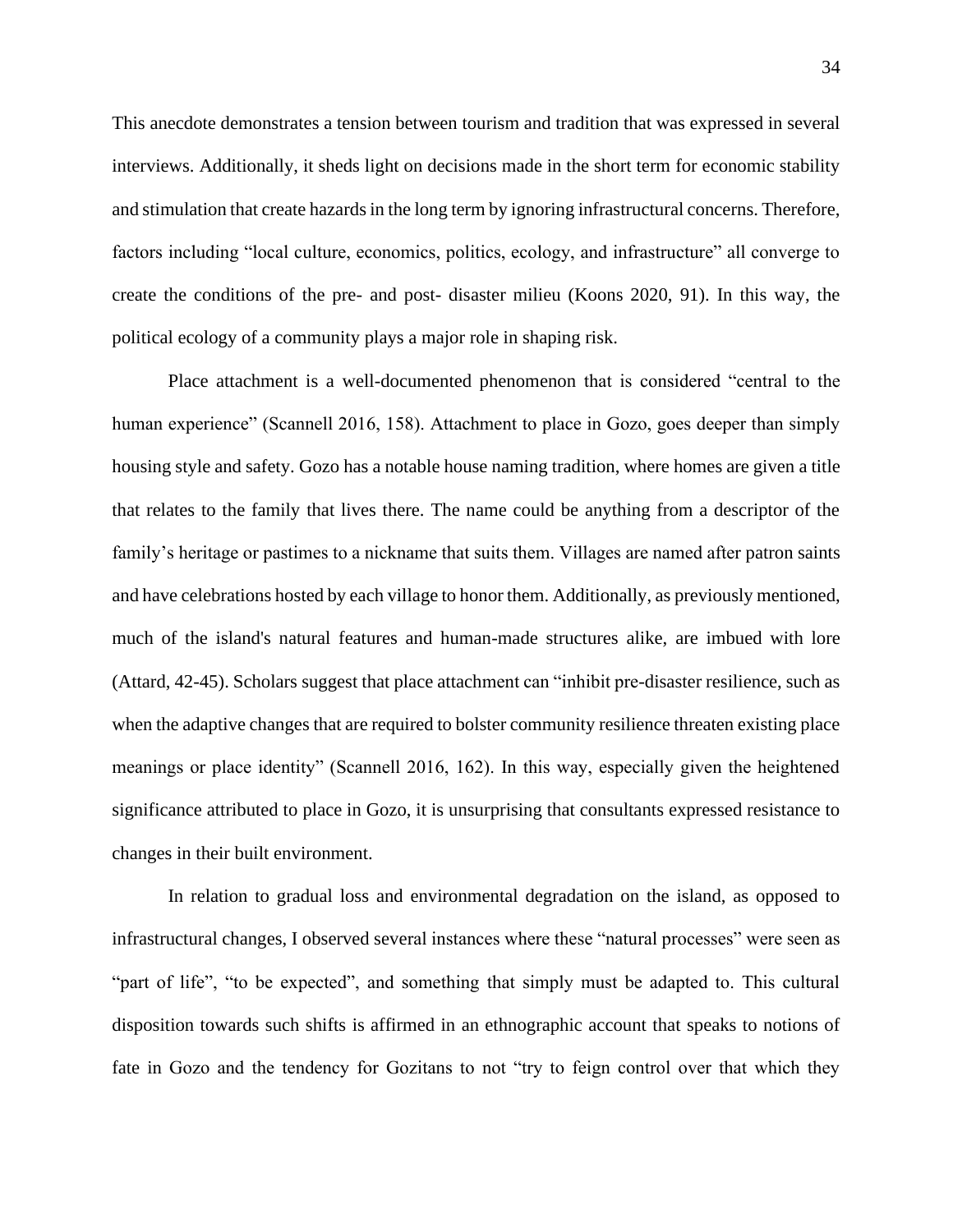ultimately have no authority" (Heinze 2016, 651). Additionally, the aforementioned tendency for coastal communities to see the 'unfolding' nature of climatic events to the effect of having a reduced sense of urgency, is once again apparent (Fiske and Marino 2020). The recent collapse of the Azure Window, a beloved feature of the island and a prominent tourist attraction, was described by one consultant who lived near it as "not the disaster it was made out to be" and by another as simply "the way it goes". In contrast to this laissez-faire perspective, however, another consultant shares in frustration, "right after things like this happen, there's a big fuss over securing places, putting money into the environment, even picking up trash, then *boom*, nobody cares, nothing really happens". Both of these perspectives reveal a connection to place but represent two different courses of action: one that retains tradition for as long as possible even at the risk of hazards emerging, and one that takes swift action to mitigate hazards, embracing modernity, even if it means losing some beloved aspects of one's environment. These actions mirror the concept of equilibrium and non-equilibrium in relation to one's environment as introduced by Scheffer and Carpenter (2003). Populations and their respective ecosystems are constantly in flux but settle into a sort of equilibrium state in which shifts in the ecosystem do not extend far past, and generally return to this "normal" state. However, there are occasionally occurrences in ecosystems that cause more dramatic shifts, whether sudden or slowly built up to a point of extremity. This can cause a given ecological community to enter a non-equilibrium state, pushing it over its threshold of subtle variations and into a new equilibrium state that characterizes stability for that ecosystem, as illustrated in the resilience literature (Scheffer and Carpenter 2003, 650). This is relevant because how one perceives their environment and its ability to retain stability, can impact one's sense of connection to the land and willingness to accept or implement change. Of course, the two perspectives represented here are not unequivocal and as one consultant states: "it is one thing to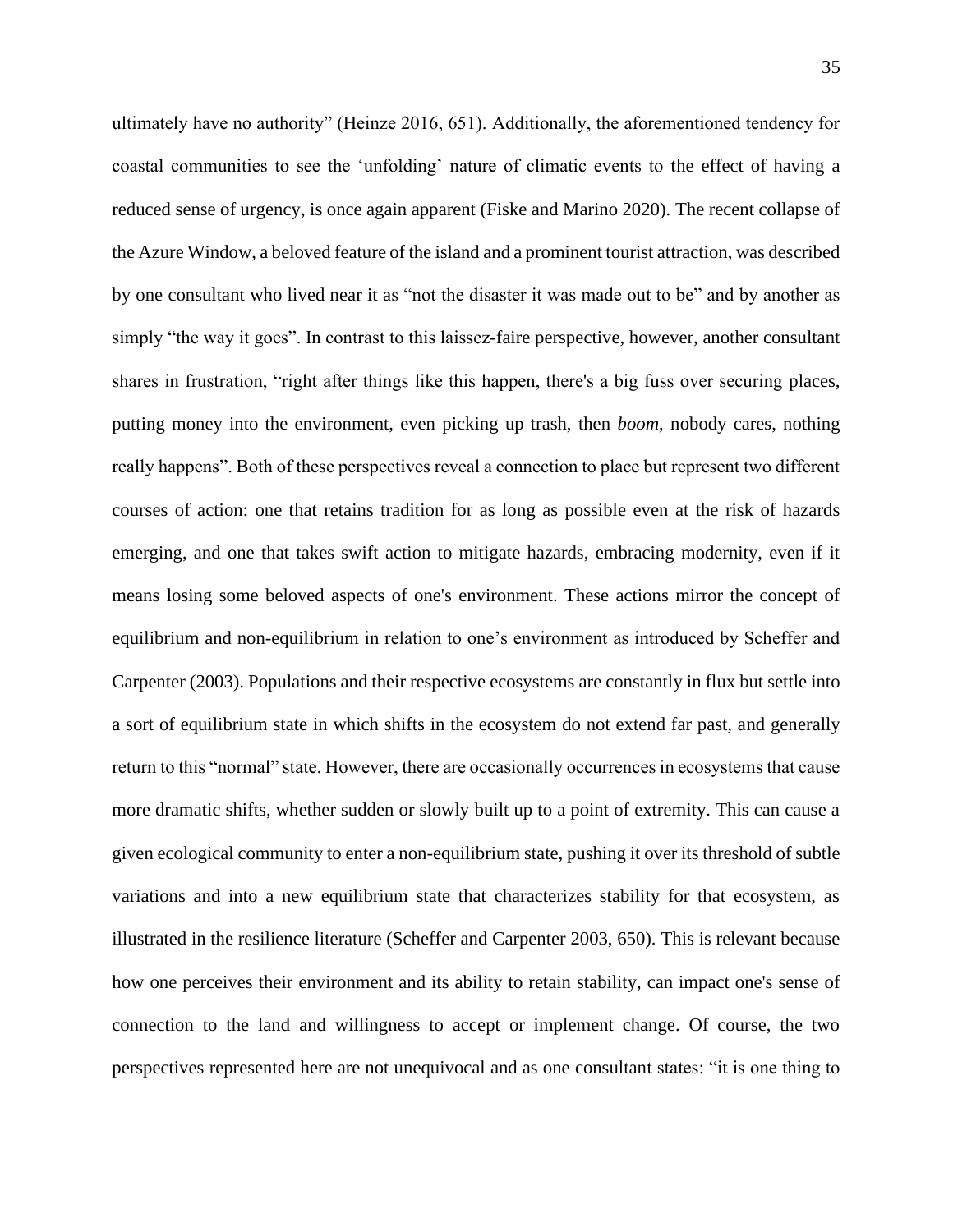say you're ready for change, and another thing to actually change how you live". These themes emerged frequently in consultant interviews and speak to the convolution and complexity of localized preventative action. Individuals often experience distress when their environment has undergone significant changes or no longer feels like 'home' (Glenn et al. 2007). As such, consultants expressed uncertainty associated with modernity and desire to cling to tradition. It is worth considering how efforts to incorporate local knowledge and values in risk reduction rather than imposing purely technocratic solutions could be more palatable and effective in engaging diverse communities in preventative action. These consultant perspectives speak to the unique place Gozitans find themselves located in the fight to preserve place-based knowledge while being bombarded by globalized initiatives that serve a different narrative of risk and resilience than their own.

## **6.4 Climate Contested**

A major confounding factor in how Gozitans perceive and account for risk is the layer of institutional, national, and global narrative in which it is implicated. Themes that habitually emerged in interviews were national incorporation into the EU, dissimilarity between values and concerns of Gozo versus Malta, and the existence of the Emergency Response and Rescue Corps (ERRC).

Distinguishing between Maltese and Gozitan climate, touristic, and political discourses is important as local versus national perspectives seem to differ widely, yet many articles and research studies that exist, talk about them as homogeneous, making claims for Malta at large that do not necessarily represent dominant Gozitan viewpoints (Dodds and Kelman 2008; Satariano and Ritienne 2019; Jones 2017; Galdies 2016). It became immediately apparent in interviews that this distinction was important to consultants and that most interviewees prioritized local rather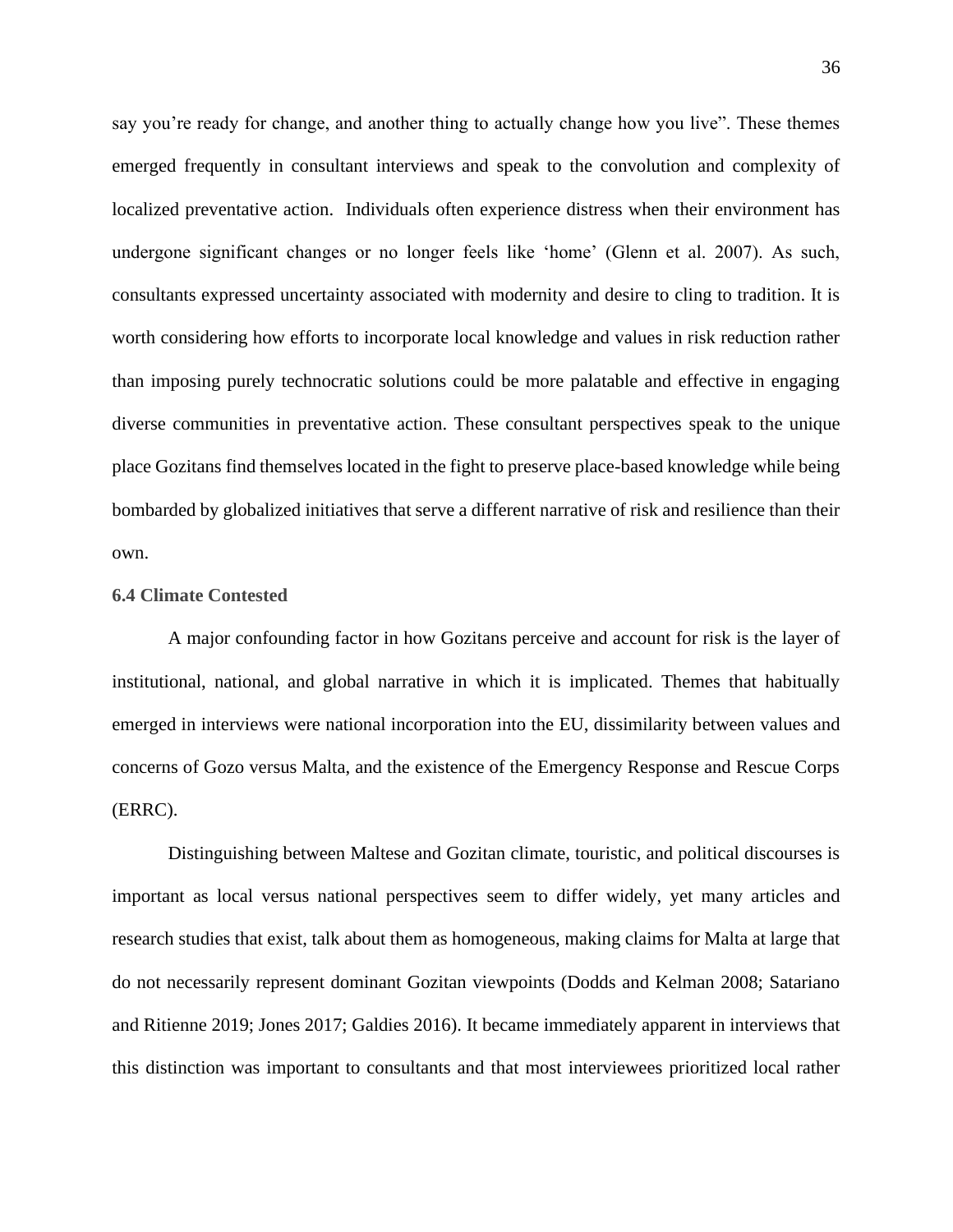than national identity. Conversely, many consultants cited instances of Maltese national climate initiatives as not being implemented as completely in Gozo. One example of this is the National Disaster Response Team, a facet of the Malta Red Cross that is located in Malta and, according to consultants', views providing support in Goztitan communities as "kind of an afterthought." Other examples of this ranged from conservation efforts receiving less funding in Gozo, to reduced preventative planning.

Another factor that seemed to impact Gozitan perceptions of risk is their incorporation into the EU in 2004. Despite any negative sentiments towards this political shift, consultants expressed a resounding sense of confidence in their ability to be resilient to climatic events, given the E.U. 's now-obligatory support for them. One consultant's response well-articulated this perspective: "Malta has been a republic since 72'. 1997, totally free. But if there is a disaster, we have Europe. Europe has to help us, it's like a club." It is worth noting that this perspective relies on the hope of disaster response rather than the mitigation of hazards that lead to these events in the first place and reintroduces concerns of how resilience agendas at the global (in this case EU) level undoubtedly differ from local conceptions of resilience (Klein 2007). Despite recent attention to the gaps in project implementation theorized at the global level and applied at the local level, most initiatives (particularly regarding disaster risk reduction, resettlement, preventative action, etc.) are "the product of an ideology that privileges infrastructural development" relegating rights and desires of local communities to a lower level of prioritization (Oliver-Smith 2020, 200). This is significant as many consultants felt that their association with a larger entity such as the EU affords them the security to avoid taking steps towards hazard mitigation. In reality, this approach enables stability in the short term while jeopardizing both tradition and safety in the long-term.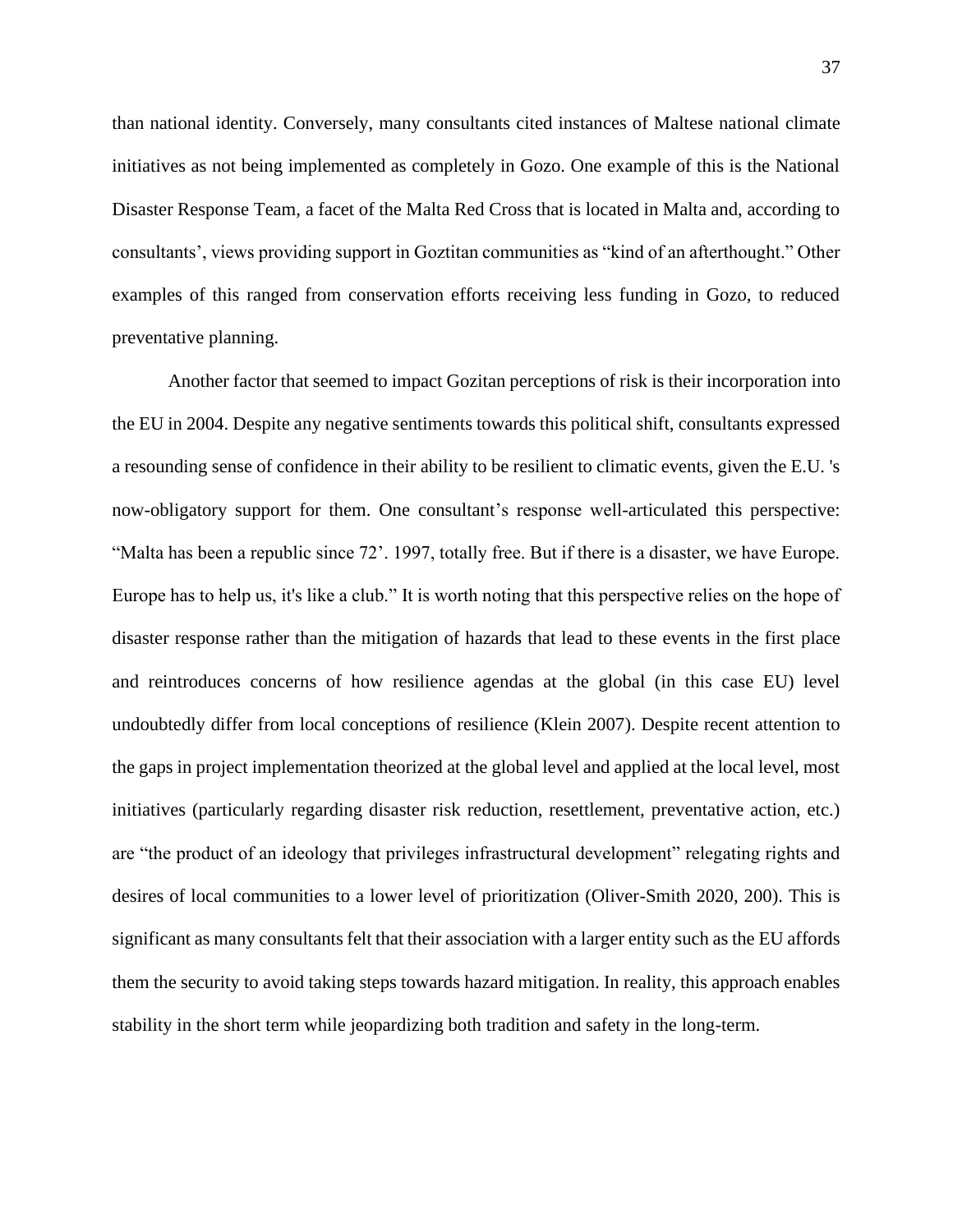In searching for any semblance of hazard reduction organizations or structures on the island, I initially encountered several dead ends. After following several leads to supposed disaster mitigation non-profits, governmental organizations, and even businesses, I was met with spaces that were either no-longer operating or did not actually serve the purpose I had initially understood them to. Only one organization was still traceable and actively providing public services relating to hazard reduction, the ERRC. The ERRC was first referenced in a conversation with a consultant who laughed and said: "If anything happens, the Emergency Response and Rescue Corps [ERRC] is always the first to show up". When asked to elaborate on the role of this group, another consultant shares:

Mostly they're volunteers, some government workers, mostly kids. They help out with first aid, fires, and sea and construction accidents, they mostly take care of the jellyfish [laughter], they're like our Baywatch.

The general attitude toward the ERRC by consultants felt indifferent and somewhat removed. In conducting background research on the organization and then receiving a tour of the headquarters in Gozo, I learned that the majority of volunteers are students and young people. In an interview with an ERRC volunteer, I was told that:

No disaster protocol exists yet in Gozo but there is one in the works. It is kinda on the backburner right now, especially in summer months. It always gets started and then stopped and, in the meantime, we just hope for the best.

From what I understand, the individuals volunteering at the ERRC are able to take on small scale projects of their own in local communities in which they are working. Though in theory this leads to a diversity of concerns being met, consultants shared that this often leads to projects going unfinished or dropped when a volunteer is relocated. This is a classic example of gaps between theory and practice in risk reduction, often resulting in a chasm between what is needed and the resources available to meet those needs (Thomas 2020, 115). The volunteer consultant I spoke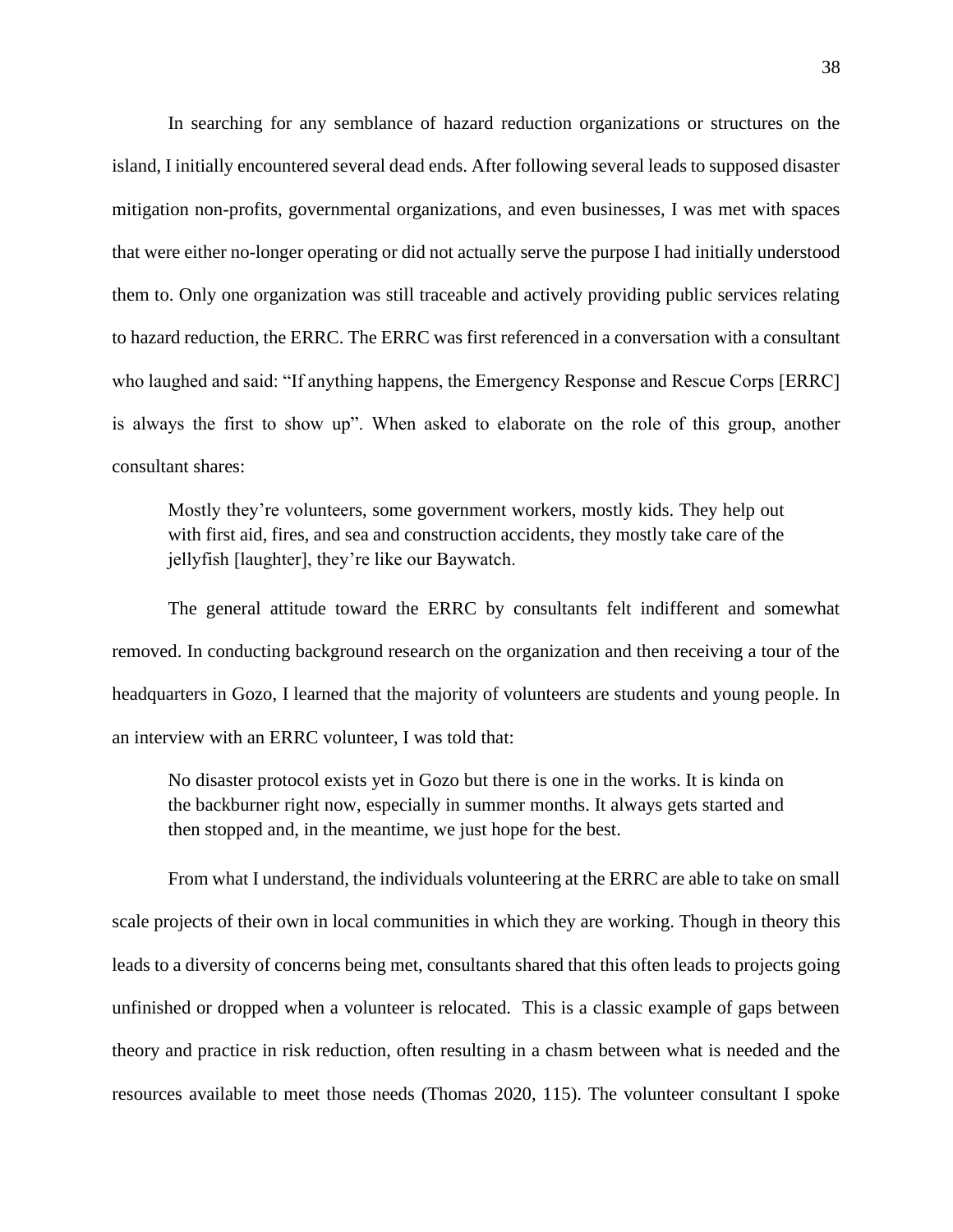with expressed real concern relating to lack of preparedness on the island paired with increasing climatic risk but felt powerless within the larger structure and the resources they were provided to make any substantial changes. As evident in this case, despite the intents of individual practitioners and volunteers, prevention and response efforts are deeply dependent on "power, political relations, and resources among governments, institutions, and individuals" (Thomas 2020, 115). It is worth noting that at the time I conducted my research, I was not yet aware of the radical community organizing groups that I have since been informed are making substantial contributions towards community resilience. This is an exciting development that speaks to the possible shift towards Gozitans framing resilience in their own terms.

In combination, these themes speak to the complex theatre of interaction that Gozitans exist in that informs climate narratives, perceptions of risk and preventive action on the island as well as the role that technocratic knowledge and those institutions produced by technocracy play in shaping it. The first theme revealed that linguistic disposition plays a role in how climate is discussed and related to in Gozo, creating a dissonance between local climate discourses and larger stakeholder entities. The second theme speaks to the function of oral histories and lore as a prominent way in which climatic events are accounted for in Gozo as well as the insight that they can lend to risk reduction efforts due to their adaptive quality. The third theme illustrates the tension that exists between tradition and modernity in Gozo, particularly in the context of modernist approaches to risk reduction which have failed to incorporate and account for place attachment and relationship to tradition, reducing the salience of such strategies. The fourth and final theme highlighted in this research is the division between local and national narratives of climate risk and safety, directly correlating to inconsistent risk reduction efforts at various institutional levels, often insufficiently accounting for local resilience objectives.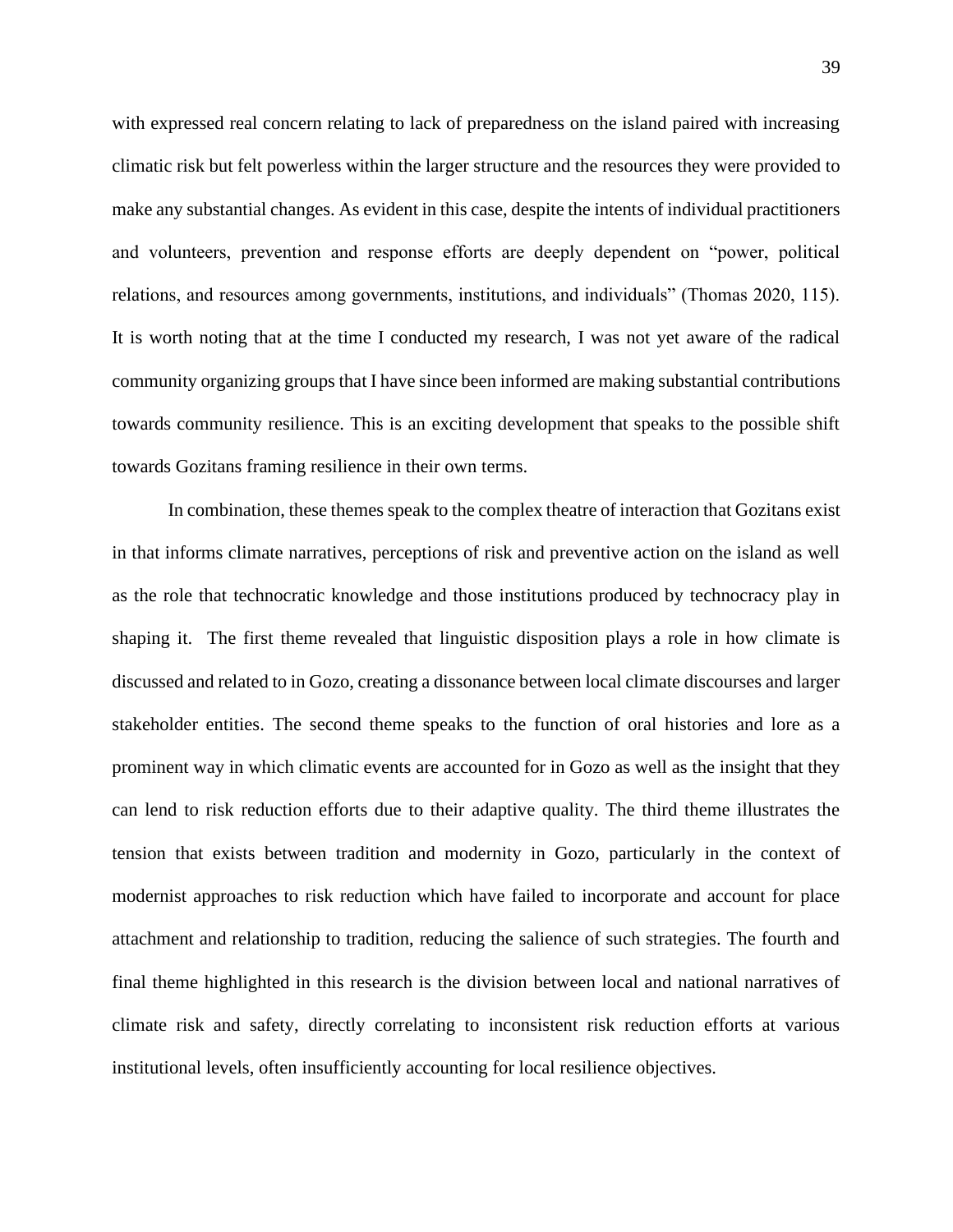# **6. Conclusion**

In this paper I posit that Gozitan place-based knowledge and perceptions of risk are complex, insightful, and relevant to environmental hazard reduction and disaster risk mitigation. I first offered an outline of the existing theory relevant to this work; in particular I introduced political ecology as an effective theoretical framework and lens through which to explore this topic. Additionally, I highlighted the philosophical and ideological fallacy of the human-nature dichotomy, in order to demonstrate that such fallacious reasoning will obfuscate one's understanding of Gozitan relationships to the environment, and that it is only through the abandoning of such logics that a deeper understanding of place-based knowledge may be achieved. I then offered a context-specific definition of the term's 'resilience' and 'Traditional Ecological Knowledge' as they relate to Gozitan climate and disaster dispositions. Having established this theoretical and philosophical basis, I provided a brief geographic, historic, and cultural background in order to contextualize the research I conducted and to help frame the significance of this topic. Thereafter, I presented my multi-method ethnographic research collection design which included a primary phase of archival and observational research and a secondary phase of informal and semi-structured interviewing. My initial phase of research informed the subsequent phase where I thematically analyzed consultant interviews in order to deduce the most pervasive themes. Through discussion of these themes—language shaping climate discourse, place-based oral histories and lore as impacting risk perception, tension between tradition and modernity in risk reduction, and conflicting climate narratives characterizing the nature of preventative action—I put forth the argument that Gozitan relationships to conceptions of climatic safety and risk are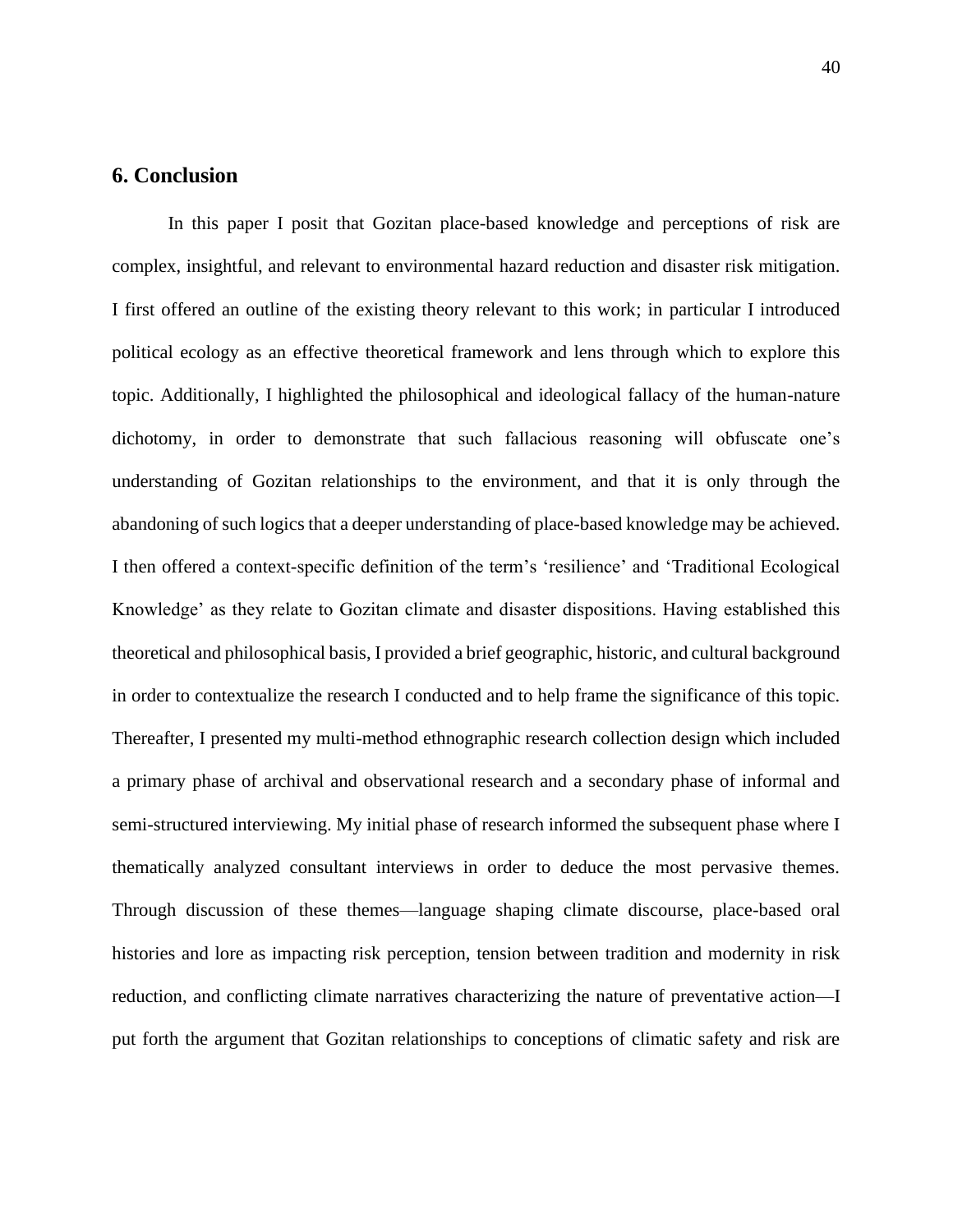place-based and rooted in linguistic, folkloric, traditional and political connections to the island which inform the way climate risk is discussed, perceived, and acted upon at the local level.

This research provides insight into why it is necessary for disaster risk reduction discourses and initiatives to take into account local perspectives and place-based knowledge. It reinforces the claim that traditional knowledge "has a place alongside that of scientific knowledge" (Lejano et al. 2013, 14). Despite the WRI labeling Malta "the second safest country in the world", this ranking cannot predict catastrophe, especially as the effects of climate change increase and make potential harm difficult to anticipate and account for. Both the national and global narrative of Malta is one of safety and security, but this research shows that individual Gozitan perspectives prove to be much more complex. This research also speaks to the heterogeneity of relationships to the climate and thus the necessity of diversifying the types of knowledge garnered in an effort to anticipate and mitigate risk. Without accounting for these variations across cultural contexts, those seeking to mitigate disaster and the increasing effects of climate change may find themselves talking past and even harming those very communities they seek to serve (Kier 2014, Perouse de Montclos 2014).

I believe that the precarity of Gozo in this anthropogenic era of climate change warrants continued attention. Moving forward, further research into the emerging radical community-based climate initiatives and how they are reclaiming their agency and approaches to resilience through community organizing and mutual aid, is necessary. These groups rooted in community are deserving of consideration in this discourse and have much knowledge to share. Scholars, practitioners, and community activists alike have called on the international community to acknowledge the value of traditional and place-based knowledge systems (Mercer et al. 2010, 233). Though the acceptance of non-technocratic knowledge systems is becoming increasingly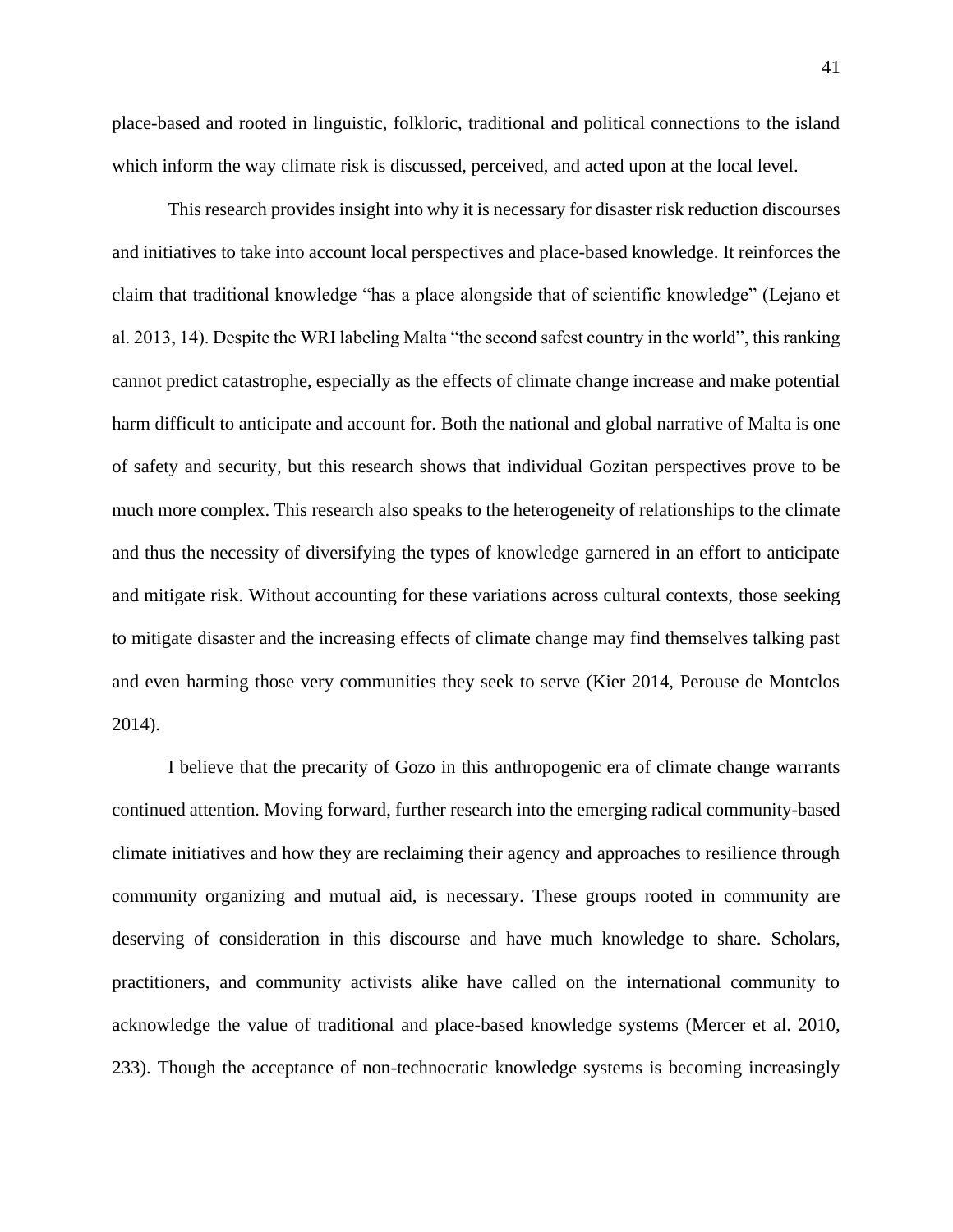widespread, there is still much need for stakeholder recognition of the validity and value of localized knowledge and its cruciality in reducing environmental hazards (Mercer et al. 2010, 234). Ideally, future research and intervention would entail further collaboration with communities and apply a sense of urgency to the task of prioritizing hazard reduction and resilience at the local level. It is crucial that information sharing takes place between disciplines and across local and global scales. We know that knowledge can help reduce vulnerability and exposure to risk and it is the responsibility of all disciplines adjacent to this effort to share knowledge prior to calamity, rather than in response to it.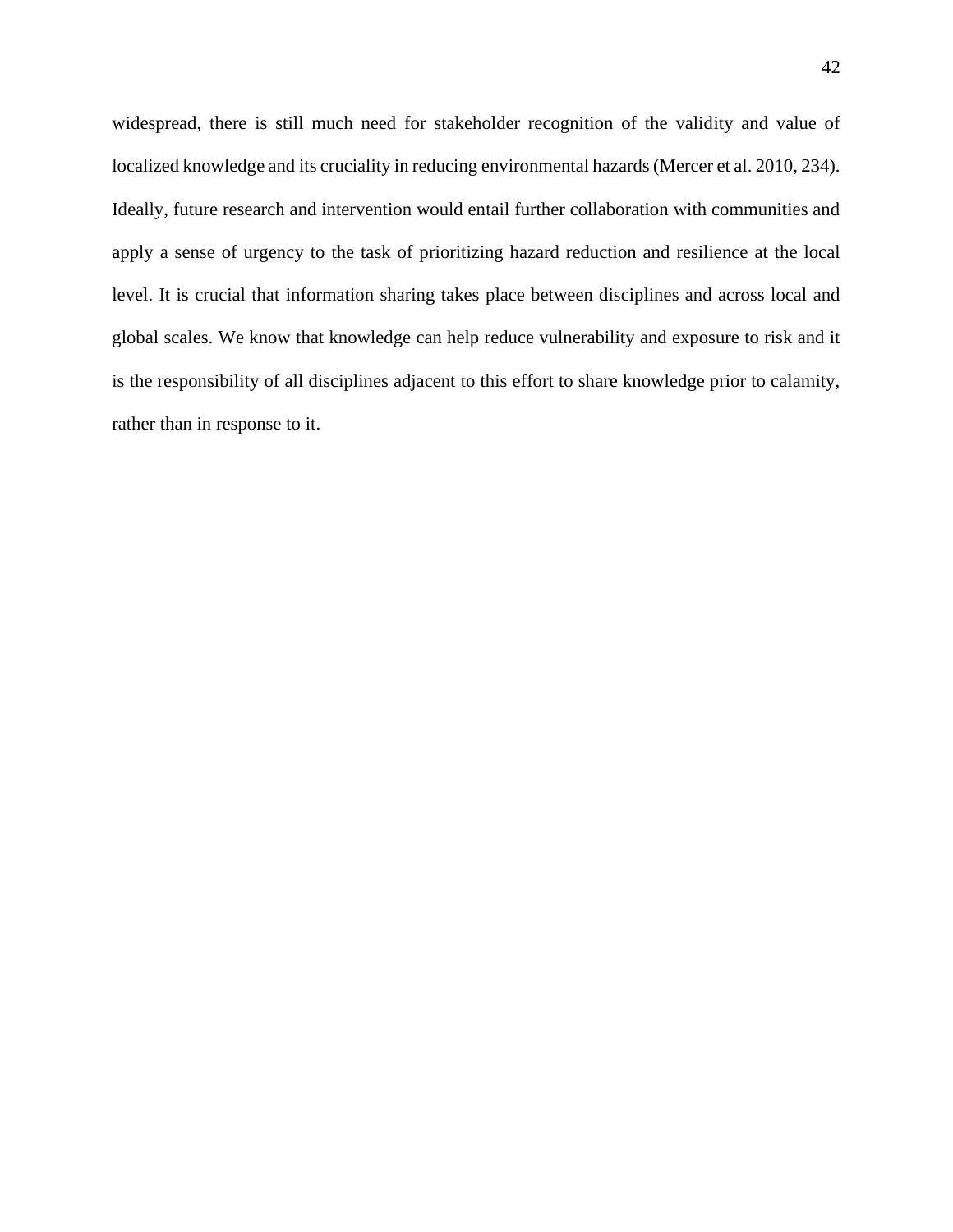## **References**

- Adger, W. Neil. 1997. "Sustainability and social resilience in coastal resource use." *Center for Social and Economic Research on the Global Environment (*CSERGE), 1-39. http://citeseerx.ist.psu.edu/viewdoc/download?doi=10.1.1.663.1547&rep=rep1&type=pdf
- Afifi, Tamara D, Afifi, Walid A, Merrill, Anne F, and Nimah, Najib. 2016. "'Fractured communities': Uncertainty, stress, and (a lack of) communal coping in Palestinian refugee camps." *Journal of Applied Communication Research*, 44(4), 343-361.
- Aikenhead, Glen S. 2008. "Objectivity: The Opiate of the Academic"? *Cultural Studies of Science Education,* 3:581-585.
- Albrecht, Glenn et al. 2007." 'Solastalgia': The Distress Caused by Environmental Change." *Australaisian Psychiatry,* 15(1): S95-S98.
- Alcadipani, Rafael and Damian Hodgson. 2009. "By any means necessary? Ethnographic Access, Ethics, and the Critical Researcher." *Tamara Journal*, 7(7.4): 1532-5555.
- Allen, Irma. 2014. "'Water, water everywhere but not a drop to drink': The Lived Experience of Scarce Water and its Social Meaning in Gozo, Malta." Omertaa Journal of Applied Anthropology, 623-627.
- Allen, Robert L. 2005. "Reassessing the Internal (NEO) Colonialism Theory"*. The Black Scholar: Journal of Black Studies and Research*, 35(1):2-11.
- ARGOS Multilingual. 2016. "How Language Shapes Our Perception of the World." July 12, 2016. https://www.argosmultilingual.com/blog/how-language-shapes-our-perception
- Attard, Anton F. 2010. "Narrative Lore of Malta and Gozo." in *Folklore in the Maltese Islands, edited by Eucar Mizzi, 47-52.*
- Avila, Eric. 2014. *The Folklore of The Freeway: Race and Revolt in the Modernist City*. University of Minnesota Press.

Barrios, Roberto E. 2020. "Unwieldy Disasters: Engaging the Multiple Gaps and Connections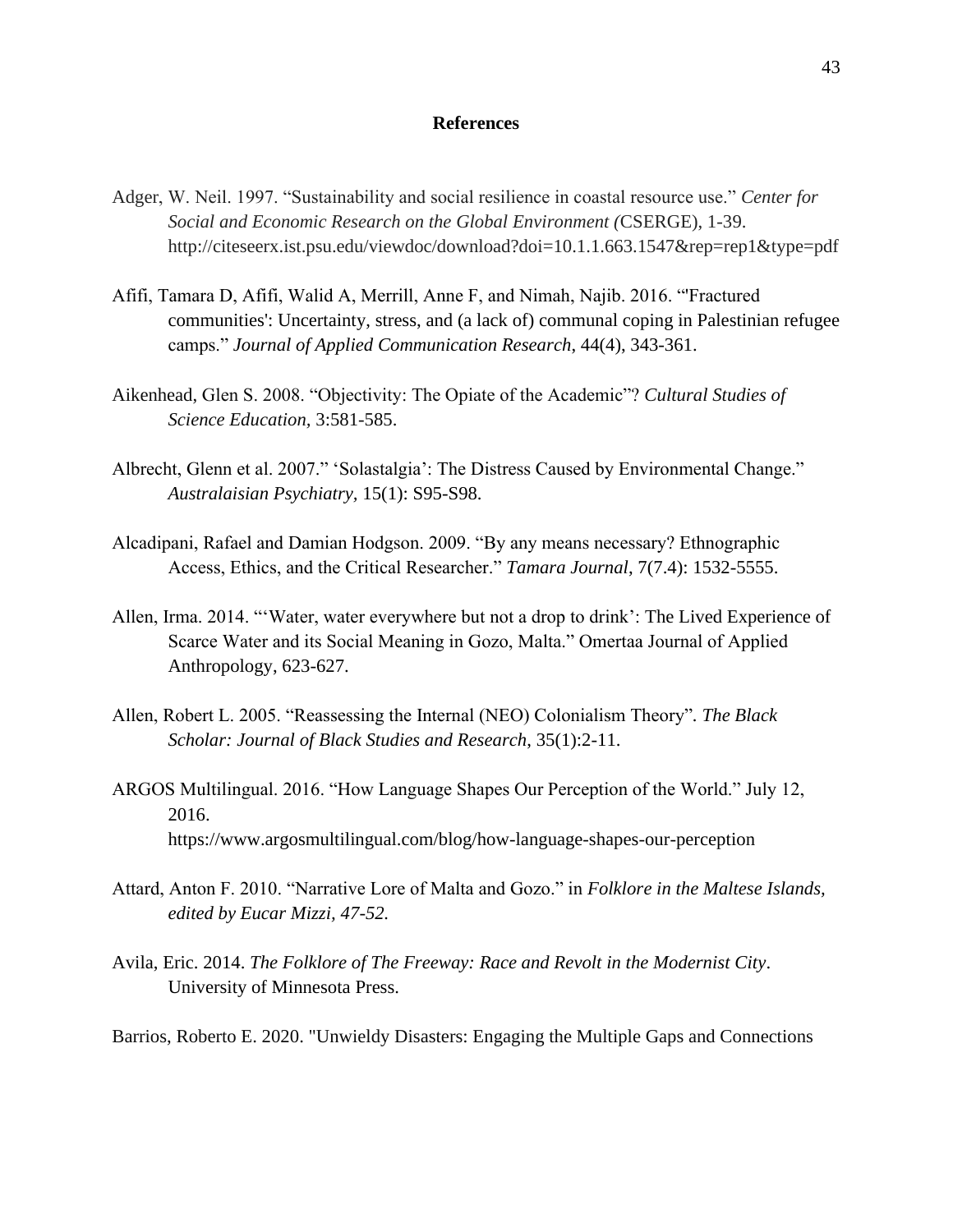That Make Catastrophes." In *Disaster Upon Disaster: Exploring the Gap Between Knowledge, Policy and Practice*, edited by Hoffman Susanna M. and Barrios Roberto E., 23-40. New York; Oxford: Berghahn Books.

- Bergman, Ann. 2020. "Future Matter Matters: Disasters as a (Potential) Vehicle for Social Change—It's About Time." In *Disaster Upon Disaster: Exploring the Gap Between Knowledge, Policy and Practice*, edited by Hoffman Susanna M. and Barrios Roberto E., 313-32. New York; Oxford: Berghahn Books.
- Berkes, Fikret. 2008. "Context of Traditional Ecological Knowledge" in *Sacred Ecology: Traditional Ecological Knowledge and Resource Management,* Philadelphia: Taylor and Francis, 3-15.
- Berkes, Fikret and Nancy J. Turner. 2006. "Knowledge, Learning, and the Evolution of Conservation Practice for Socio-Ecological System Resilience". *Human Ecology,* 34(4): 479-494.
- Bernard, H. Russell. 2017. "Research Methods in Anthropology: Qualitative and Quantitative Approaches." Rowman and Littlefield.
- Briguglio, Michael. 2015. "Ten years of Malta's EU membership the impact on Maltese environmental NGOs: Reflections of a Decade of EU Membership: Expectations, Achievements, Disappointments and the Future Occasional Papers". *University of Malta, Institute for European Studies* 7: 1-22.
- Brullo, Salvatore, Cristian Brullo, Salvatore Cambria, Gianpietro Giusso del Galdo. 2020. "Physiography. In: The Vegetation of the Maltese Islands." *Geobotany Studies (Basics, Methods and Case Studies)*.
- Cassar-Pullicino, J. 1992. "Some Maltese Traditions About the Sea." in *Studies in Maltese Folklore, 155-164.* Malta University Press.
- Cilia, Johnathan. 2019. "'Tsunamigenic': Malta Massively At Risk Of Seismic Disasters Without Proper 24/7 Monitoring System, Apparently". *Lovin Malta*. May 14, 2019. https://lovinmalta.com/lifestyle/environment/tsunamigenic-malta-massively-at-risk-ofseismic-disasters-without-proper-24-7-monitoring-system-apparently/
- Conrad, Elisabeth, Ioan Fazey, Michael Christi, and Charles Galdies. 2019. "Choosing landscapes for protection: Comparing expert and public views in Gozo, Malta." *Landscape and Urban Planning* 191: 103621.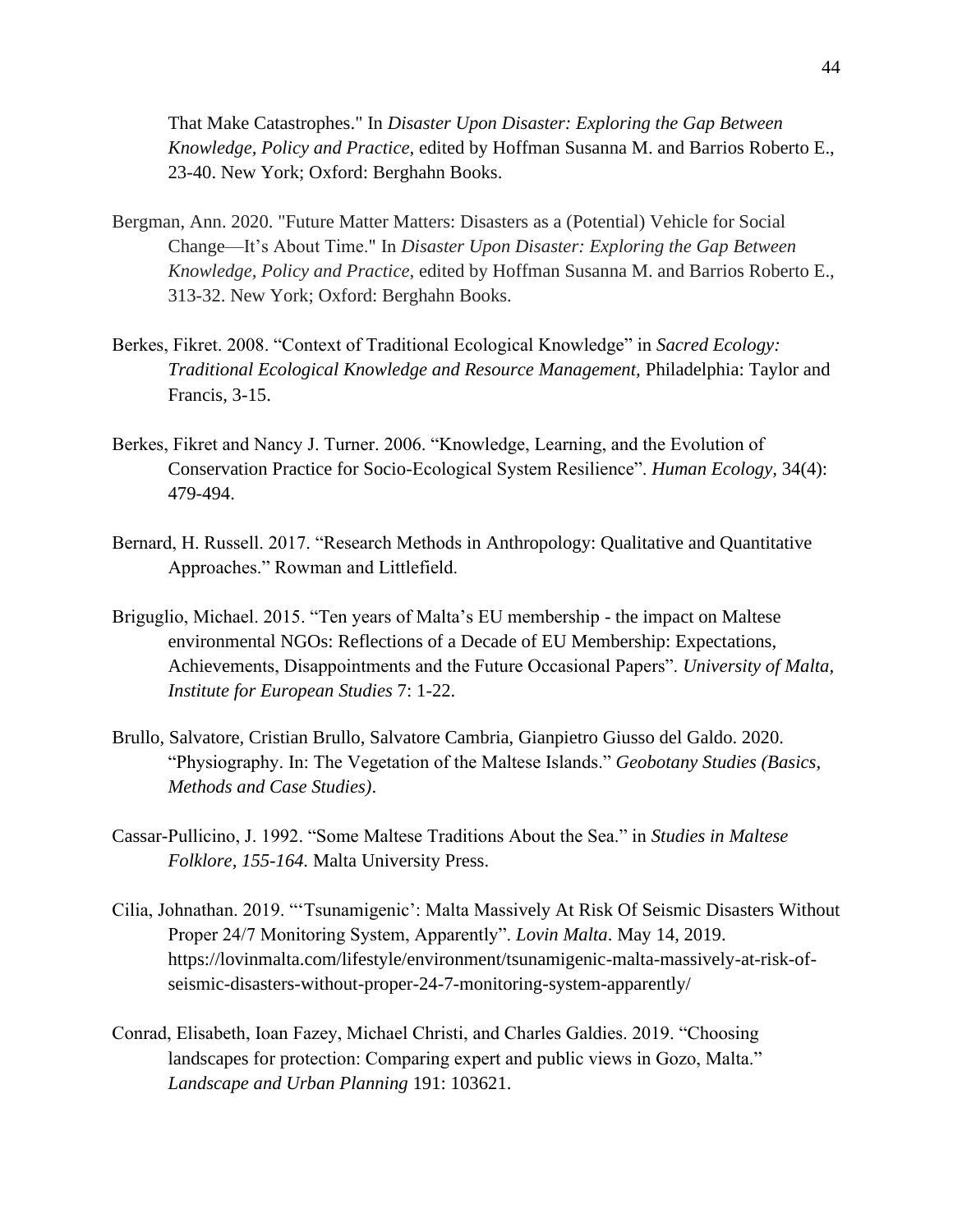- Cronon, Shane J. et al. 2004. "Participatory methods of incorporating scientific with traditional knowledge for volcanic hazard measurement on Ambae island, Vanuatu". *Bulletin of Volcanology,* 66(7): 652-658.
- Dadusc, Deanna and Pierpaolo Mudu. 2020. "Care without Control: The Humanitarian Industrial Complex and the Criminalisation of Solidarity". *Geopolitics.*
- Dodds, Rachel and Ilan Kelman. 2008. "How Climate Change is Considered in Sustainable Tourism Policies: A Case of The Mediterranean Islands of Malta and Mallorca". *Tourism Review International* 12(1): 57-70.
- Dupuy, Alex. 2011. "One year after the Earthquake, Foreign Help is Actually Hurting Haiti." *The Washington Post,* January 7, 2011. *https://www.washingtonpost.com/wpdyn/content/article/2011/01/07/AR2011010703043.html*
- Ecological Threat Register. 2020. "Ecological threat register 2020: Understanding ecological threats, resilience and peace". *Institute For Economics and Peace.* September 9, 2020. https://reliefweb.int/report/world/ecological-threat-register-2020-understandingecological-threats-resilience-and peace#:~:text=This%20is%20the%20inaugural%20edition,and%20provides%20projectio ns%20to%202050.
- Fiske, Shirley J., and Elizabeth Marino. 2020. "Slow-Onset Disaster: Climate Change and the Gaps between Knowledge, Policy, and Practice." In *Disaster Upon Disaster: Exploring the Gap Between Knowledge, Policy and Practice*, edited by Hoffman Susanna M. and Barrios Roberto E., 139-71. New York; Oxford: Berghahn Books.
- Forgie, Keir. 2014. "US Imperialism and Disaster Capitalism in Haiti" In *Good Intentions: Norms and Practices of Imperial Humanitarianism*, edited by Maximilian C. Forte. Montreal, QC: Alert Press.
- Galdies, Charles, and Johann Galdies. 2016. "From climate perception to action: strategic adaptation for small island farming communities: a focus on Malta." *International Center for Advanced Mediterranean Agronomic Studies: CIHEAM Watch Letter* 37: 6.
- Galland, Olivier and Yannick Lamel. 2008. Tradition vs. Modernity: The Continuing Dichotomy of Values in European Society." *R. franç. sociol.* 49: 153-186.
- Heinze, Jerika. 2016. "When God Pulls Your Card: Fate and Risk Taking Behavior in Malta." *Omertaa Journal of Applied Anthropology,* 648-654.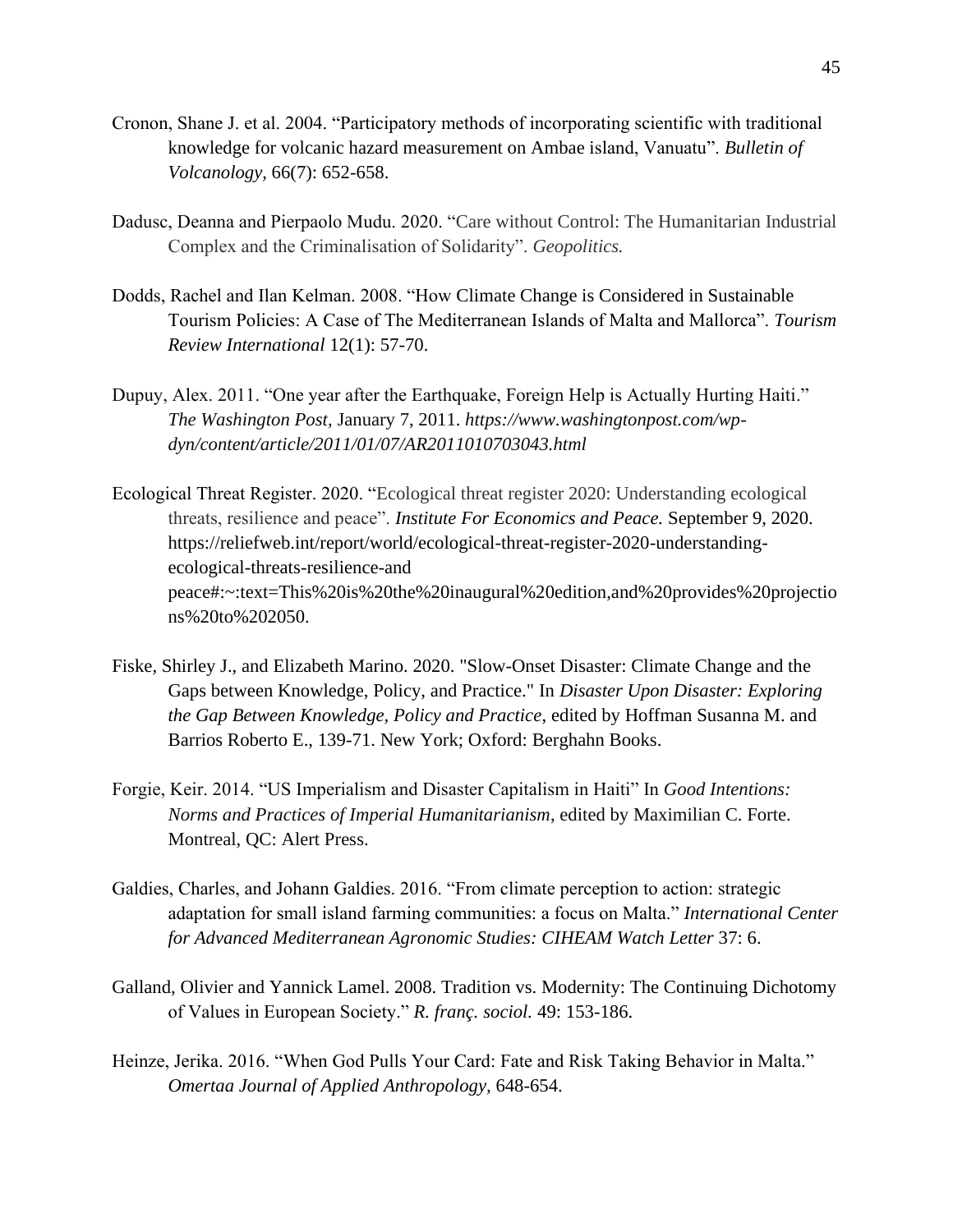- Johnson-Laird, Philip N. and George A. Miller. 2013. "4. Labels,Words, and Concepts" In *Language and Perception*, 212-321. Cambridge and London: Harvard University Press.
- Jones, A. 2017. "Case Study Malta: Climate Change and Tourism: Risks, Hazards, and Resilience- an Island Perspectives" In *Global Climate Change and Coastal Tourism: Recognizing Problems, Managing Solutions and Future Expectations*, edited by Andrew L. Jones and Michael Phillips, 138-146. CABI.
- Klein, Naomi. 2007. *The Shock Doctrine: The Rise of Disaster Capitalism*. London: Penguin Press.
- Koons, Adam. 2020. "Humanitarian Response: Ideals Meet Reality." In *Disaster Upon Disaster: Exploring the Gap Between Knowledge, Policy and Practice*, edited by Hoffman Susanna M. and Barrios Roberto E., 88-110. New York; Oxford: Berghahn Books.
- Lejano, Raul P., Joana Tavares, and Fikret Berkes. 2013. "Climate Narratives: What is Modern about Traditional Ecological Knowledge"? *School of Social Ecology,* 1-16.
- Leone Ganado, Philip. 2018. "Malta needs to prepare for climate change, experts say." *Times of Malta*, October 15, 2018. https://timesofmalta.com/articles/view/malta-needs-to-prepare-for-climate-changeexperts-say.691503
- Malta Independent. 2019. "World Risk Report ranks Malta as the world's second-safest country for natural disasters again." *Malta Independent,* September 13, 2019. https://www.independent.com.mt/articles/2019-09-13/local-news/World-Risk-Reportranks-Malta-as-the-world-s-second-safest-country-for-natural-disasters-again-6736213465\
- Malta Tourism Authority. 2021. "Timeline." *Visit Malta,* February 11, 2021*.*  https://www.visitmalta.com/en/timeline
- Martin, Callum. 2015. "Do Colonial Attitudes Influence the Media's Response to the Humanitarian Aid Crisis"? *E-International Relations, July 8 2015.* https://www.e-ir.info/2015/07/08/do-colonial-attitudes-influence-the-medias-response-to humanitarian-crises/

Mercer, Jessica, Ilan Kelman, Lorin Taranis and Sandie Suchet-Pearson. 2010. "Framework for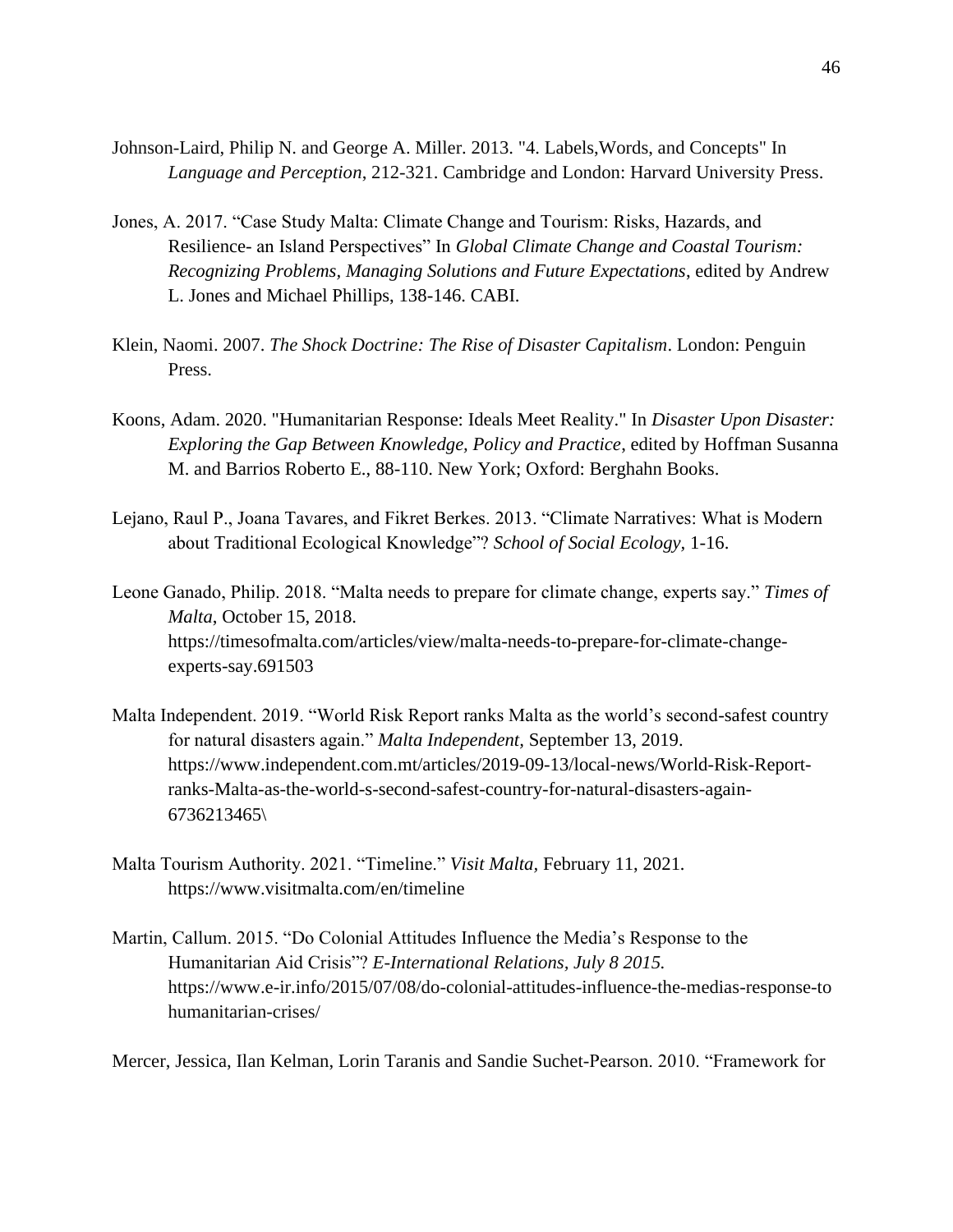Integrating Indigenous and Scientific Knowledge for Disaster Risk Reduction." *Disasters,* 34(1): 214-239.

- Mifsud, Mark and Silvana Sultana. 2019. "Knowledge, Values and Attitudes Towards Marine Protected Areas in Gozo (Malta)" in *Social Responsibility and Sustainability: How Businesses and Organizations Can Operate in a Sustainable and Socially Responsible Way,* edited by Walter Leal Filho, 75-91. Springer.
- Okely, Judith. 2012. "Confronting Positionality." *Teaching Anthropology,* 2(1):36-43.
- Oliver-Smith, Anthony. 2009. "Anthropology and the Political Economy of Disasters" In *The Political Economy of Hazards and Disasters,* edited by E.C. Jones and A.D. Murphy, 11- 28. New York: Altamira Press.
- Oliver-Smith, Anthony. 2020 "Resettlement for Disaster Risk Reduction: Global Knowledge, Local Application." In *Disaster Upon Disaster: Exploring the Gap Between Knowledge, Policy and Practice*, edited by Hoffman Susanna M. and Barrios Roberto E., 198-217. New York; Oxford: Berghahn Books.
- Pérouse de Montclos, Marc-Antoine. 2014. "The (de)Militarization of Humanitarian Aid: A Historical Perspective." *Humanities* 3: 232-243.
- Portelli, Jonathan. 2010. "Assessing vulnerability to coastal hazards case study: Gozo". PhD Diss., James Madison University*.* 1-150.
- Purdy, Jedidiah. 2015. "After Nature: A Politics for the Anthropocene." Cambridge, Massachusetts; London, England: Harvard University Press.
- Purdy, Jedidiah. 2016. "The New Nature". *Boston Review,* January 11, 2016 http://bostonreview.net/forum/jedediah-purdy-new-nature
- Robbins, Paul. 2012. "What is Political Ecology?" In *Political Ecology: A Critical Introduction*, edited by Paul Robbins, 1-48. Chicago: Wiley Press.
- Robbins, Paul and Sarah A. Moore. 2013. "Ecological Anxiety Disorder: Diagnosing the Politics of the Anthropocene." *Cultural Geographies* 20 (1): 3-19.